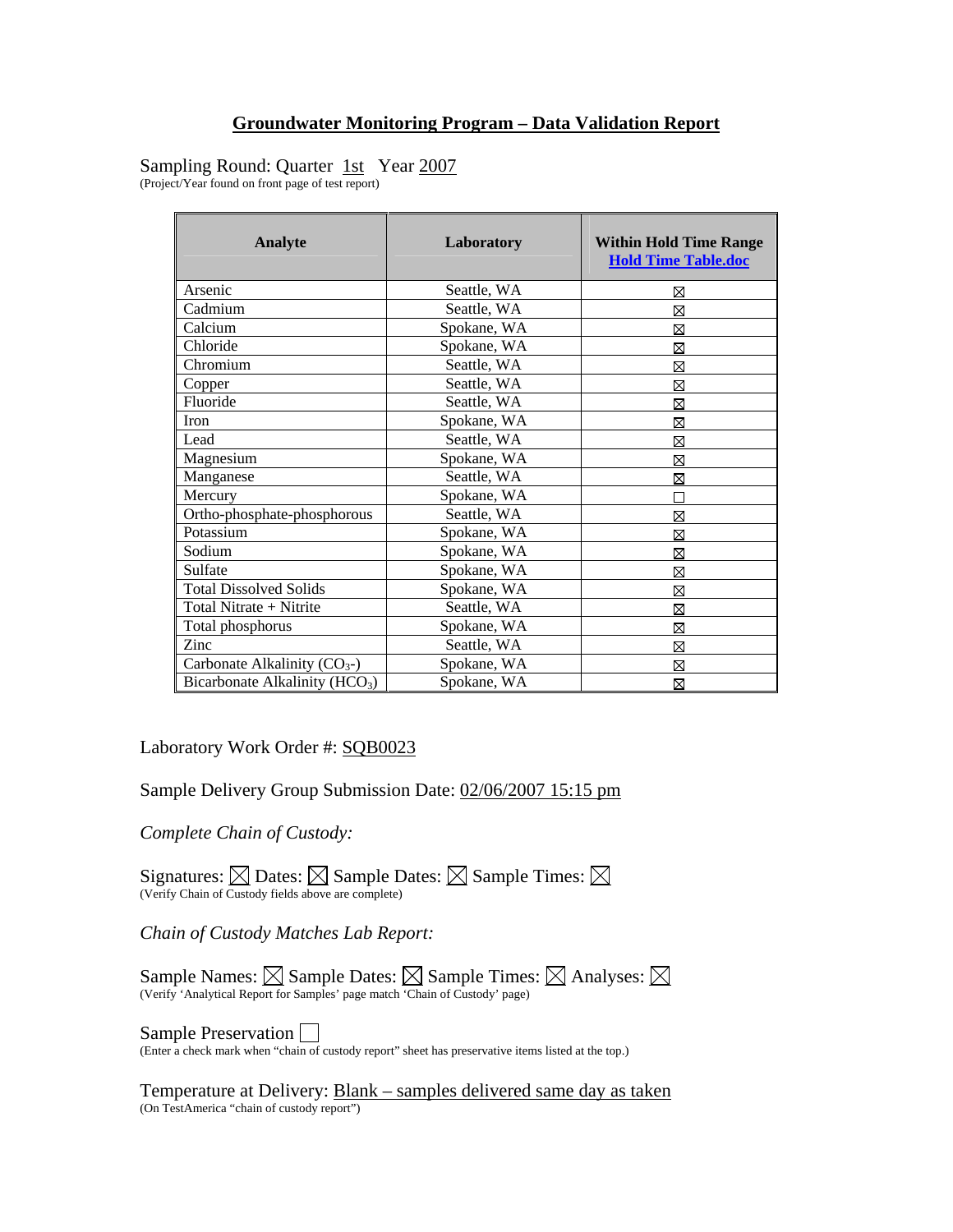### *Data Quality Review (Blank, LCS, MS/MSD, Duplicates):*

Completeness: 100% (Used by Mike and Reanette. Sample times  $#$  of analytes  $\&$   $#$  rejected)

Field Duplicate RPD: All results within RPD acceptance limits.

Detail Checking (10% of laboratory data & 100% of Field Data): Done. (Data: Vendors PDF & Access db [Aquifer Sampling Data Sheet], our db & aquifer sampling data sheet [field entries]. Our db is located at R-A Data\Water Quality\ WaterQualityAdmin2000.mdb\TblOrganicsWaterQuality. Use 'Sample Date' and 'WQMP Well ID' columns.)

Data Anomalies:

Well number for sample 6425R01 (on chain of custody report) is 6524R01 (on aquifer sampling data sheet). Chain of Custody Report – missing temperature, missing sampling date on all but the first sample ID, & missing preservative. Mercury hold time is longer than 13 days (Between *sampled date and time* and *analyzed time*).

Nitrate/Nitrate: The MS for Batch 7B16047 had a recovery of 53%. All positive results receive a J flag and all NDs a UJ flag.

Manganese: The lab duplicate for Batch 7B08043 had an RPD > 20%. All positive results receive a J flag and all NDs a UJ flag.

Chloride: The lab duplicate RPD and MS recovery were both outside acceptance limits. All positive results receive a J flag and NDs a UJ flag.

Total Phosphorus: The lab duplicate for Batch 7B08043 had an RPD outside acceptance limits. All positive results receive a J flag and all NDs a UJ flag.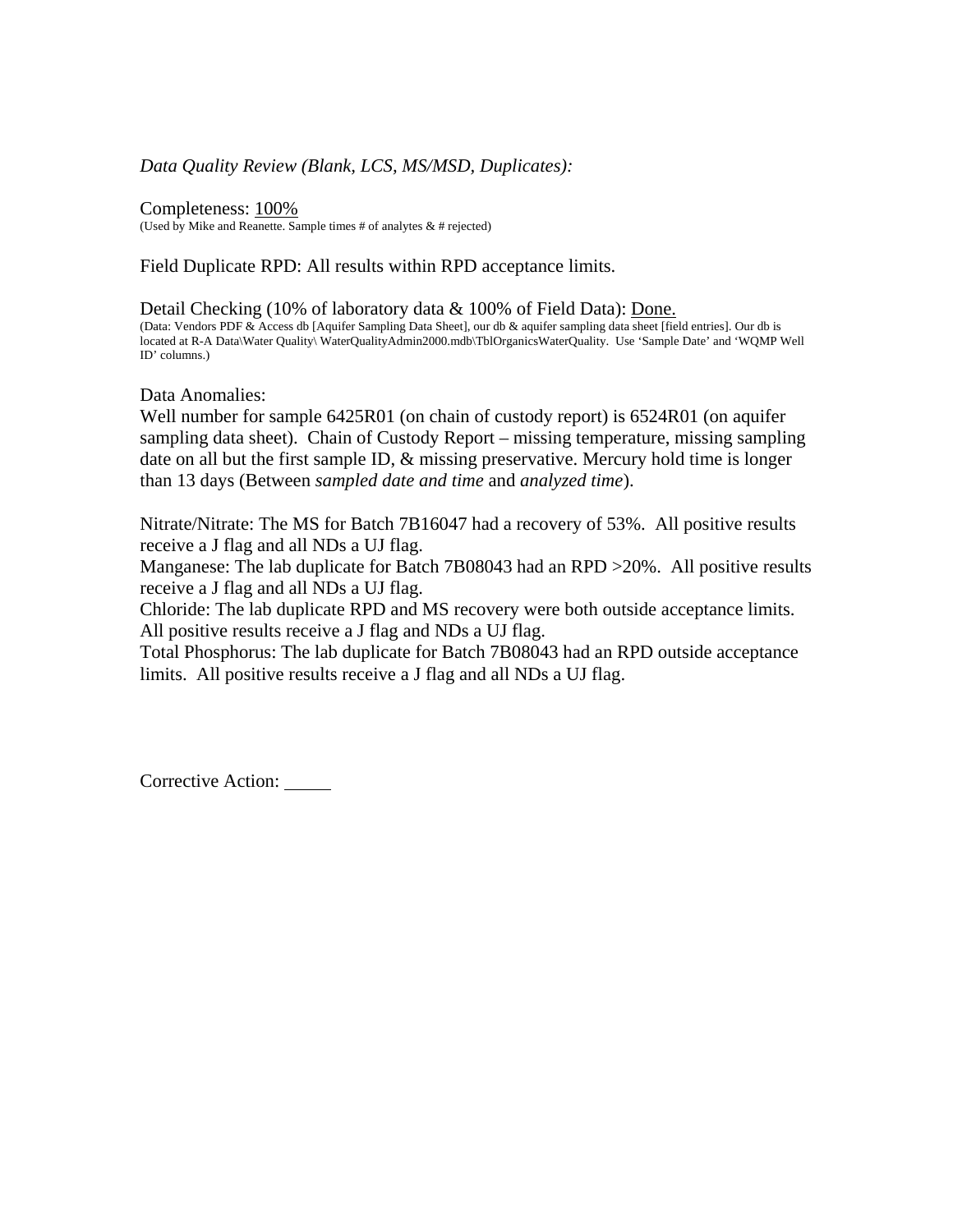# Sampling Round: Quarter 1 Year 2007

(Project/Year found on front page of test report)

| Analyte                                    | Laboratory  | <b>Within Hold Time Range</b><br><b>Hold Time Table.doc</b> |
|--------------------------------------------|-------------|-------------------------------------------------------------|
| Arsenic                                    | Seattle, WA | ⊠                                                           |
| Cadmium                                    | Seattle, WA | ⊠                                                           |
| Calcium                                    | Spokane, WA | ⊠                                                           |
| Chloride                                   | Spokane, WA | ⊠                                                           |
| Chromium                                   | Seattle, WA | ⊠                                                           |
| Copper                                     | Seattle, WA | ⊠                                                           |
| Fluoride                                   | Seattle, WA | ⊠                                                           |
| Iron                                       | Spokane, WA | ⊠                                                           |
| Lead                                       | Seattle, WA | ⊠                                                           |
| Magnesium                                  | Spokane, WA | ⊠                                                           |
| Manganese                                  | Seattle, WA | ⊠                                                           |
| Mercury                                    | Spokane, WA | ⊠                                                           |
| Ortho-phosphate-phosphorous                | Seattle, WA | ⊠                                                           |
| Potassium                                  | Spokane, WA | ⊠                                                           |
| Sodium                                     | Spokane, WA | ⊠                                                           |
| Sulfate                                    | Spokane, WA | ⊠                                                           |
| <b>Total Dissolved Solids</b>              | Spokane, WA | ⊠                                                           |
| Total Nitrate + Nitrite                    | Seattle, WA | ⊠                                                           |
| Total phosphorus                           | Spokane, WA | ⊠                                                           |
| Zinc                                       | Seattle, WA | ⊠                                                           |
| Carbonate Alkalinity $(CO_{3})$            | Spokane, WA | ⊠                                                           |
| Bicarbonate Alkalinity (HCO <sub>3</sub> ) | Spokane, WA | ⊠                                                           |

Laboratory Work Order #: SQB0031

Sample Delivery Group Submission Date: 02/07/2007

*Complete Chain of Custody:* 

Signatures:  $\boxtimes$  Dates:  $\boxtimes$  Sample Dates:  $\boxtimes$  Sample Times:  $\boxtimes$ (Verify Chain of Custody fields above are complete)

*Chain of Custody Matches Lab Report:* 

Sample Names:  $\boxtimes$  Sample Dates:  $\boxtimes$  Sample Times:  $\boxtimes$  Analyses: (Verify 'Analytical Report for Samples' page match 'Chain of Custody' page)

**Sample Preservation**  $\Box$ <br>(Enter a check mark when "chain of custody report" sheet has preservative items listed at the top.)

Temperature at Delivery: Blank – samples delivered same day as taken (On TestAmerica "chain of custody report")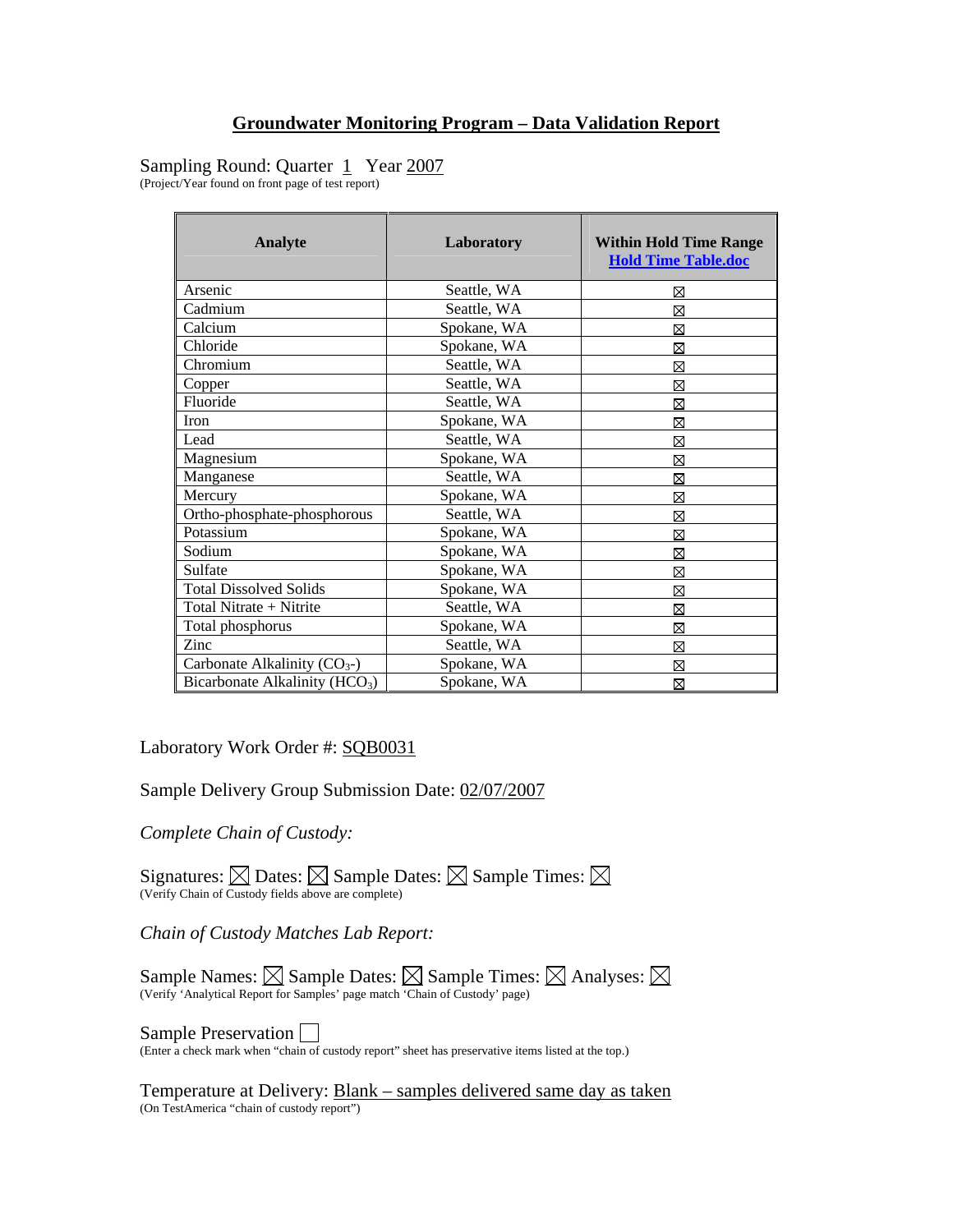### *Data Quality Review (Blank, LCS, MS/MSD, Duplicates):*

Completeness: 99% (Used by Mike and Reanette. Sample times # of analytes  $& 4$  rejected)

Field Duplicate RPD: Orthophosphate-phosphorus RPD 36.4%, results for sample and duplicate sample receive a J flag.

Detail Checking (10% of laboratory data & 100% of Field Data): SQB 0023-04 Sample ID is 6425R01 on Analytical report from Test America but database shows 6245R01. SQB0031-11 - Nitrate/Nitrite-Nitrogen is 0.1 but should be the MRL of 0.01.

(Data: Vendors PDF & Access db [Aquifer Sampling Data Sheet], our db & aquifer sampling data sheet [field entries]. Our db is located at R-A Data\Water Quality\ WaterQualityAdmin2000.mdb\TblOrganicsWaterQuality. Use 'Sample Date' and 'WQMP Well ID' columns.)

Data Anomalies:

Nitrate/Nitrate: The MS for Batch 7B16048 had a -9% recovery. All positive results receive a –J flag and all NDs an R flag. The MS for Batch 7B16047 had a recovery of 53%. All positive results receive a J flag and all NDs a UJ flag.

Iron: The lab duplicate for Batch 7020098 had an RPD >20% (26.9%). All positive results receive a J flag and all NDs a UJ flag.

Zinc: The lab duplicate RPD for Batch 7B12008 had an RPD >20% (27.2%) and an MS recovery of 126%. All positive results receive a J flag and NDs a UJ flag.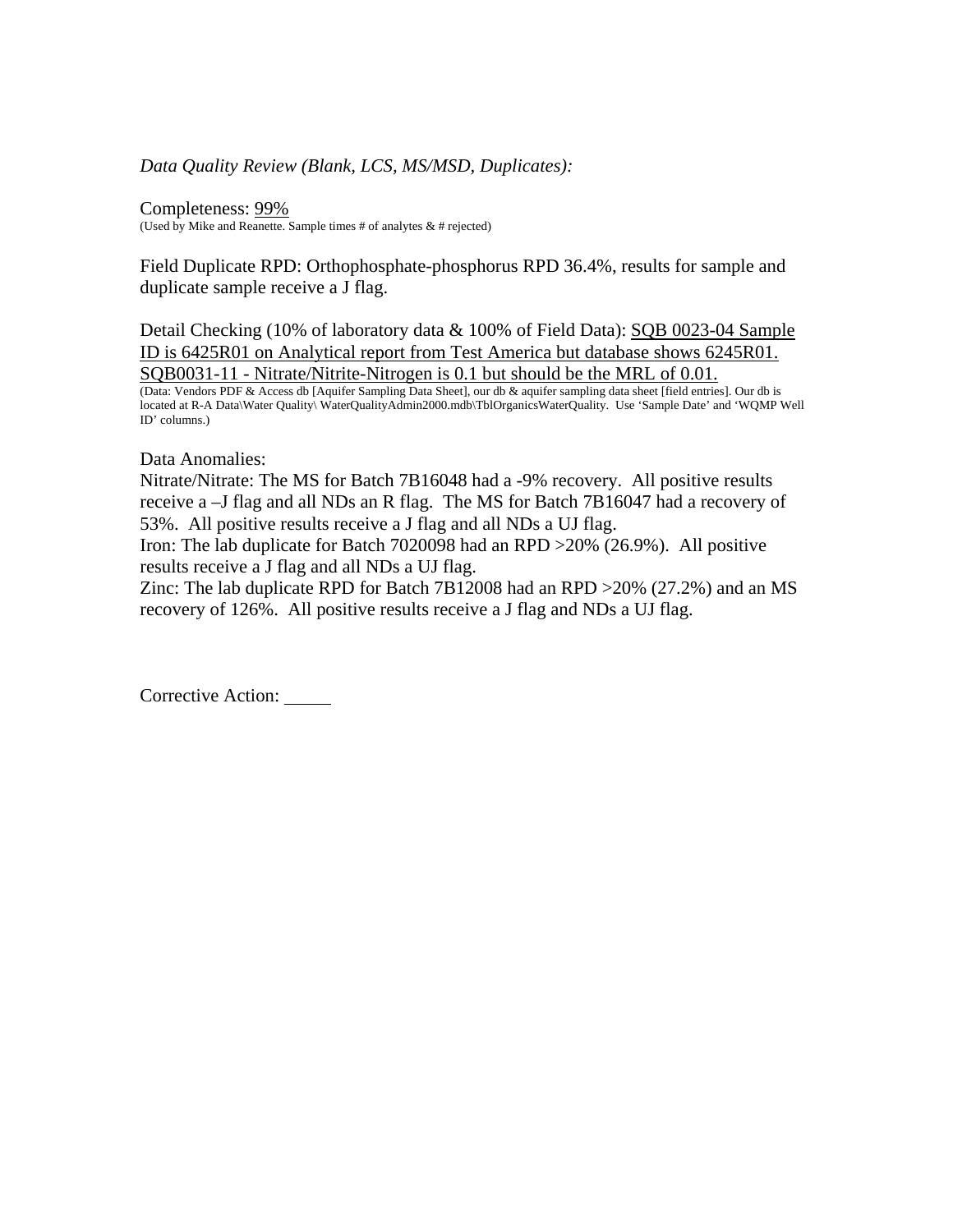# Sampling Round: Quarter 1 Year 2007

(Project/Year found on front page of test report)

| Analyte                                    | Laboratory  | <b>Within Hold Time Range</b><br><b>Hold Time Table.doc</b> |
|--------------------------------------------|-------------|-------------------------------------------------------------|
| Arsenic                                    | Seattle, WA | ⊠                                                           |
| Cadmium                                    | Seattle, WA | ⊠                                                           |
| Calcium                                    | Spokane, WA | ⊠                                                           |
| Chloride                                   | Spokane, WA | ⊠                                                           |
| Chromium                                   | Seattle, WA | ⊠                                                           |
| Copper                                     | Seattle, WA | ⊠                                                           |
| Fluoride                                   | Seattle, WA | ⊠                                                           |
| Iron                                       | Spokane, WA | ⊠                                                           |
| Lead                                       | Seattle, WA | ⊠                                                           |
| Magnesium                                  | Spokane, WA | ⊠                                                           |
| Manganese                                  | Seattle, WA | ⊠                                                           |
| Mercury                                    | Spokane, WA | ⊠                                                           |
| Ortho-phosphate-phosphorous                | Seattle, WA | ⊠                                                           |
| Potassium                                  | Spokane, WA | ⊠                                                           |
| Sodium                                     | Spokane, WA | ⊠                                                           |
| Sulfate                                    | Spokane, WA | ⊠                                                           |
| <b>Total Dissolved Solids</b>              | Spokane, WA | ⊠                                                           |
| Total Nitrate + Nitrite                    | Seattle, WA | ⊠                                                           |
| Total phosphorus                           | Spokane, WA | ⊠                                                           |
| Zinc                                       | Seattle, WA | ⊠                                                           |
| Carbonate Alkalinity $(CO_{3})$            | Spokane, WA | ⊠                                                           |
| Bicarbonate Alkalinity (HCO <sub>3</sub> ) | Spokane, WA | ⊠                                                           |

Laboratory Work Order #: SQB0041

Sample Delivery Group Submission Date: 02/08/07

*Complete Chain of Custody:* 

Signatures:  $\boxtimes$  Dates:  $\boxtimes$  Sample Dates:  $\boxtimes$  Sample Times:  $\boxtimes$ (Verify Chain of Custody fields above are complete)

*Chain of Custody Matches Lab Report:* 

Sample Names:  $\boxtimes$  Sample Dates:  $\boxtimes$  Sample Times:  $\boxtimes$  Analyses: (Verify 'Analytical Report for Samples' page match 'Chain of Custody' page)

**Sample Preservation**  $\Box$ <br>(Enter a check mark when "chain of custody report" sheet has preservative items listed at the top.)

Temperature at Delivery: Blank – samples delivered same day as taken (On TestAmerica "chain of custody report")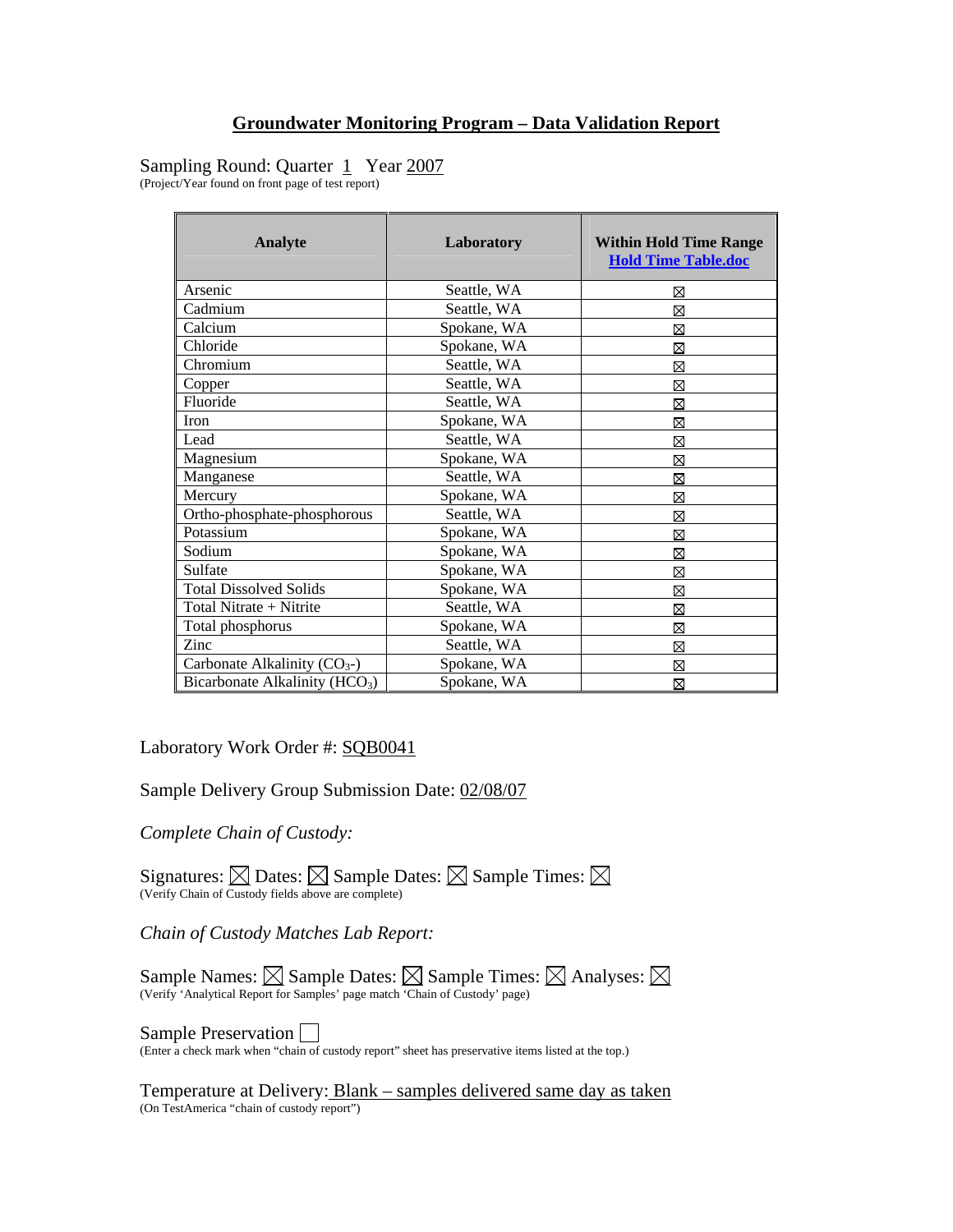#### *Data Quality Review (Blank, LCS, MS/MSD, Duplicates):*

Completeness: 100% (Used by Mike and Reanette. Sample times  $#$  of analytes  $\&$   $#$  rejected)

Field Duplicate RPD: All results within RPD acceptance limits.

Detail Checking (10% of laboratory data & 100% of Field Data): 11/28/07 (Data: Vendors PDF & Access db [Aquifer Sampling Data Sheet], our db & aquifer sampling data sheet [field entries]. Our db is located at R-A Data\Water Quality\ WaterQualityAdmin2000.mdb\TblOrganicsWaterQuality. Use 'Sample Date' and 'WQMP Well ID' columns.)

Data Anomalies:

Sample ID on field data sheet and chain of custody shows 5307M01, and shows 5307H01 on Test America report.

Nitrate/Nitrate: The MS for Batch 7B16048 had a -9% recovery. All positive results receive a –J flag and all NDs an R flag.

Total Phosphorus: The lab duplicate for Batch 7B08043 had an RPD outside acceptance limits. All positive results receive a J flag and all NDs a UJ flag.

Cadmium: The MS for Batch 7B14040 had a recovery outside of acceptance limits. All positive results receive a J flag and all NDs a UJ flag.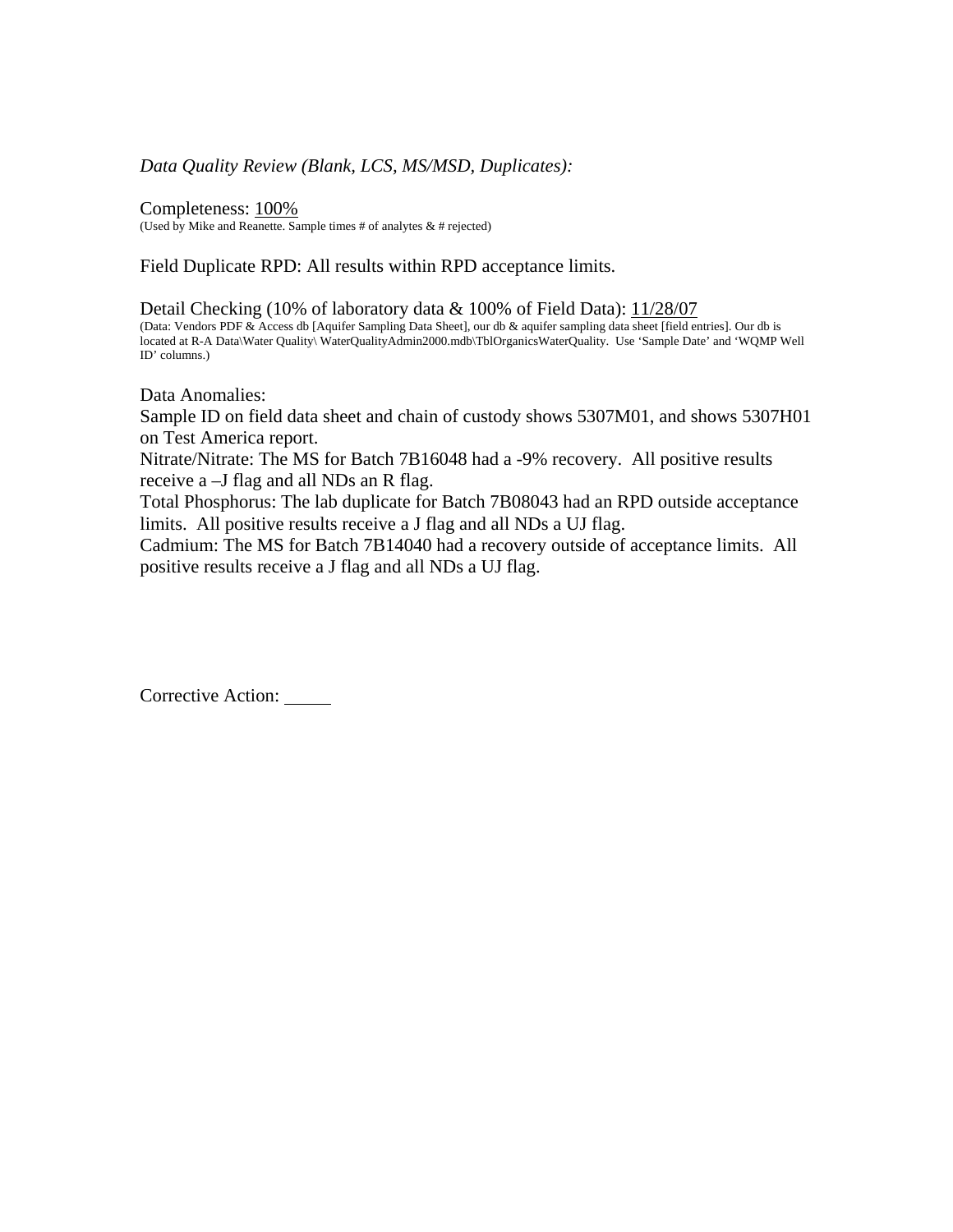# Sampling Round: Quarter 1st Year 2007

(Project/Year found on front page of test report)

| Analyte                                    | Laboratory  | <b>Within Hold Time Range</b><br><b>Hold Time Table.doc</b> |
|--------------------------------------------|-------------|-------------------------------------------------------------|
| Arsenic                                    | Seattle, WA | ⊠                                                           |
| Cadmium                                    | Seattle, WA | ⊠                                                           |
| Calcium                                    | Spokane, WA | ⊠                                                           |
| Chloride                                   | Spokane, WA | ⊠                                                           |
| Chromium                                   | Seattle, WA | ⊠                                                           |
| Copper                                     | Seattle, WA | ⊠                                                           |
| Fluoride                                   | Seattle, WA | ⊠                                                           |
| Iron                                       | Spokane, WA | ⊠                                                           |
| Lead                                       | Seattle, WA | ⊠                                                           |
| Magnesium                                  | Spokane, WA | ⊠                                                           |
| Manganese                                  | Seattle, WA | ⊠                                                           |
| Mercury                                    | Spokane, WA | ⊠                                                           |
| Ortho-phosphate-phosphorous                | Seattle, WA | ⊠                                                           |
| Potassium                                  | Spokane, WA | ⊠                                                           |
| Sodium                                     | Spokane, WA | ⊠                                                           |
| Sulfate                                    | Spokane, WA | ⊠                                                           |
| <b>Total Dissolved Solids</b>              | Spokane, WA | ⊠                                                           |
| Total Nitrate + Nitrite                    | Seattle, WA | ⊠                                                           |
| Total phosphorus                           | Spokane, WA | ⊠                                                           |
| Zinc                                       | Seattle, WA | ⊠                                                           |
| Carbonate Alkalinity $(CO_{3})$            | Spokane, WA | ⊠                                                           |
| Bicarbonate Alkalinity (HCO <sub>3</sub> ) | Spokane, WA | ⊠                                                           |

Laboratory Work Order #: SQA0093

Sample Delivery Group Submission Date: 1/30/2007

*Complete Chain of Custody:* 

Signatures:  $\boxtimes$  Dates:  $\boxtimes$  Sample Dates:  $\boxtimes$  Sample Times:  $\boxtimes$ (Verify Chain of Custody fields above are complete)

*Chain of Custody Matches Lab Report:* 

Sample Names:  $\boxtimes$  Sample Dates:  $\boxtimes$  Sample Times:  $\boxtimes$  Analyses: (Verify 'Analytical Report for Samples' page match 'Chain of Custody' page)

**Sample Preservation**  $\Box$ <br>(Enter a check mark when "chain of custody report" sheet has preservative items listed at the top.)

Temperature at Delivery: Blank – samples delivered same day as taken (On TestAmerica "chain of custody report")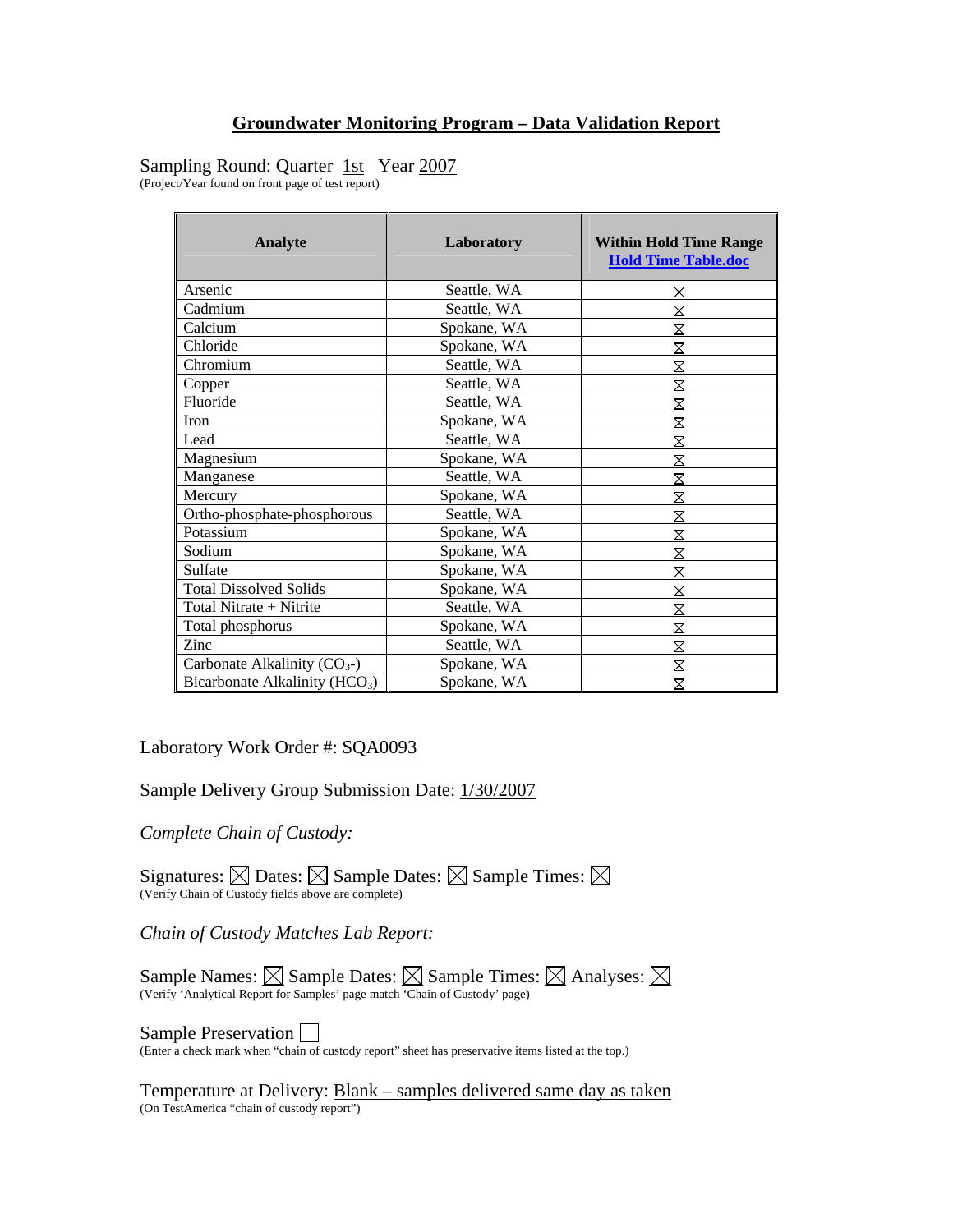### *Data Quality Review (Blank, LCS, MS/MSD, Duplicates):*

Completeness: 96% (Used by Mike and Reanette. Sample times  $#$  of analytes  $\&$   $#$  rejected)

Field Duplicate RPD: No field duplicate for sample delivery group.

Detail Checking (10% of laboratory data & 100% of Field Data): 11/7/07 & 12/27/07 (Data: Vendors PDF & Access db [Aquifer Sampling Data Sheet], our db & aquifer sampling data sheet [field entries]. Our db is located at R-A Data\Water Quality\ WaterQualityAdmin2000.mdb\TblOrganicsWaterQuality. Use 'Sample Date' and 'WQMP Well ID' columns.)

Data Anomalies:

Orthophosphate: Analyte was detected in method blank at 0.002 mg/L. All results less than 10x concentration found in method blank receive an R flag, all others receive no flag.

Chloride: RPD lab duplicate in batch 7020068 outside acceptance limits. MS recovery outside of acceptance limits. All positive results receive a –J flag.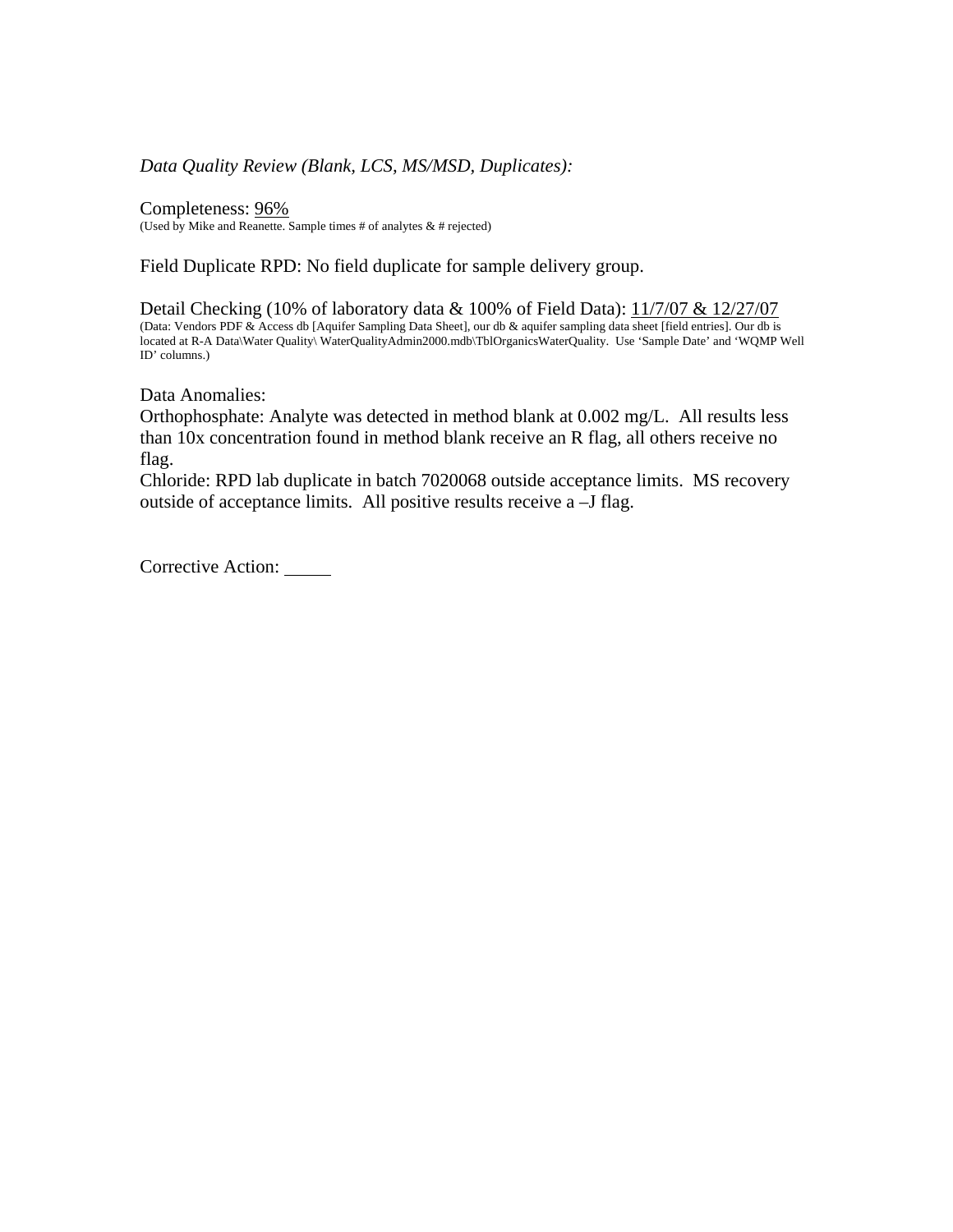### Sampling Round: 1 / 2007 Laboratory Work Order: SQB0023-14 (5411R03)

|                               | <b>Sample Result</b> | <b>Field Duplicate Result</b> | <b>RPD</b> | <b>MRL</b>     | Case |              |
|-------------------------------|----------------------|-------------------------------|------------|----------------|------|--------------|
| Arsenic                       | 0.00249              | 0.00258                       | 3.55       | 0.001          | C    | no qualifier |
| Cadmium                       | ND.                  | ND                            | 0.00       | 0.001          | A    | no qualifier |
| Calcium                       | 27.4                 | 26.9                          | 1.84       | 0.04           | D    | no qualifier |
| Chloride                      | 2.34                 | 2.41                          | 2.95       | 0.5            | C    | no qualifier |
| Chromium                      | <b>ND</b>            | <b>ND</b>                     | 0.00       | 0.001          | Α    | no qualifier |
| Copper                        | ND.                  | ND.                           | 0.00       | 0.001          | A    | no qualifier |
| Fluoride                      | <b>ND</b>            | <b>ND</b>                     | 0.00       | 0.1            | A    | no qualifier |
| Iron                          | 0.0221               | <b>ND</b>                     | 0.00       | 0.02           | B    | no qualifier |
| Lead                          | <b>ND</b>            | <b>ND</b>                     | 0.00       | 0.001          | A    | no qualifier |
| Magnesium                     | 12                   | 11.8                          | 1.68       | 0.1            | D    | no qualifier |
| Manganese                     | <b>ND</b>            | ND.                           | 0.00       | 0.01           | A    | no qualifier |
| Mercury                       | <b>ND</b>            | ND.                           | 0.00       | 0.0005         | A    | no qualifier |
| Ortho-phosphate-phosphorous   | 0.0006               | 0.0005                        | 18.18      | 0.002          | C    | no qualifier |
| Potassium                     | 1.57                 | 1.53                          | 2.58       | 0.5            | C    | no qualifier |
| Sodium                        | 2.67                 | 2.59                          | 3.04       | 0.5            | D    | no qualifier |
| Sulfate                       | 11                   | 11.1                          | 0.90       | 0.5            | D    | no qualifier |
| <b>Total Dissolved Solids</b> | 128                  | 136                           | 6.06       |                | D    | no qualifier |
| Total Nitrate + Nitrite       | 0.842                | 0.844                         | 0.24       | 0.02           | D    | no qualifier |
| Total phosphorus              | ND.                  | ND                            | 0.00       | 0.02           | A    | no qualifier |
| Zinc                          | ND.                  | ND                            | 0.00       | 0.01           | Α    | no qualifier |
| Carbonate Alkalinity (CO3-)   | <b>ND</b>            | <b>ND</b>                     | 0.00       | 2              | A    | no qualifier |
| Bicarbonate Alkalinity (HCO3) | 107                  | 107                           | 0.00       | $\overline{2}$ | D    | no qualifier |

|                                                                                                     | <b>Acceptance Criteria</b>                                  | Qualifier |
|-----------------------------------------------------------------------------------------------------|-------------------------------------------------------------|-----------|
| case A - both results are ND                                                                        | no qualifier                                                |           |
| <b>case B</b> - one result is ND                                                                    | absolute difference between result and MRL less than<br>MRL |           |
| <b>case C</b> - results are less than 5x MRL                                                        | absolute difference of results less than MRL                |           |
| case D - results are greater than or equal to 5x MRL                                                | relative percent difference less than 30%                   |           |
| <b>case E</b> - one result is less than 5x MRL and one result is greater than or<br>equal to 5x MRL | relative percent difference less than 30%                   |           |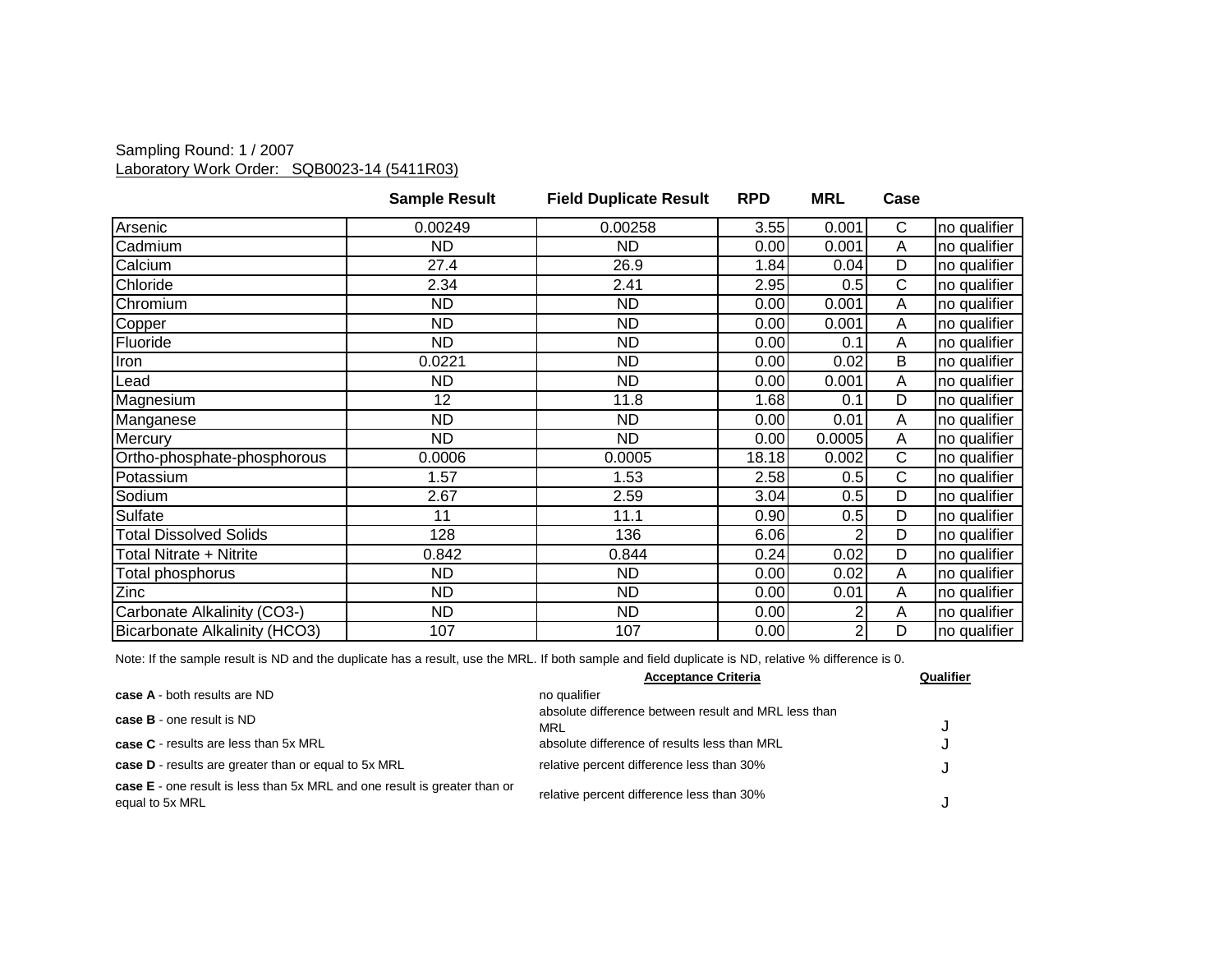### Sampling Round: 1 / 2007 Laboratory Work Order: SQB0031-09 (5312C01)

|                               | <b>Sample Result</b> | <b>Field Duplicate Result</b> | <b>RPD</b> | <b>MRL</b>     | Case         |              |
|-------------------------------|----------------------|-------------------------------|------------|----------------|--------------|--------------|
| Arsenic                       | ND.                  | <b>ND</b>                     | 0.0        | 0.001          | A            | no qualifier |
| Cadmium                       | <b>ND</b>            | <b>ND</b>                     | 0.0        | 0.001          | A            | no qualifier |
| Calcium                       | 25.5                 | 25.7                          | 0.8        | 0.04           | D            | no qualifier |
| Chloride                      | 2.64                 | 2.84                          | 7.3        | 0.5            | D            | no qualifier |
| Chromium                      | <b>ND</b>            | <b>ND</b>                     | 0.0        | 0.001          | Α            | no qualifier |
| Copper                        | <b>ND</b>            | <b>ND</b>                     | 0.0        | 0.001          | Α            | no qualifier |
| Fluoride                      | 0.319                | 0.329                         | 3.1        | 0.1            | $\mathsf{C}$ | no qualifier |
| Iron                          | 7.38                 | 7.37                          | 0.1        | 0.02           | D            | no qualifier |
| Lead                          | <b>ND</b>            | <b>ND</b>                     | 0.0        | 0.001          | A            | no qualifier |
| Magnesium                     | 13.2                 | 13.3                          | 0.8        | 0.1            | D            | no qualifier |
| Manganese                     | 0.414                | 0.447                         | 7.7        | 0.01           | D            | no qualifier |
| Mercury                       | ND.                  | ND                            | 0.0        | 0.0005         | Α            | no qualifier |
| Ortho-phosphate-phosphorous   | 0.039                | 0.027                         | 36.4       | 0.002          | D            | qualifier    |
| Potassium                     | 5.09                 | 5.13                          | 0.8        | 0.5            | D            | no qualifier |
| Sodium                        | 12.9                 | 12.9                          | 0.0        | 0.5            | D            | no qualifier |
| Sulfate                       | 19.3                 | 19.5                          | 1.0        | 0.5            | D            | no qualifier |
| <b>Total Dissolved Solids</b> | 222                  | 221                           | 0.5        |                | D            | no qualifier |
| Total Nitrate + Nitrite       | ND.                  | ND.                           | 0.0        | 0.02           | A            | no qualifier |
| Total phosphorus              | 0.288                | 0.292                         | 1.4        | 0.02           | D            | no qualifier |
| Zinc                          | <b>ND</b>            | <b>ND</b>                     | 0.0        | 0.01           | A            | no qualifier |
| Carbonate Alkalinity (CO3-)   | $\overline{2}$       | $\overline{2}$                | 0.0        |                | C            | no qualifier |
| Bicarbonate Alkalinity (HCO3) | 135                  | 130                           | 3.8        | $\overline{2}$ | D            | no qualifier |

|                                                                                              | <b>Acceptance Criteria</b>                               | Qualifier |
|----------------------------------------------------------------------------------------------|----------------------------------------------------------|-----------|
| case A - both results are ND                                                                 | no qualifier                                             |           |
| <b>case B</b> - one result is ND                                                             | absolute difference between result and MRL less than MRL |           |
| case C - results are less than 5x MRL                                                        | absolute difference of results less than MRL             | u         |
| case D - results are greater than or equal to 5x MRL                                         | relative percent difference less than 30%                |           |
| case E - one result is less than 5x MRL and one result is greater than<br>or equal to 5x MRL | relative percent difference less than 30%                |           |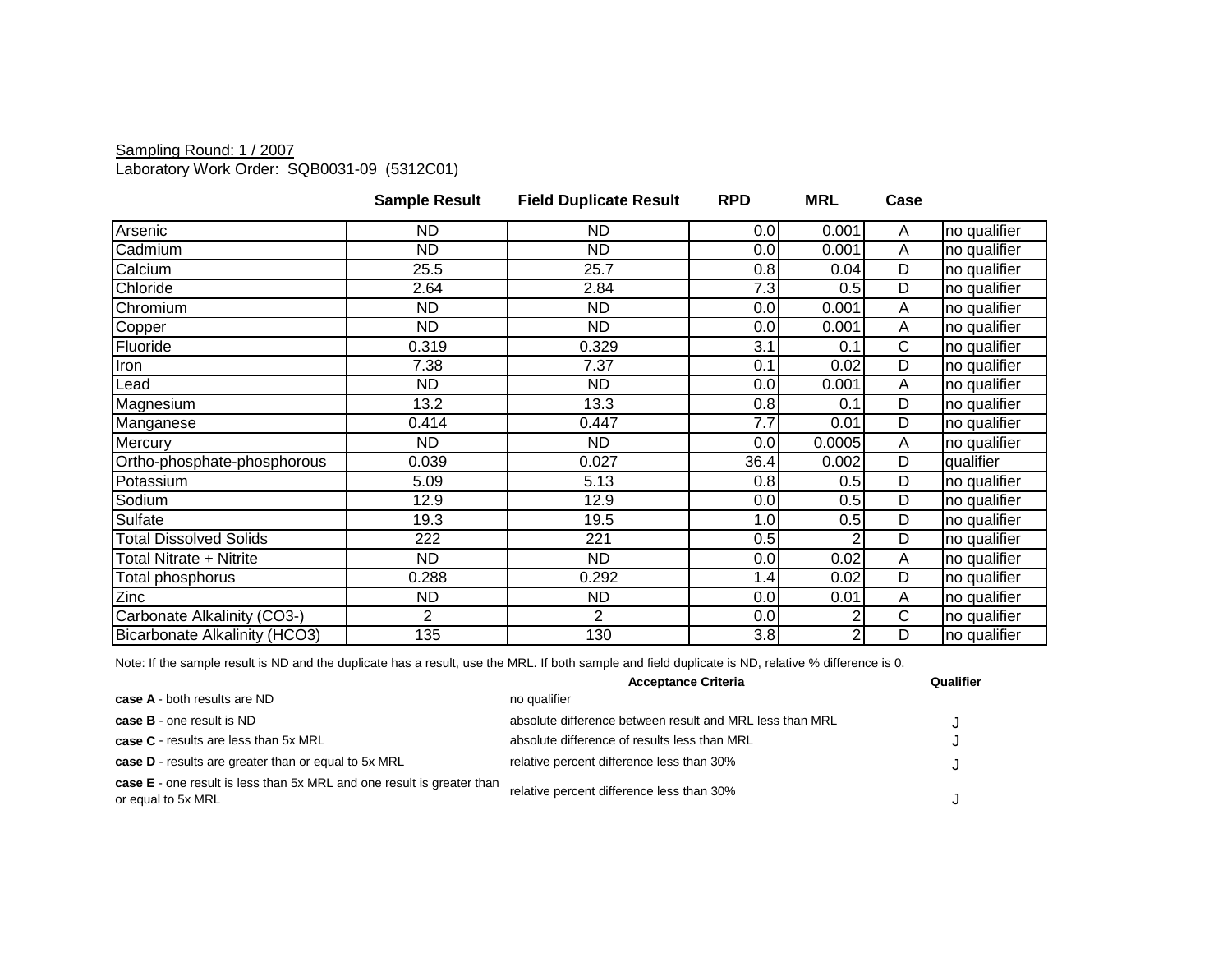#### Sampling Round: 1/2007 Laboratory Work Order: SQB0041

|                                      | <b>Sample Result</b> | <b>Field Duplicate Result</b> | <b>RPD</b> | <b>MRL</b>     | Case           |              |
|--------------------------------------|----------------------|-------------------------------|------------|----------------|----------------|--------------|
| Arsenic                              | 0.00279              | 0.00275                       | 1.4        | 0.001          | $\mathsf{C}$   | no qualifier |
| Cadmium                              | <b>ND</b>            | <b>ND</b>                     | 0.0        | 0.001          | A              | no qualifier |
| Calcium                              | 28.8                 | 28.9                          | 0.3        | 0.04           | D              | no qualifier |
| Chloride                             | 4.74                 | 4.78                          | 0.8        | 0.5            | $\overline{D}$ | no qualifier |
| Chromium                             | ND.                  | ND.                           | 0.0        | 0.001          | A              | no qualifier |
| Copper                               | <b>ND</b>            | <b>ND</b>                     | 0.0        | 0.001          | A              | no qualifier |
| Fluoride                             | 0.1                  | 0.1                           | 0.0        | 0.1            | $\mathsf{C}$   | no qualifier |
| Iron                                 | 0.0329               | 0.0409                        | 21.7       | 0.02           | $\mathsf{C}$   | no qualifier |
| Lead                                 | <b>ND</b>            | ND.                           | 0.0        | 0.001          | A              | no qualifier |
| Magnesium                            | 15.6                 | 15.6                          | 0.0        | 0.1            | D              | no qualifier |
| Manganese                            | <b>ND</b>            | <b>ND</b>                     | 0.0        | 0.01           | A              | no qualifier |
| Mercury                              | ND.                  | <b>ND</b>                     | 0.0        | 0.0005         | A              | no qualifier |
| Ortho-phosphate-phosphorous          | 0.005                | 0.004                         | 22.2       | 0.002          | $\mathsf{C}$   | no qualifier |
| Potassium                            | 1.83                 | 1.84                          | 0.5        | 0.5            | $\mathsf{C}$   | no qualifier |
| Sodium                               | 3.44                 | 3.44                          | 0.0        | 0.5            | D              | no qualifier |
| Sulfate                              | 13.2                 | 13.3                          | 0.8        | 0.5            | $\overline{D}$ | no qualifier |
| <b>Total Dissolved Solids</b>        | 175                  | 162                           | 7.7        | 2              | D              | no qualifier |
| Total Nitrate + Nitrite              | 1.18                 | 1.56                          | 27.7       | 0.02           | D              | no qualifier |
| Total phosphorus                     | <b>ND</b>            | <b>ND</b>                     | 0.0        | 0.02           | A              | no qualifier |
| Zinc                                 | <b>ND</b>            | <b>ND</b>                     | 0.0        | 0.01           | $\overline{A}$ | no qualifier |
| Carbonate Alkalinity (CO3-) *        | <b>ND</b>            | <b>ND</b>                     | 0.0        | 2              | A              | no qualifier |
| <b>Bicarbonate Alkalinity (HCO3)</b> | 127                  | 122                           | 4.0        | $\overline{c}$ | D              | no qualifier |

|                                                                                                     | <b>Acceptance Criteria</b>                               | Qualifier |
|-----------------------------------------------------------------------------------------------------|----------------------------------------------------------|-----------|
| <b>case A</b> - both results are ND                                                                 | no qualifier                                             |           |
| <b>case B</b> - one result is ND                                                                    | absolute difference between result and MRL less than MRL |           |
| case C - results are less than 5x MRL                                                               | absolute difference of results less than MRL             |           |
| case D - results are greater than or equal to 5x MRL                                                | relative percent difference less than 30%                |           |
| <b>case E</b> - one result is less than 5x MRL and one result is greater than or<br>equal to 5x MRL | relative percent difference less than 30%                |           |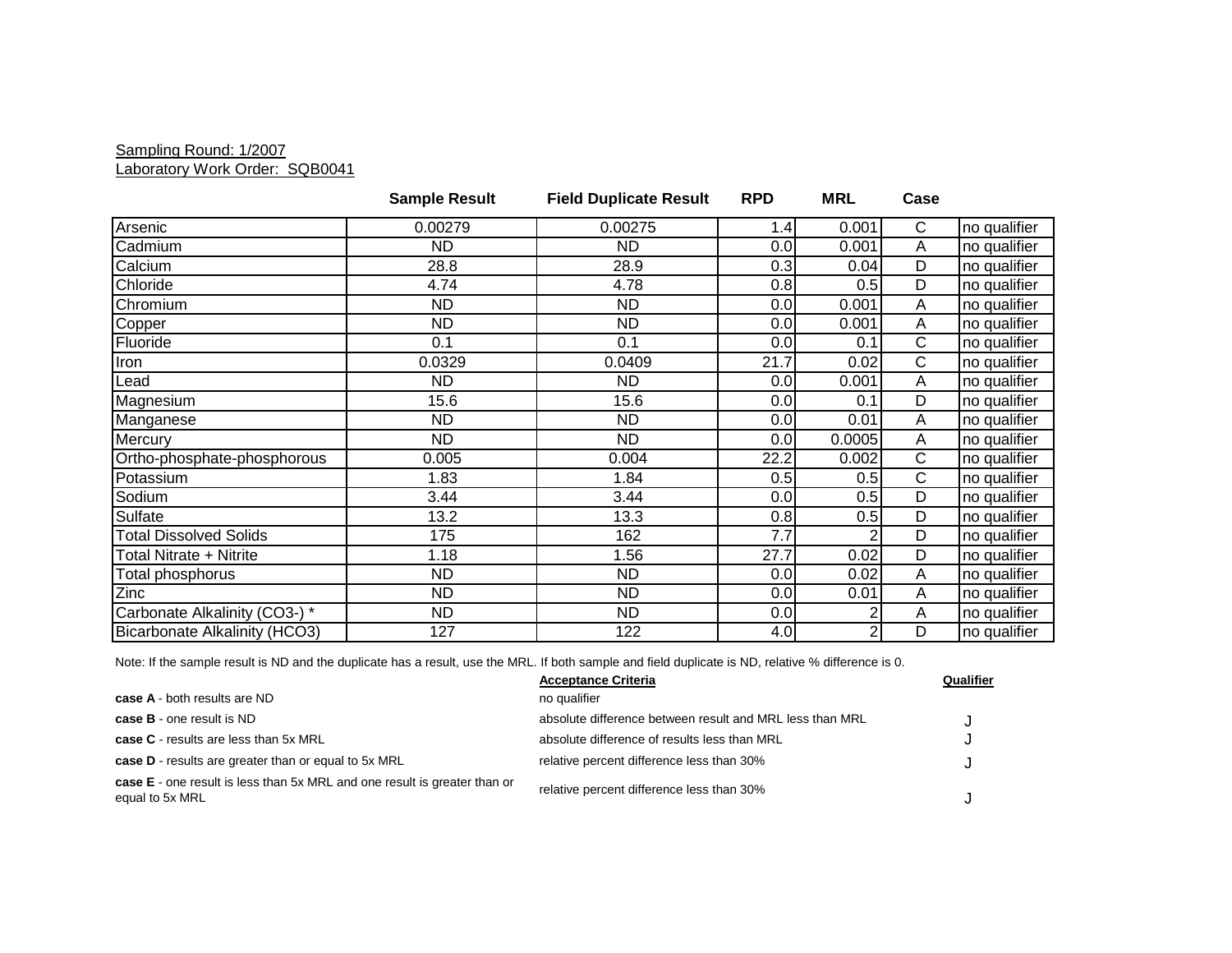**Hold Time Table.doc**

Sampling Round: Quarter 2nd Year 2007 (Project/Year found on front page of test report)

**Analyte Laboratory Within Hold Time Range**  Arsenic Seattle, WA X

| Cadmium                             | Seattle, WA | X                         |
|-------------------------------------|-------------|---------------------------|
| Calcium                             | Spokane, WA | X                         |
| Chloride                            | Spokane, WA | X                         |
| Chromium                            | Seattle, WA | X                         |
| Copper                              | Seattle, WA | X                         |
| Fluoride                            | Seattle, WA | X                         |
| Iron                                | Spokane, WA | X                         |
| Lead                                | Seattle, WA | X                         |
| Magnesium                           | Spokane, WA | X                         |
| Manganese                           | Seattle, WA | X                         |
| Mercury                             | Spokane, WA | X                         |
| Ortho-phosphate-phosphorous         | Seattle, WA | X                         |
| Potassium                           | Spokane, WA | X                         |
| Sodium                              | Spokane, WA | X                         |
| Sulfate                             | Spokane, WA | X                         |
| <b>Total Dissolved Solids</b>       | Spokane, WA | X                         |
| Total Nitrate + Nitrite             | Seattle, WA | X                         |
| Total phosphorus                    | Spokane, WA | X                         |
| Zinc                                | Seattle, WA | X                         |
| Carbonate Alkalinity $(CO_{3}^{-})$ | Spokane, WA | $\boldsymbol{\mathrm{X}}$ |
| Bicarbonate Alkalinity ( $HCO3$ )   | Spokane, WA | X                         |

Laboratory Work Order #: SQE0031

Sample Delivery Group Submission Date: *Complete Chain of Custody:* 

Signatures:  $\Box$  Dates:  $\Box$  Sample Dates:  $\Box$  Sample Times:  $\Box$ (Verify Chain of Custody fields above are complete)

*Chain of Custody Matches Lab Report:* 

Sample Names:  $\Box$  Sample Dates:  $\Box$  Sample Times:  $\Box$  Analyses:  $\Box$ (Verify 'Analytical Report for Samples' page match 'Chain of Custody' page)

Sample Preservation  $\bigsqcup$ <br>(Enter a check mark when "chain of custody report" sheet has preservative items listed at the top.)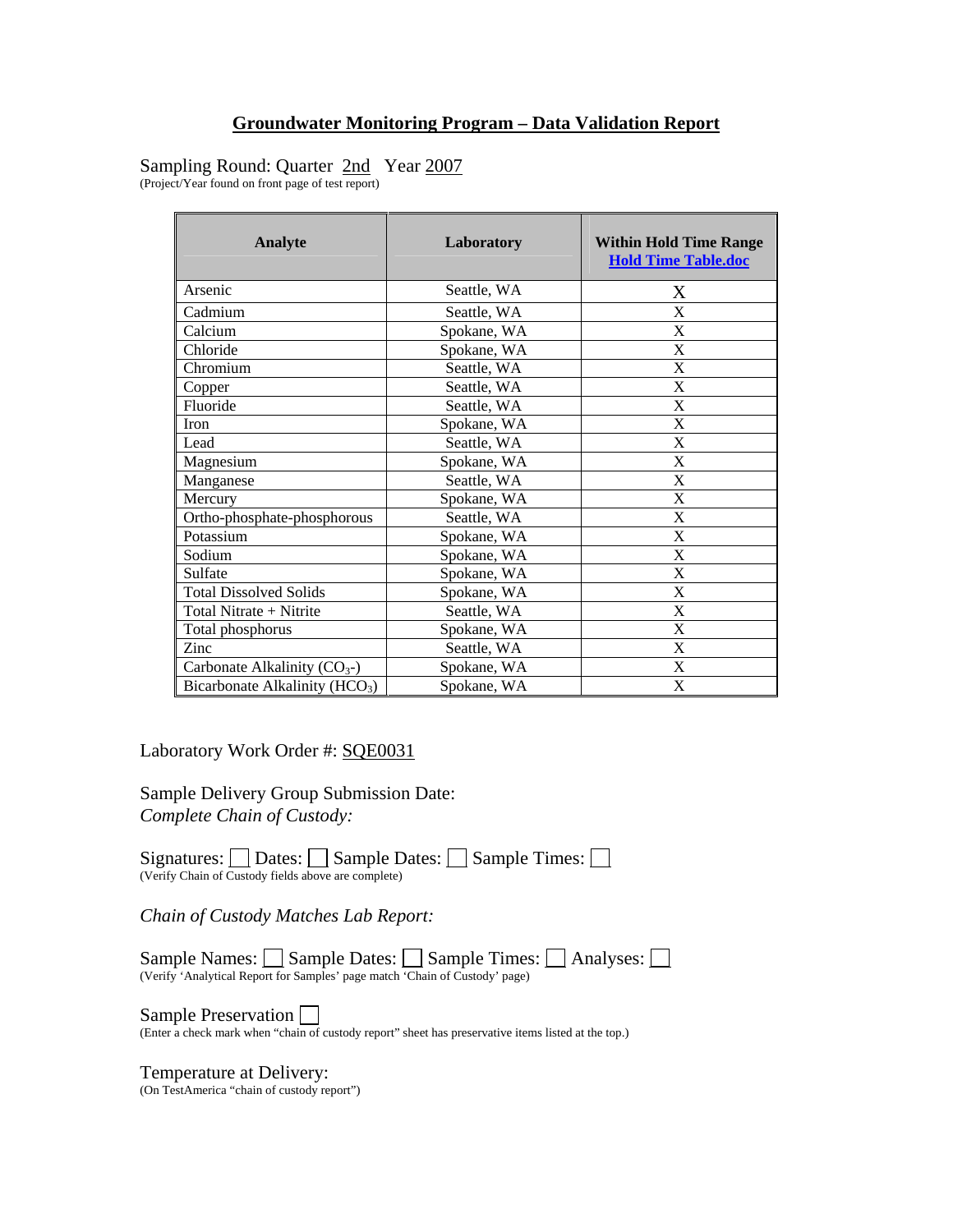Completeness: 100% (Used by Mike and Reanette. Sample times # of analytes  $\&$  # rejected)

Field Duplicate: All results within acceptance limits

Detail Checking (10% of laboratory data & 100% of Field Data):

Data Anomalies: Sulfate: Batch 7050055 – MS recovery below acceptance limits, associated samples flagged J & UJ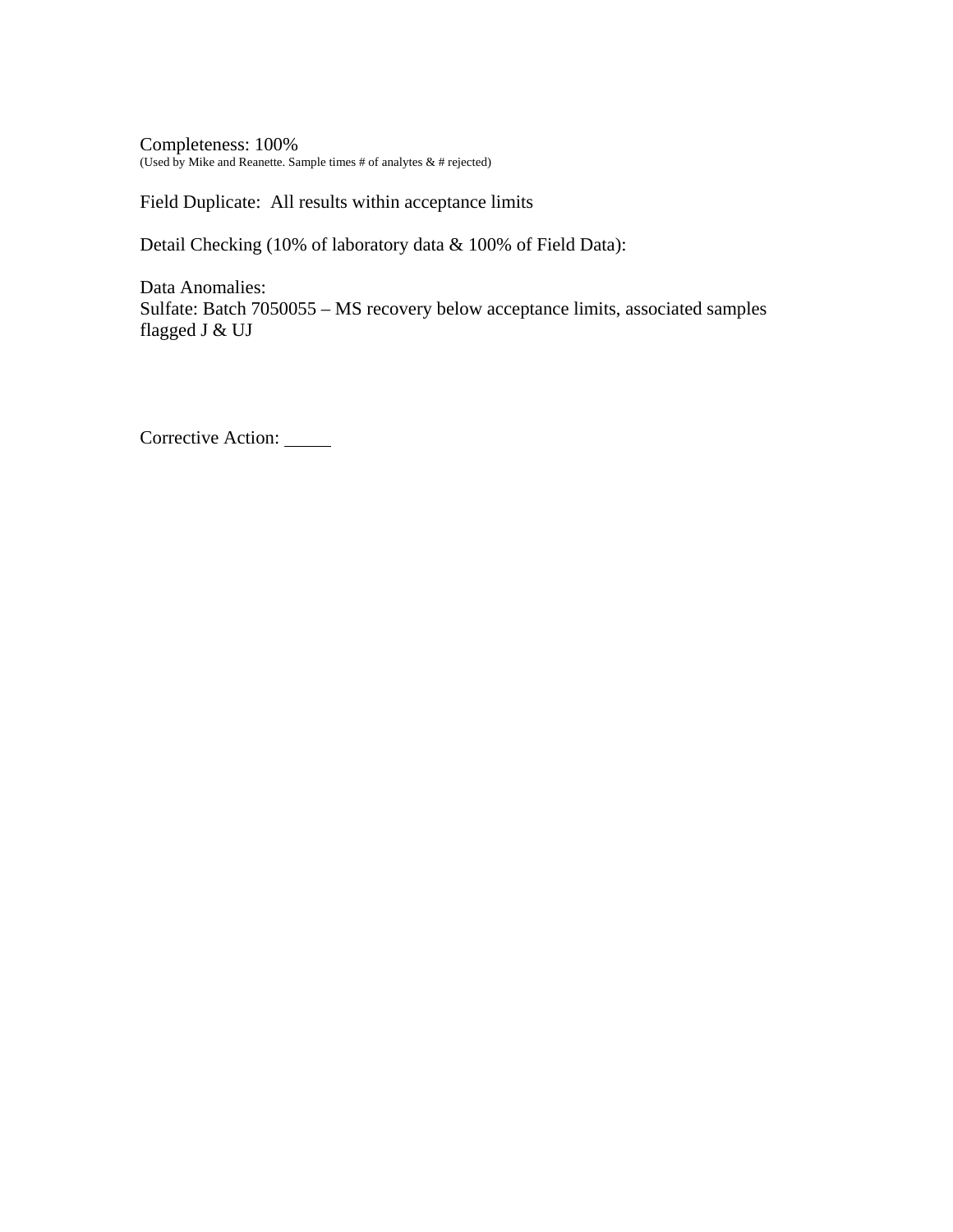## Sampling Round: Quarter 2 Year 2007

(Project/Year found on front page of test report)

| <b>Analyte</b>                             | Laboratory | <b>Within Hold Time Range</b><br><b>Hold Time Table.doc</b> |
|--------------------------------------------|------------|-------------------------------------------------------------|
| Arsenic                                    |            |                                                             |
| Cadmium                                    |            |                                                             |
| Calcium                                    |            |                                                             |
| Chloride                                   |            |                                                             |
| Chromium                                   |            |                                                             |
| Copper                                     |            |                                                             |
| Fluoride                                   |            |                                                             |
| <b>Iron</b>                                |            |                                                             |
| Lead                                       |            |                                                             |
| Magnesium                                  |            |                                                             |
| Manganese                                  |            |                                                             |
| Mercury                                    |            |                                                             |
| Ortho-phosphate-phosphorous                |            |                                                             |
| Potassium                                  |            |                                                             |
| Sodium                                     |            |                                                             |
| Sulfate                                    |            |                                                             |
| <b>Total Dissolved Solids</b>              |            |                                                             |
| Total Nitrate + Nitrite                    |            |                                                             |
| Total phosphorus                           |            |                                                             |
| Zinc                                       |            |                                                             |
| Carbonate Alkalinity $(CO_{3})$            |            |                                                             |
| Bicarbonate Alkalinity (HCO <sub>3</sub> ) |            |                                                             |

Laboratory Work Order #: SQD0131

Sample Delivery Group Submission Date: *Complete Chain of Custody:* 

Signatures:  $\Box$  Dates:  $\Box$  Sample Dates:  $\Box$  Sample Times:  $\Box$ (Verify Chain of Custody fields above are complete)

*Chain of Custody Matches Lab Report:* 

Sample Names: Sample Dates: Sample Times: Analyses: (Verify 'Analytical Report for Samples' page match 'Chain of Custody' page)

Sample Preservation  $\square$ <br>(Enter a check mark when "chain of custody report" sheet has preservative items listed at the top.)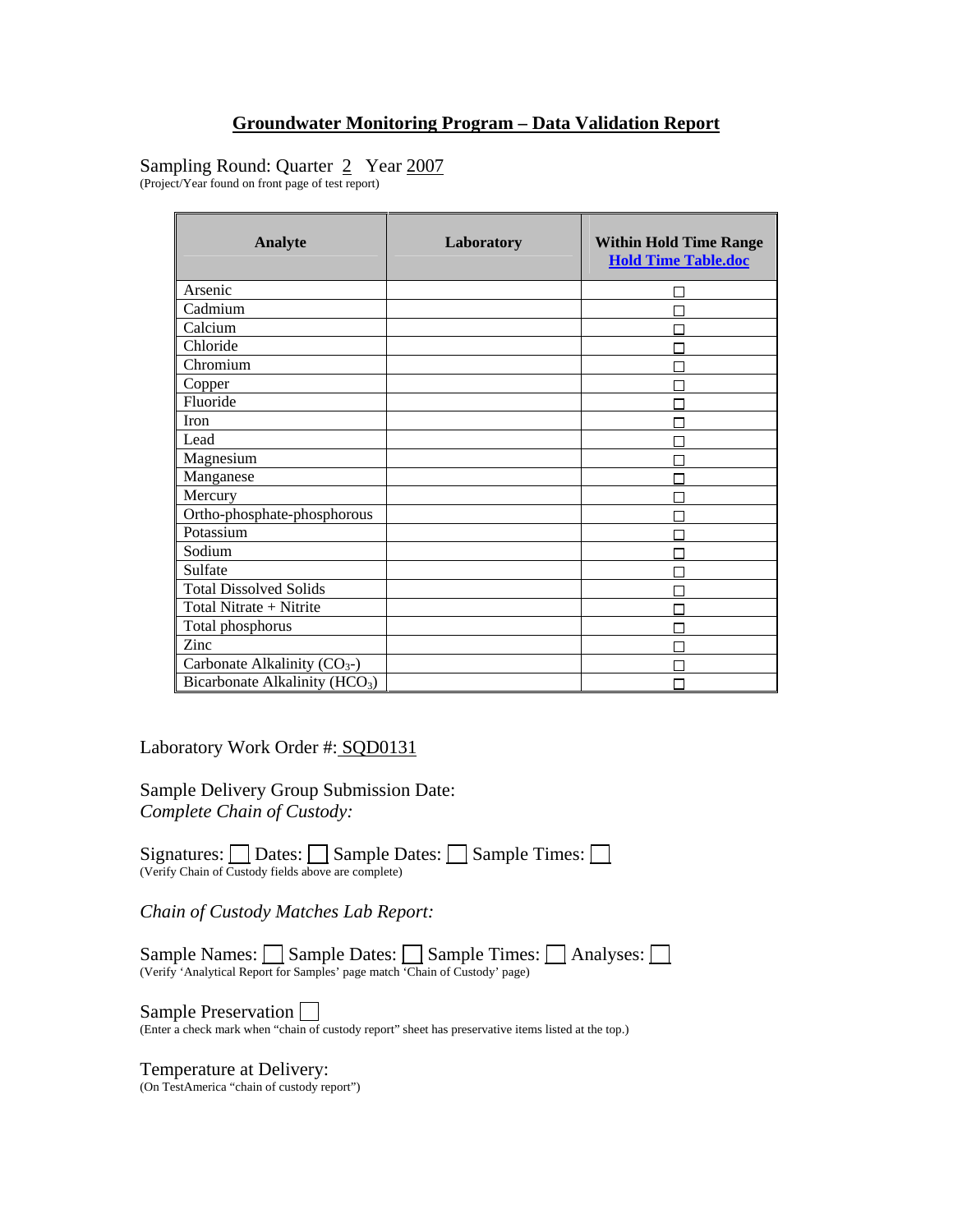Completeness: 100% (Used by Mike and Reanette. Sample times # of analytes  $\&$  # rejected)

Field Duplicate RPD: Lead and Total Dissolved Solids results outside acceptance limits, results on sample and sample duplicate flagged J

Detail Checking (10% of laboratory data & 100% of Field Data):

Data Anomalies: Sulfate: Batch 7040208, MS below acceptance limits, associated samples flagged J & UJ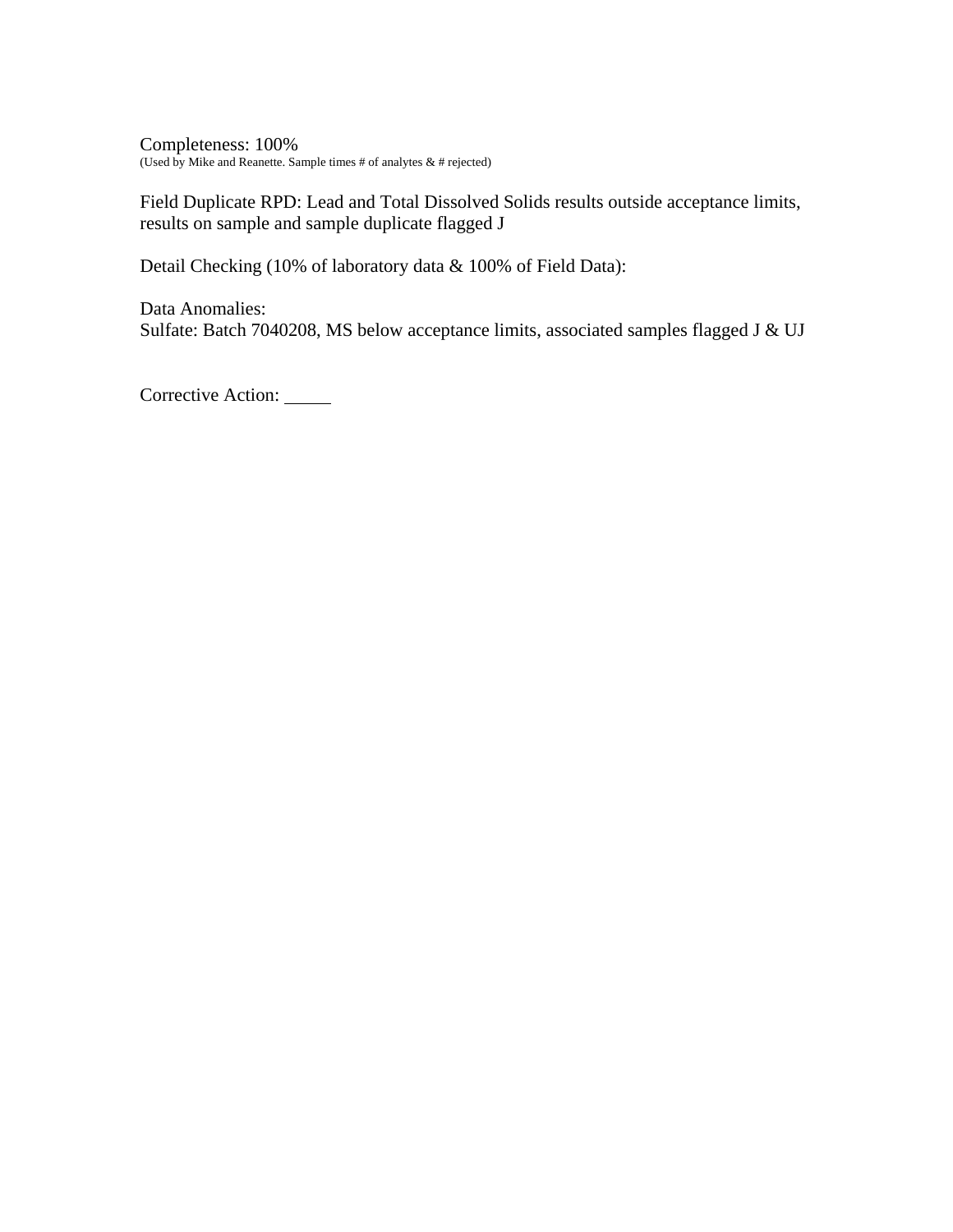## Sampling Round: Quarter 2 Year 2007

(Project/Year found on front page of test report)

| <b>Analyte</b>                             | Laboratory | <b>Within Hold Time Range</b><br><b>Hold Time Table.doc</b> |
|--------------------------------------------|------------|-------------------------------------------------------------|
| Arsenic                                    |            |                                                             |
| Cadmium                                    |            |                                                             |
| Calcium                                    |            |                                                             |
| Chloride                                   |            |                                                             |
| Chromium                                   |            |                                                             |
| Copper                                     |            |                                                             |
| Fluoride                                   |            |                                                             |
| <b>Iron</b>                                |            |                                                             |
| Lead                                       |            |                                                             |
| Magnesium                                  |            |                                                             |
| Manganese                                  |            |                                                             |
| Mercury                                    |            |                                                             |
| Ortho-phosphate-phosphorous                |            |                                                             |
| Potassium                                  |            |                                                             |
| Sodium                                     |            |                                                             |
| Sulfate                                    |            |                                                             |
| <b>Total Dissolved Solids</b>              |            |                                                             |
| Total Nitrate + Nitrite                    |            |                                                             |
| Total phosphorus                           |            |                                                             |
| Zinc                                       |            |                                                             |
| Carbonate Alkalinity $(CO_{3})$            |            |                                                             |
| Bicarbonate Alkalinity (HCO <sub>3</sub> ) |            |                                                             |

Laboratory Work Order #: SQD0125

Sample Delivery Group Submission Date: *Complete Chain of Custody:* 

Signatures:  $\Box$  Dates:  $\Box$  Sample Dates:  $\Box$  Sample Times:  $\Box$ (Verify Chain of Custody fields above are complete)

*Chain of Custody Matches Lab Report:* 

Sample Names: Sample Dates: Sample Times: Analyses: (Verify 'Analytical Report for Samples' page match 'Chain of Custody' page)

Sample Preservation  $\square$ <br>(Enter a check mark when "chain of custody report" sheet has preservative items listed at the top.)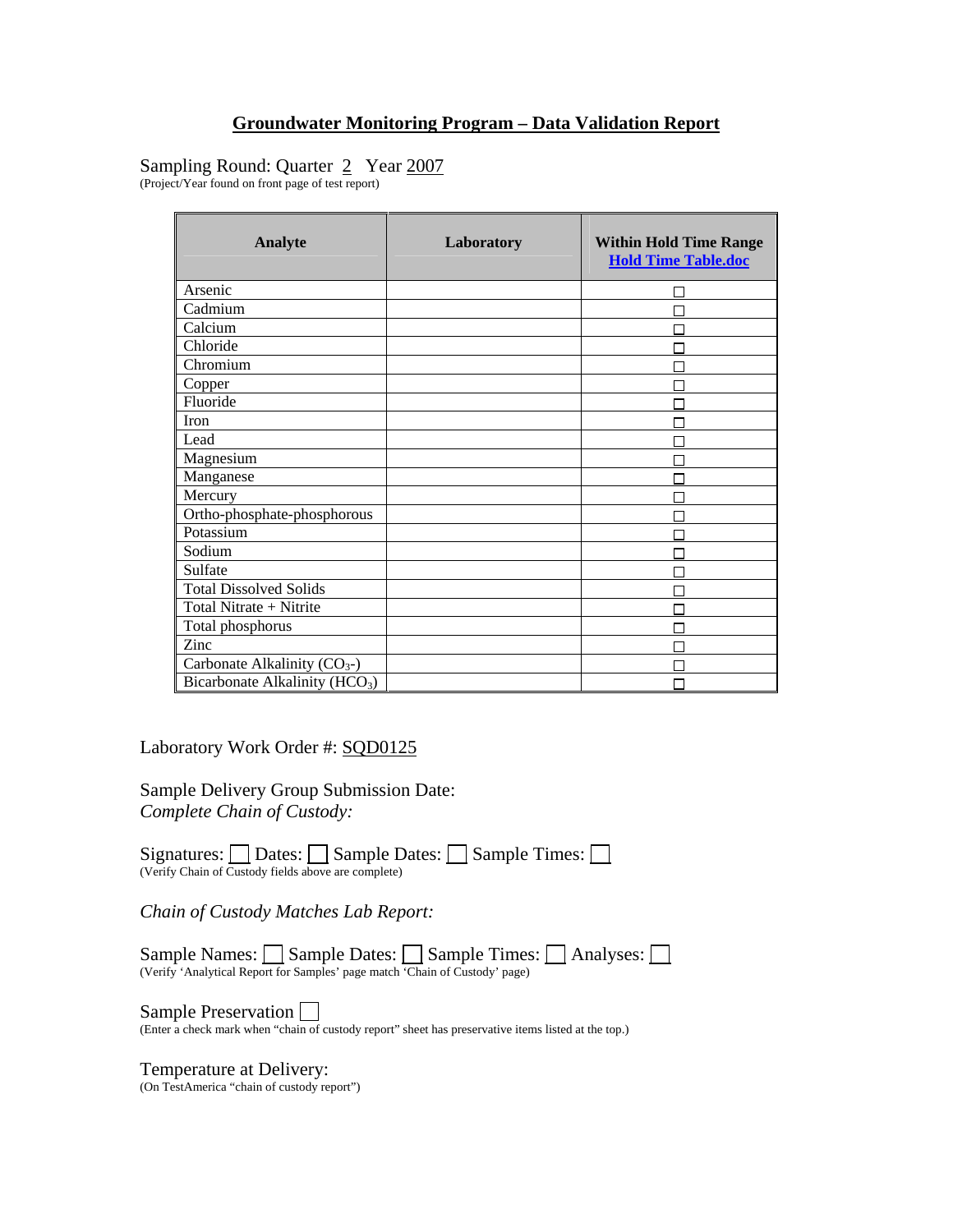Completeness: 99% (Used by Mike and Reanette. Sample times # of analytes  $\&$  # rejected)

Field Duplicate: calcium, chloride, iron, magnesium, orthophosphate, potassium, sulfate, total dissolved solids, and bicarbonate outside acceptance limits. Associated results in sample and sample duplicated flagged J

Detail Checking (10% of laboratory data & 100% of Field Data):

Data Anomalies: Chloride: Batch 7040176, MS recovery below acceptance limits, associated samples flagged J & UJ. Nitrate/Nitrite: Batch 7D25056, MS recovery outside acceptance limits associated samples flagged J

Orthophosphate: Batch 7D26054, 0.002 mg/L of analyte found in method blank. All results less than 0.02 mg/L (10x the amount found in the method blank) flagged R.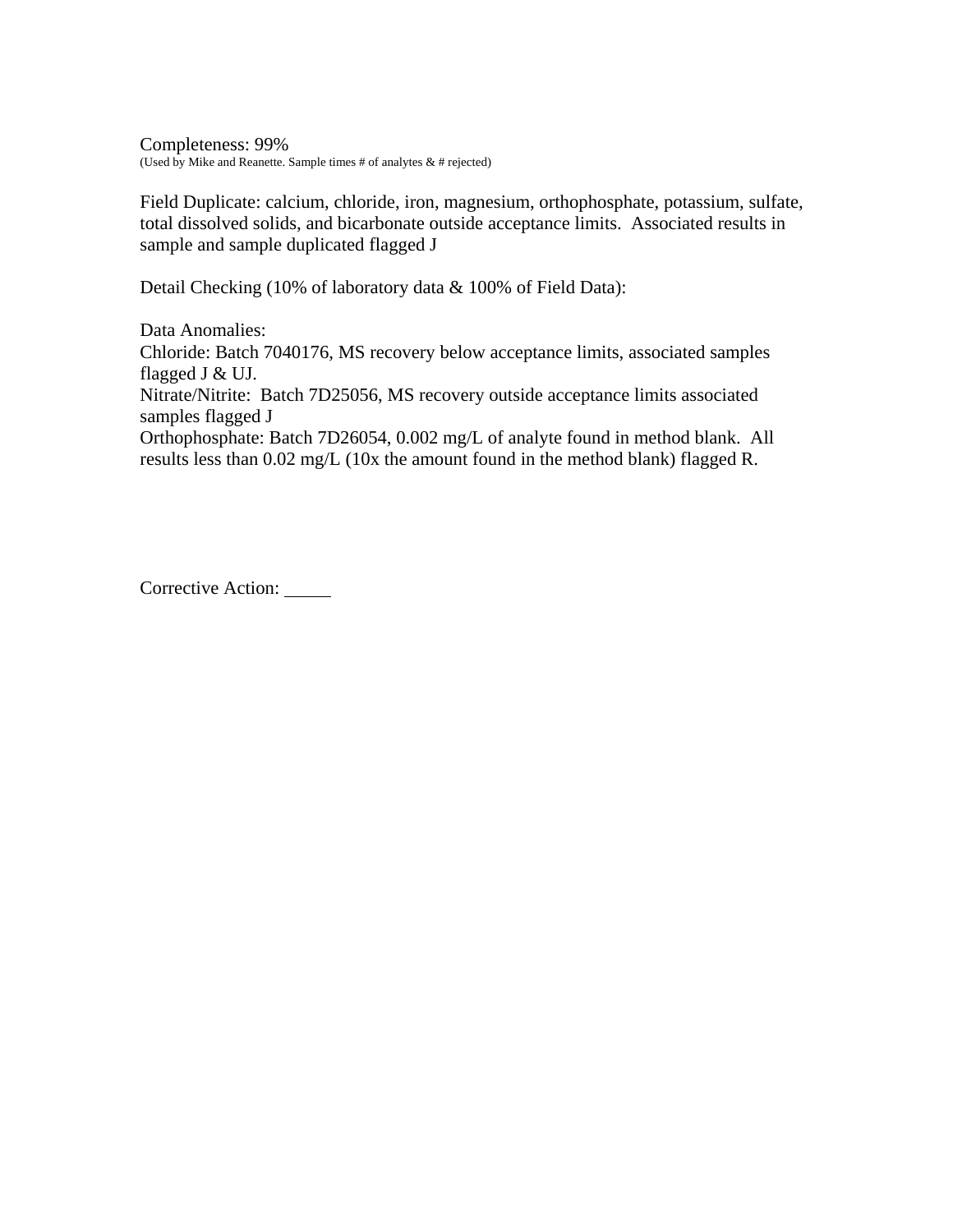### Sampling Round: 2 / 2007 Laboratory Work Order: SQE0031 (6330J01)

|                               | <b>Sample Result</b> | <b>Field Duplicate Result</b> | <b>RPD</b> | <b>MRL</b>     | Case |              |
|-------------------------------|----------------------|-------------------------------|------------|----------------|------|--------------|
| Arsenic                       | 0.00283              | 0.00283                       | 0.00       | 0.001          | C    | no qualifier |
| Cadmium                       | ND.                  | <b>ND</b>                     | 0.00       | 0.001          | A    | no qualifier |
| Calcium                       | 30.2                 | 29.7                          | 1.67       | 0.04           | D    | no qualifier |
| Chloride                      | 3.98                 | 3.97                          | 0.25       | 0.5            | D    | no qualifier |
| Chromium                      | <b>ND</b>            | <b>ND</b>                     | 0.00       | 0.001          | A    | no qualifier |
| Copper                        | ND.                  | ND.                           | 0.00       | 0.001          | Α    | no qualifier |
| Fluoride                      | <b>ND</b>            | <b>ND</b>                     | 0.00       | 0.1            | Α    | no qualifier |
| Iron                          | ND.                  | <b>ND</b>                     | 0.00       | 0.02           | A    | no qualifier |
| Lead                          | <b>ND</b>            | <b>ND</b>                     | 0.00       | 0.001          | A    | no qualifier |
| Magnesium                     | 16.6                 | 16.2                          | 2.44       | 0.1            | D    | no qualifier |
| Manganese                     | <b>ND</b>            | <b>ND</b>                     | 0.00       | 0.01           | Α    | no qualifier |
| Mercury                       | <b>ND</b>            | ND.                           | 0.00       | 0.0005         | A    | no qualifier |
| Ortho-phosphate-phosphorous   | 0.003                | 0.003                         | 0.00       | 0.002          | C    | no qualifier |
| Potassium                     | 1.92                 | 1.86                          | 3.17       | 0.5            | C    | no qualifier |
| Sodium                        | 3.82                 | 3.74                          | 2.12       | 0.5            | D    | no qualifier |
| Sulfate                       | 12.5                 | 12.1                          | 3.25       | 0.5            | D    | no qualifier |
| <b>Total Dissolved Solids</b> | 155                  | 142                           | 8.75       |                | D    | no qualifier |
| Total Nitrate + Nitrite       | 1.32                 | 1.31                          | 0.76       | 0.02           | D    | no qualifier |
| Total phosphorus              | <b>ND</b>            | <b>ND</b>                     | 0.00       | 0.02           | A    | no qualifier |
| Zinc                          | <b>ND</b>            | <b>ND</b>                     | 0.00       | 0.01           | Α    | no qualifier |
| Carbonate Alkalinity (CO3-)   | <b>ND</b>            | <b>ND</b>                     | 0.00       | 2              | A    | no qualifier |
| Bicarbonate Alkalinity (HCO3) | 124                  | 124                           | 0.00       | $\overline{2}$ | D    | no qualifier |

|                                                                                              | <b>Acceptance Criteria</b>                                  | Qualifier |
|----------------------------------------------------------------------------------------------|-------------------------------------------------------------|-----------|
| case A - both results are ND                                                                 | no qualifier                                                |           |
| <b>case B</b> - one result is ND                                                             | absolute difference between result and MRL less than<br>MRL |           |
| case C - results are less than 5x MRL                                                        | absolute difference of results less than MRL                |           |
| case D - results are greater than or equal to 5x MRL                                         | relative percent difference less than 30%                   |           |
| case E - one result is less than 5x MRL and one result is greater than or<br>equal to 5x MRL | relative percent difference less than 30%                   |           |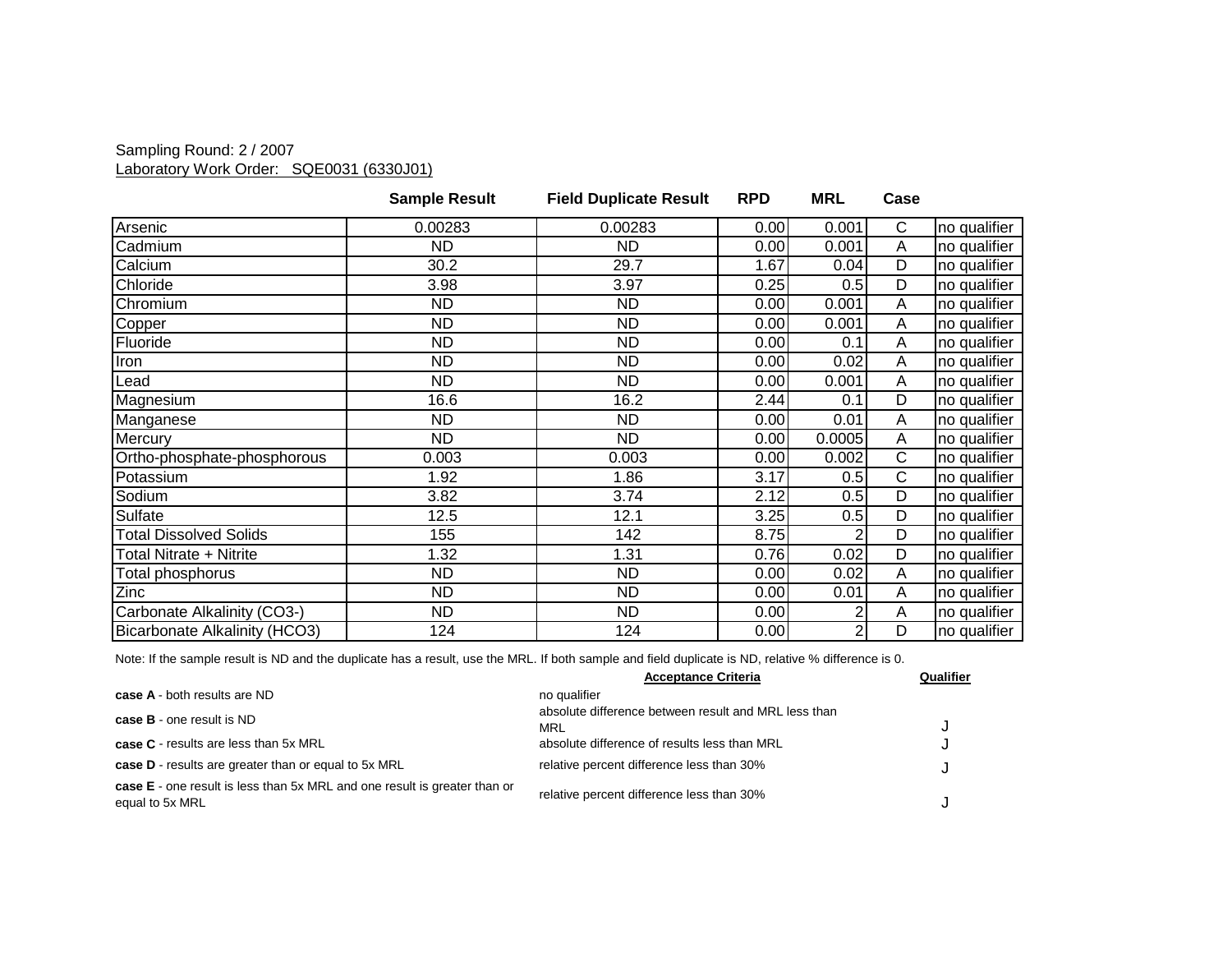### Sampling Round: 2 / 2007 Laboratory Work Order: SQDD0131 (5517D05)

|                               | <b>Sample Result</b> | <b>Field Duplicate Result</b> | <b>RPD</b> | <b>MRL</b> | Case |              |
|-------------------------------|----------------------|-------------------------------|------------|------------|------|--------------|
| Arsenic                       | <b>ND</b>            | ND.                           | 0.0        | 0.001      | A    | no qualifier |
| Cadmium                       | <b>ND</b>            | <b>ND</b>                     | 0.0        | 0.001      | A    | no qualifier |
| Calcium                       | 12.2                 | 12.5                          | 2.4        | 0.04       | D    | no qualifier |
| Chloride                      | 1.82                 | 1.86                          | 2.2        | 0.5        | С    | no qualifier |
| Chromium                      | <b>ND</b>            | <b>ND</b>                     | 0.0        | 0.001      | Α    | no qualifier |
| Copper                        | <b>ND</b>            | ND                            | 0.0        | 0.001      | A    | no qualifier |
| Fluoride                      | <b>ND</b>            | ND.                           | 0.0        | 0.1        | A    | no qualifier |
| Iron                          | <b>ND</b>            | <b>ND</b>                     | 0.0        | 0.02       | A    | no qualifier |
| Lead                          | 0.00207              | <b>ND</b>                     | 0.0        | 0.001      | B    | qualifier    |
| Magnesium                     | 4.3                  | 4.39                          | 2.1        | 0.1        | D    | no qualifier |
| Manganese                     | <b>ND</b>            | <b>ND</b>                     | 0.0        | 0.01       | Α    | no qualifier |
| Mercury                       | <b>ND</b>            | <b>ND</b>                     | 0.0        | 0.0005     | A    | no qualifier |
| Ortho-phosphate-phosphorous   | 0.004                | 0.004                         | 0.0        | 0.002      | С    | no qualifier |
| Potassium                     | 1.09                 | 1.13                          | 3.6        | 0.5        | C    | no qualifier |
| Sodium                        | 2                    | 2.06                          | 3.0        | 0.5        | C    | no qualifier |
| Sulfate                       | 4.92                 | 4.97                          | 1.0        | 0.5        | D    | no qualifier |
| <b>Total Dissolved Solids</b> | 87                   | 896                           | 164.6      |            | D    | qualifier    |
| Total Nitrate + Nitrite       | 0.69                 | 0.697                         | 1.0        | 0.02       | D    | no qualifier |
| Total phosphorus              | <b>ND</b>            | <b>ND</b>                     | 0.0        | 0.02       | A    | no qualifier |
| Zinc                          | 0.0141               | 0.012                         | 16.1       | 0.01       | С    | no qualifier |
| Carbonate Alkalinity (CO3-)   | <b>ND</b>            | <b>ND</b>                     | 0.0        |            | Α    | no qualifier |
| Bicarbonate Alkalinity (HCO3) | 47.4                 | 44.9                          | 5.4        |            | D    | no qualifier |

|                                                                                                     | <b>Acceptance Criteria</b>                               | Qualifier |
|-----------------------------------------------------------------------------------------------------|----------------------------------------------------------|-----------|
| case A - both results are ND                                                                        | no qualifier                                             |           |
| case B - one result is ND                                                                           | absolute difference between result and MRL less than MRL |           |
| <b>case C</b> - results are less than 5x MRL                                                        | absolute difference of results less than MRL             |           |
| case D - results are greater than or equal to 5x MRL                                                | relative percent difference less than 30%                |           |
| <b>case E</b> - one result is less than 5x MRL and one result is greater than<br>or equal to 5x MRL | relative percent difference less than 30%                |           |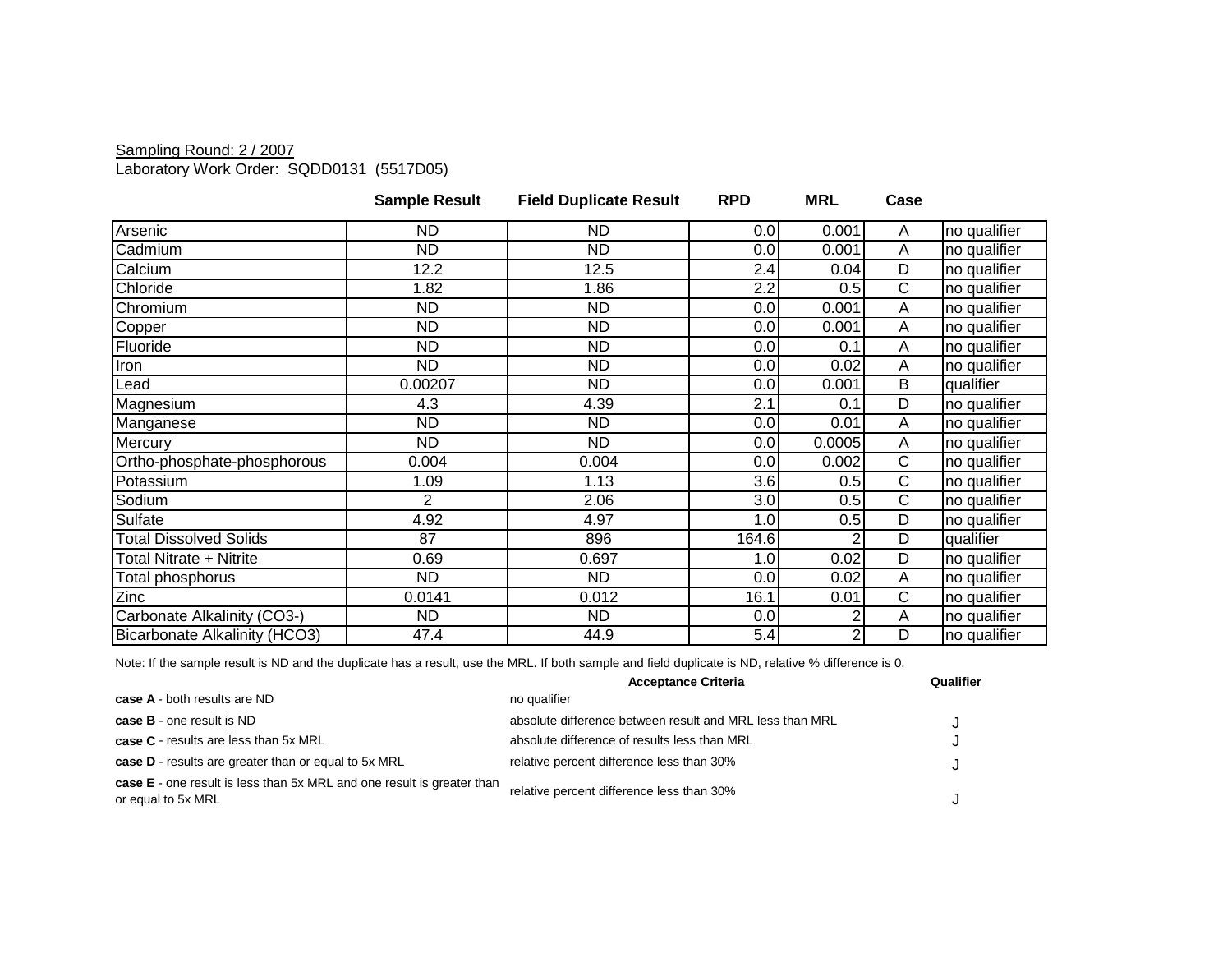#### Sampling Round: 2/2007 Laboratory Work Order: SQD0125 (5515C01)

|                               | <b>Sample Result</b> | <b>Field Duplicate Result</b> | <b>RPD</b> | <b>MRL</b>     | Case           |              |
|-------------------------------|----------------------|-------------------------------|------------|----------------|----------------|--------------|
| Arsenic                       | 0.00412              | 0.00313                       | 27.3       | 0.001          | $\mathsf{C}$   | no qualifier |
| Cadmium                       | <b>ND</b>            | <b>ND</b>                     | 0.0        | 0.001          | A              | no qualifier |
| Calcium                       | 40.1                 | 28.9                          | 32.5       | 0.04           | D              | qualifier    |
| Chloride                      | 5.55                 | 3.32                          | 50.3       | 0.5            | D              | qualifier    |
| Chromium                      | ND.                  | <b>ND</b>                     | 0.0        | 0.001          | A              | no qualifier |
| Copper                        | 0.00223              | 0.00186                       | 0.0        | 0.001          | $\mathsf{C}$   | no qualifier |
| Fluoride                      | ND                   | 0.117                         | 0.0        | 0.1            | B              | no qualifier |
| Iron                          | 0.0357               | <b>ND</b>                     | 0.0        | 0.02           | B              | qualifier    |
| Lead                          | 0.00176              | 0.00175                       | 0.0        | 0.001          | $\mathsf{C}$   | no qualifier |
| Magnesium                     | 16.4                 | 8.62                          | 62.2       | 0.1            | D              | qualifier    |
| Manganese                     | <b>ND</b>            | <b>ND</b>                     | 0.0        | 0.01           | A              | no qualifier |
| Mercury                       | ND.                  | <b>ND</b>                     | 0.0        | 0.0005         | A              | no qualifier |
| Ortho-phosphate-phosphorous   | 0.023                | 0.013                         | 55.6       | 0.002          | D              | qualifier    |
| Potassium                     | 2.28                 | 1.17                          | 64.3       | 0.5            | $\mathsf{C}$   | qualifier    |
| Sodium                        | 4.36                 | 4.37                          | 0.2        | 0.5            | D              | no qualifier |
| Sulfate                       | 13.8                 | 7.08                          | 64.4       | 0.5            | $\overline{D}$ | qualifier    |
| <b>Total Dissolved Solids</b> | 193                  | 133                           | 36.8       | 2              | D              | qualifier    |
| Total Nitrate + Nitrite       | 1.83                 | 1.5                           | 19.8       | 0.02           | D              | no qualifier |
| Total phosphorus              | <b>ND</b>            | <b>ND</b>                     | 0.0        | 0.02           | A              | no qualifier |
| Zinc                          | <b>ND</b>            | <b>ND</b>                     | 0.0        | 0.01           | $\overline{A}$ | no qualifier |
| Carbonate Alkalinity (CO3-) * | <b>ND</b>            | <b>ND</b>                     | 0.0        | 2              | A              | no qualifier |
| Bicarbonate Alkalinity (HCO3) | 149                  | 99.4                          | 39.9       | $\overline{c}$ | D              | qualifier    |

|                                                                                              | <b>Acceptance Criteria</b>                               | Qualifier |
|----------------------------------------------------------------------------------------------|----------------------------------------------------------|-----------|
| <b>case A</b> - both results are ND                                                          | no qualifier                                             |           |
| <b>case B</b> - one result is ND                                                             | absolute difference between result and MRL less than MRL |           |
| <b>case C</b> - results are less than 5x MRL                                                 | absolute difference of results less than MRL             |           |
| <b>case D</b> - results are greater than or equal to 5x MRL                                  | relative percent difference less than 30%                |           |
| case E - one result is less than 5x MRL and one result is greater than or<br>equal to 5x MRL | relative percent difference less than 30%                |           |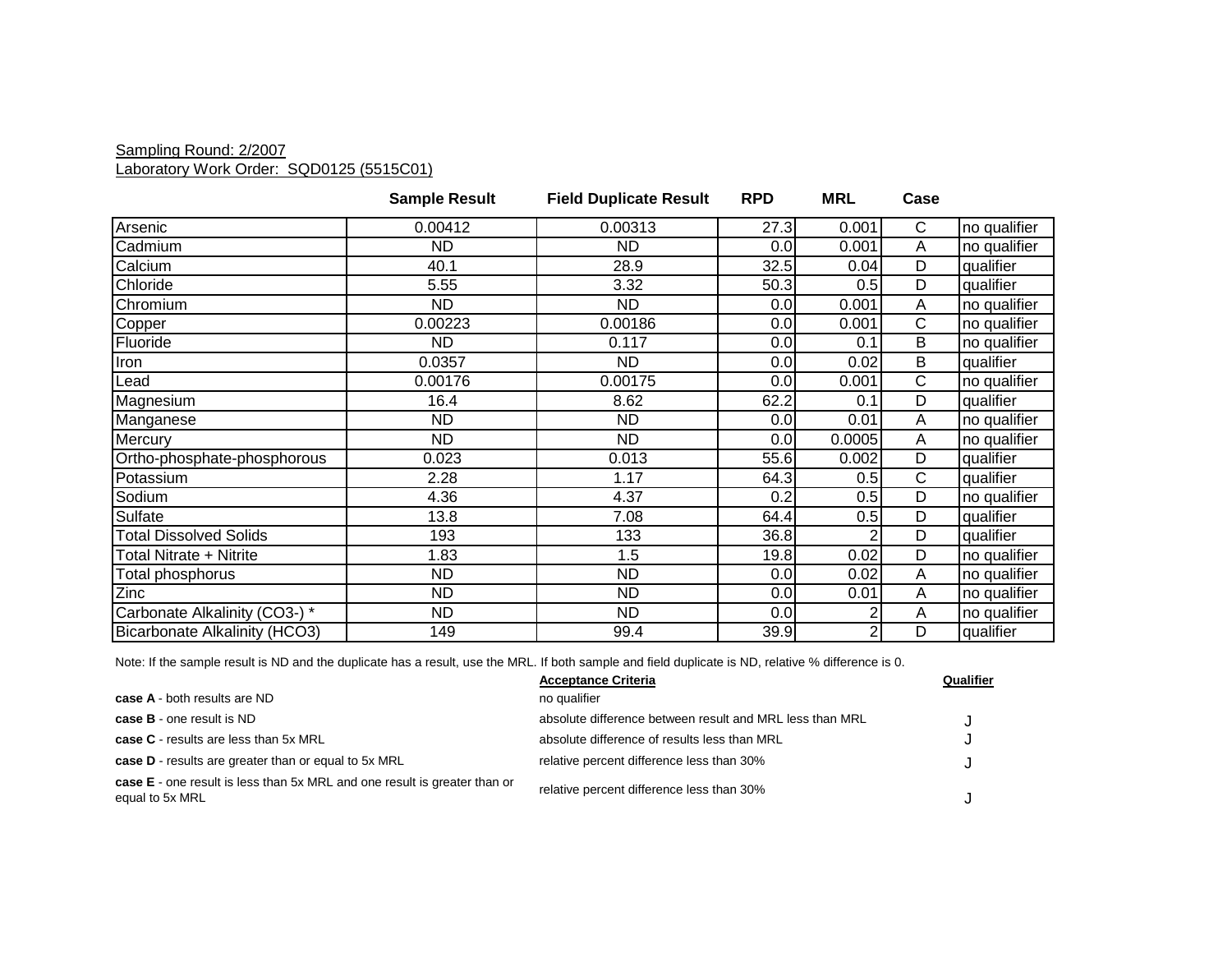## Sampling Round: Quarter 3 Year 2007

(Project/Year found on front page of test report)

| <b>Analyte</b>                             | Laboratory | <b>Within Hold Time Range</b><br><b>Hold Time Table.doc</b> |
|--------------------------------------------|------------|-------------------------------------------------------------|
| Arsenic                                    |            |                                                             |
| Cadmium                                    |            |                                                             |
| Calcium                                    |            |                                                             |
| Chloride                                   |            |                                                             |
| Chromium                                   |            |                                                             |
| Copper                                     |            |                                                             |
| Fluoride                                   |            |                                                             |
| <b>Iron</b>                                |            |                                                             |
| Lead                                       |            |                                                             |
| Magnesium                                  |            |                                                             |
| Manganese                                  |            |                                                             |
| Mercury                                    |            |                                                             |
| Ortho-phosphate-phosphorous                |            |                                                             |
| Potassium                                  |            |                                                             |
| Sodium                                     |            |                                                             |
| Sulfate                                    |            |                                                             |
| <b>Total Dissolved Solids</b>              |            |                                                             |
| Total Nitrate + Nitrite                    |            |                                                             |
| Total phosphorus                           |            |                                                             |
| Zinc                                       |            |                                                             |
| Carbonate Alkalinity $(CO_{3})$            |            |                                                             |
| Bicarbonate Alkalinity (HCO <sub>3</sub> ) |            |                                                             |

Laboratory Work Order #: SQG0155

Sample Delivery Group Submission Date: *Complete Chain of Custody:* 

Signatures:  $\Box$  Dates:  $\Box$  Sample Dates:  $\Box$  Sample Times:  $\Box$ (Verify Chain of Custody fields above are complete)

*Chain of Custody Matches Lab Report:* 

Sample Names: Sample Dates: Sample Times: Analyses: (Verify 'Analytical Report for Samples' page match 'Chain of Custody' page)

Sample Preservation  $\square$ <br>(Enter a check mark when "chain of custody report" sheet has preservative items listed at the top.)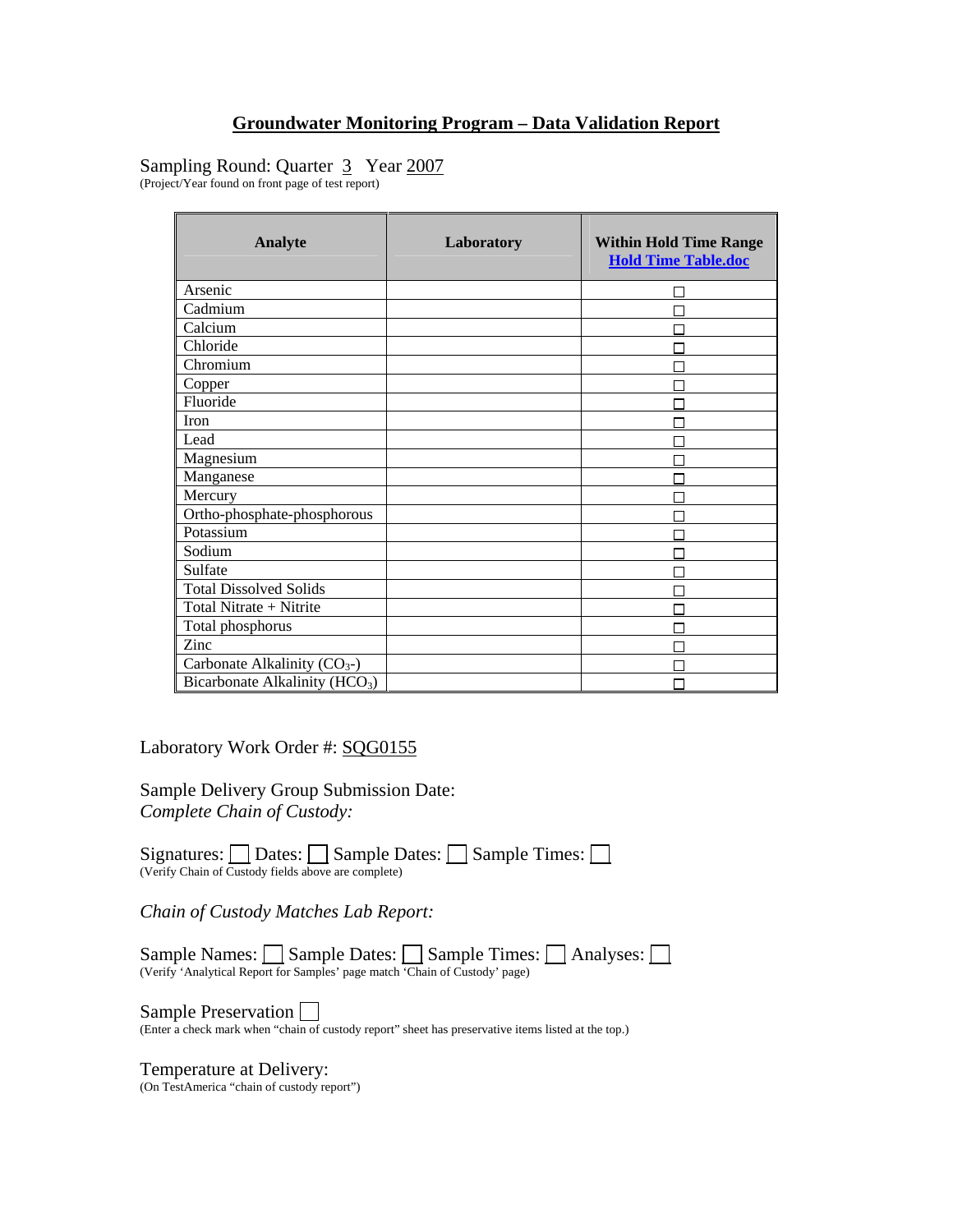Completeness: 100% (Used by Mike and Reanette. Sample times # of analytes  $\&$  # rejected)

Field Duplicate: All results within acceptance limits

Detail Checking (10% of laboratory data & 100% of Field Data):

Data Anomalies: Flouride: Batch 7H01016, MS outside acceptance limits, associated results flagged J, NDs no action. Chloride: Batch 7080029 MS outside acceptance limits, associated results flagged J & UJ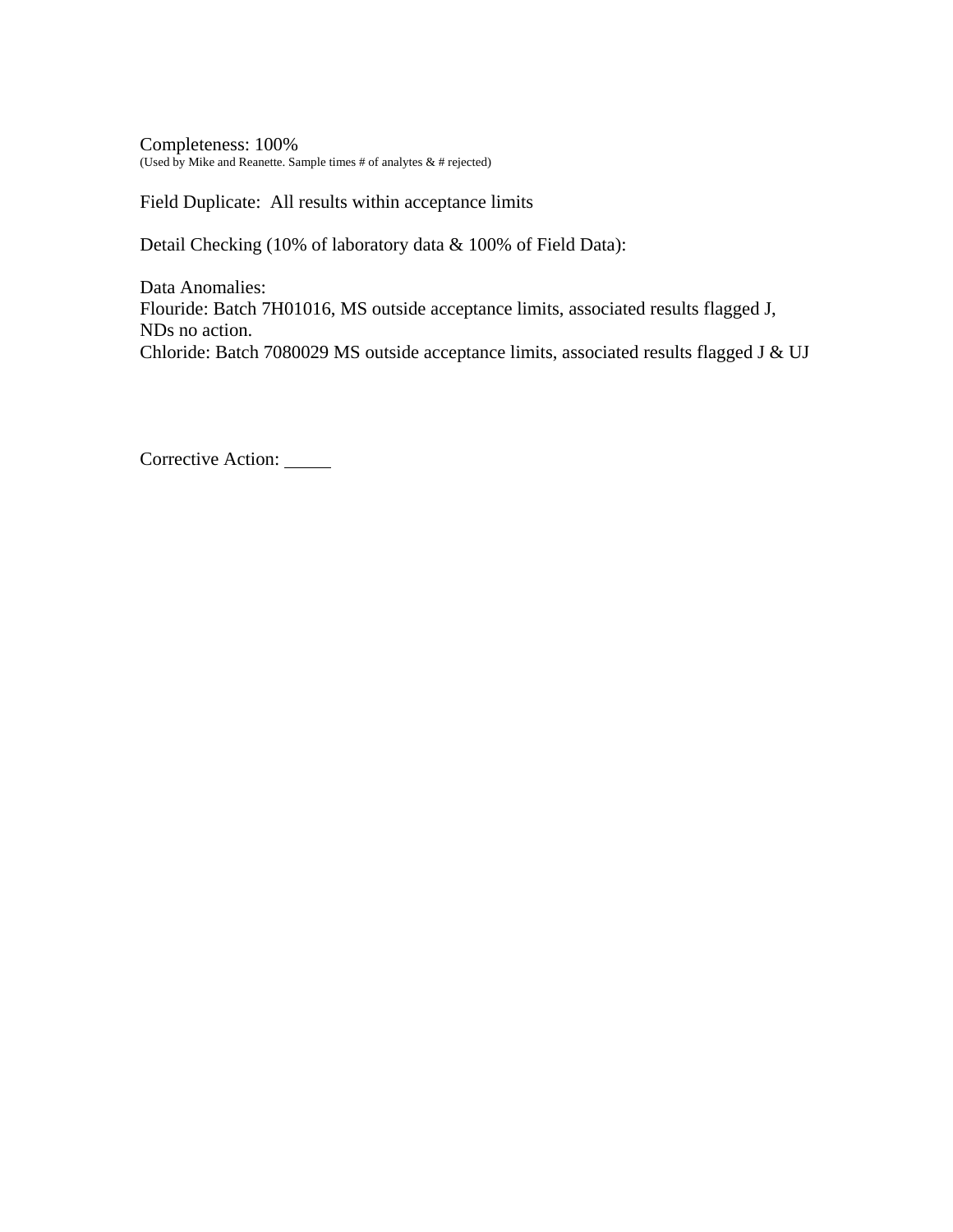## Sampling Round: Quarter 3 Year 2007

(Project/Year found on front page of test report)

| <b>Analyte</b>                             | Laboratory | <b>Within Hold Time Range</b><br><b>Hold Time Table.doc</b> |
|--------------------------------------------|------------|-------------------------------------------------------------|
| Arsenic                                    |            |                                                             |
| Cadmium                                    |            |                                                             |
| Calcium                                    |            |                                                             |
| Chloride                                   |            |                                                             |
| Chromium                                   |            |                                                             |
| Copper                                     |            |                                                             |
| Fluoride                                   |            |                                                             |
| Iron                                       |            |                                                             |
| Lead                                       |            |                                                             |
| Magnesium                                  |            |                                                             |
| Manganese                                  |            |                                                             |
| Mercury                                    |            |                                                             |
| Ortho-phosphate-phosphorous                |            |                                                             |
| Potassium                                  |            |                                                             |
| Sodium                                     |            |                                                             |
| Sulfate                                    |            |                                                             |
| <b>Total Dissolved Solids</b>              |            |                                                             |
| Total Nitrate + Nitrite                    |            |                                                             |
| Total phosphorus                           |            |                                                             |
| Zinc                                       |            |                                                             |
| Carbonate Alkalinity $(CO_{3})$            |            |                                                             |
| Bicarbonate Alkalinity (HCO <sub>3</sub> ) |            |                                                             |

Laboratory Work Order #: SQG0163

Sample Delivery Group Submission Date: *Complete Chain of Custody:* 

Signatures:  $\Box$  Dates:  $\Box$  Sample Dates:  $\Box$  Sample Times:  $\Box$ (Verify Chain of Custody fields above are complete)

*Chain of Custody Matches Lab Report:* 

Sample Names: Sample Dates: Sample Times: Analyses: (Verify 'Analytical Report for Samples' page match 'Chain of Custody' page)

Sample Preservation  $\square$ <br>(Enter a check mark when "chain of custody report" sheet has preservative items listed at the top.)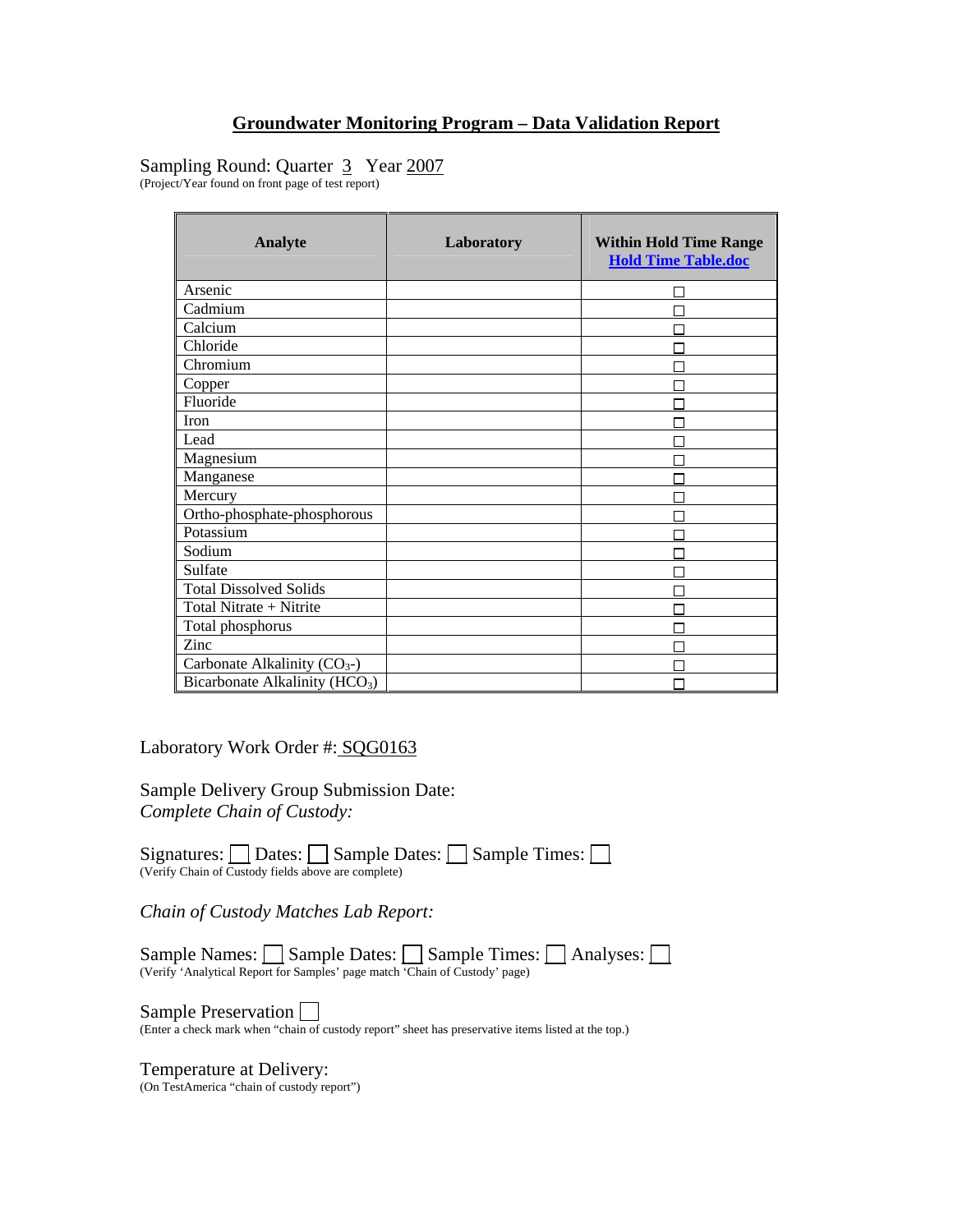Completeness: 100% (Used by Mike and Reanette. Sample times # of analytes  $\&$  # rejected)

Field Duplicate RPD: Chromium and total phosphorus results outside acceptance limits, results on sample and sample duplicate flagged J

Detail Checking (10% of laboratory data & 100% of Field Data):

Data Anomalies: Chloride: Batch 7080029, MS below acceptance limits, all associated results flagged J and UJ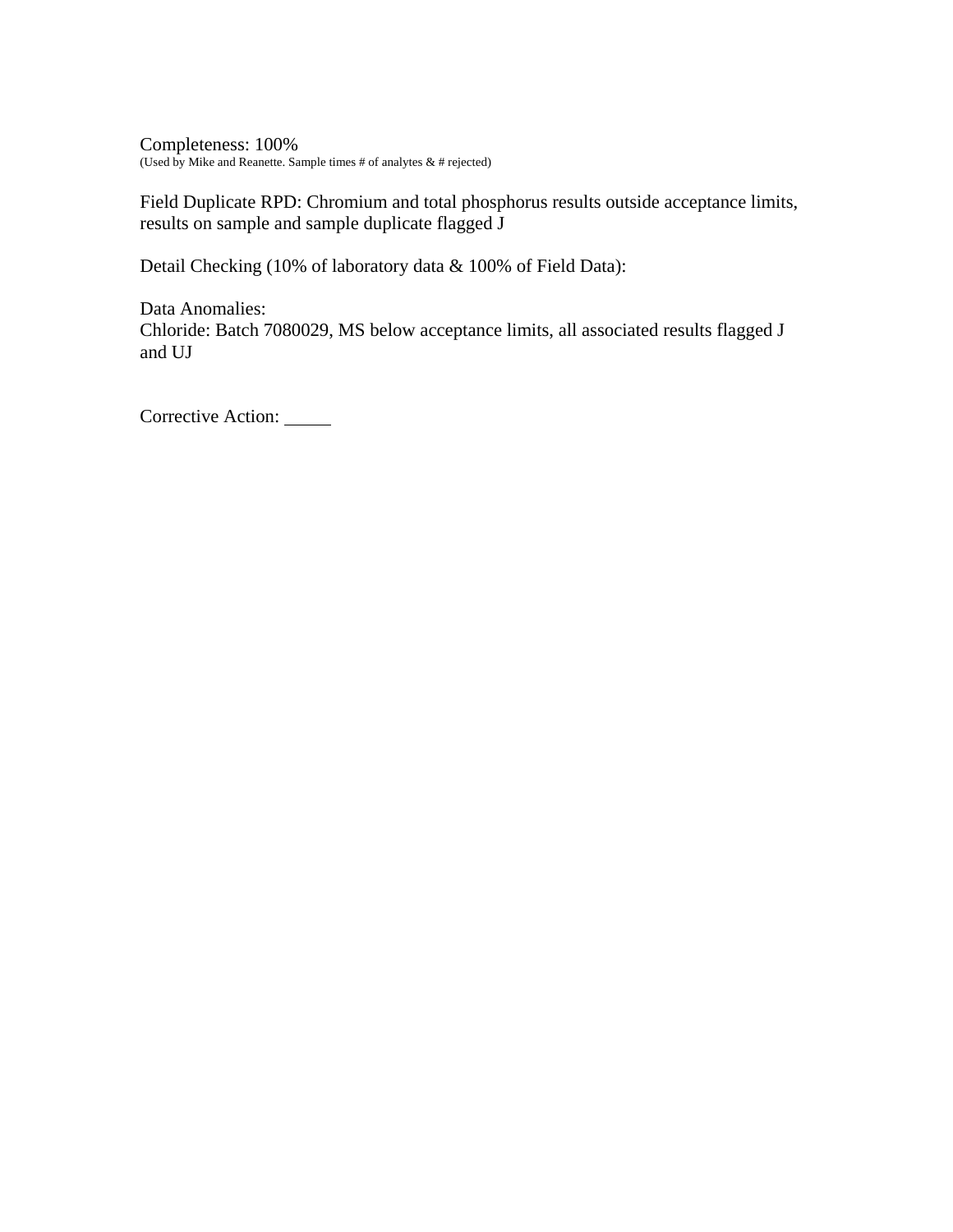## Sampling Round: Quarter 3 Year 2007

(Project/Year found on front page of test report)

| <b>Analyte</b>                             | Laboratory | <b>Within Hold Time Range</b><br><b>Hold Time Table.doc</b> |
|--------------------------------------------|------------|-------------------------------------------------------------|
| Arsenic                                    |            |                                                             |
| Cadmium                                    |            |                                                             |
| Calcium                                    |            |                                                             |
| Chloride                                   |            |                                                             |
| Chromium                                   |            |                                                             |
| Copper                                     |            |                                                             |
| Fluoride                                   |            |                                                             |
| Iron                                       |            |                                                             |
| Lead                                       |            |                                                             |
| Magnesium                                  |            |                                                             |
| Manganese                                  |            |                                                             |
| Mercury                                    |            |                                                             |
| Ortho-phosphate-phosphorous                |            |                                                             |
| Potassium                                  |            |                                                             |
| Sodium                                     |            |                                                             |
| Sulfate                                    |            |                                                             |
| <b>Total Dissolved Solids</b>              |            |                                                             |
| Total Nitrate + Nitrite                    |            |                                                             |
| Total phosphorus                           |            |                                                             |
| Zinc                                       |            |                                                             |
| Carbonate Alkalinity $(CO_{3})$            |            |                                                             |
| Bicarbonate Alkalinity (HCO <sub>3</sub> ) |            |                                                             |

Laboratory Work Order #: SQG0164

Sample Delivery Group Submission Date: *Complete Chain of Custody:* 

Signatures:  $\Box$  Dates:  $\Box$  Sample Dates:  $\Box$  Sample Times:  $\Box$ (Verify Chain of Custody fields above are complete)

*Chain of Custody Matches Lab Report:* 

Sample Names: Sample Dates: Sample Times: Analyses: (Verify 'Analytical Report for Samples' page match 'Chain of Custody' page)

Sample Preservation  $\square$ <br>(Enter a check mark when "chain of custody report" sheet has preservative items listed at the top.)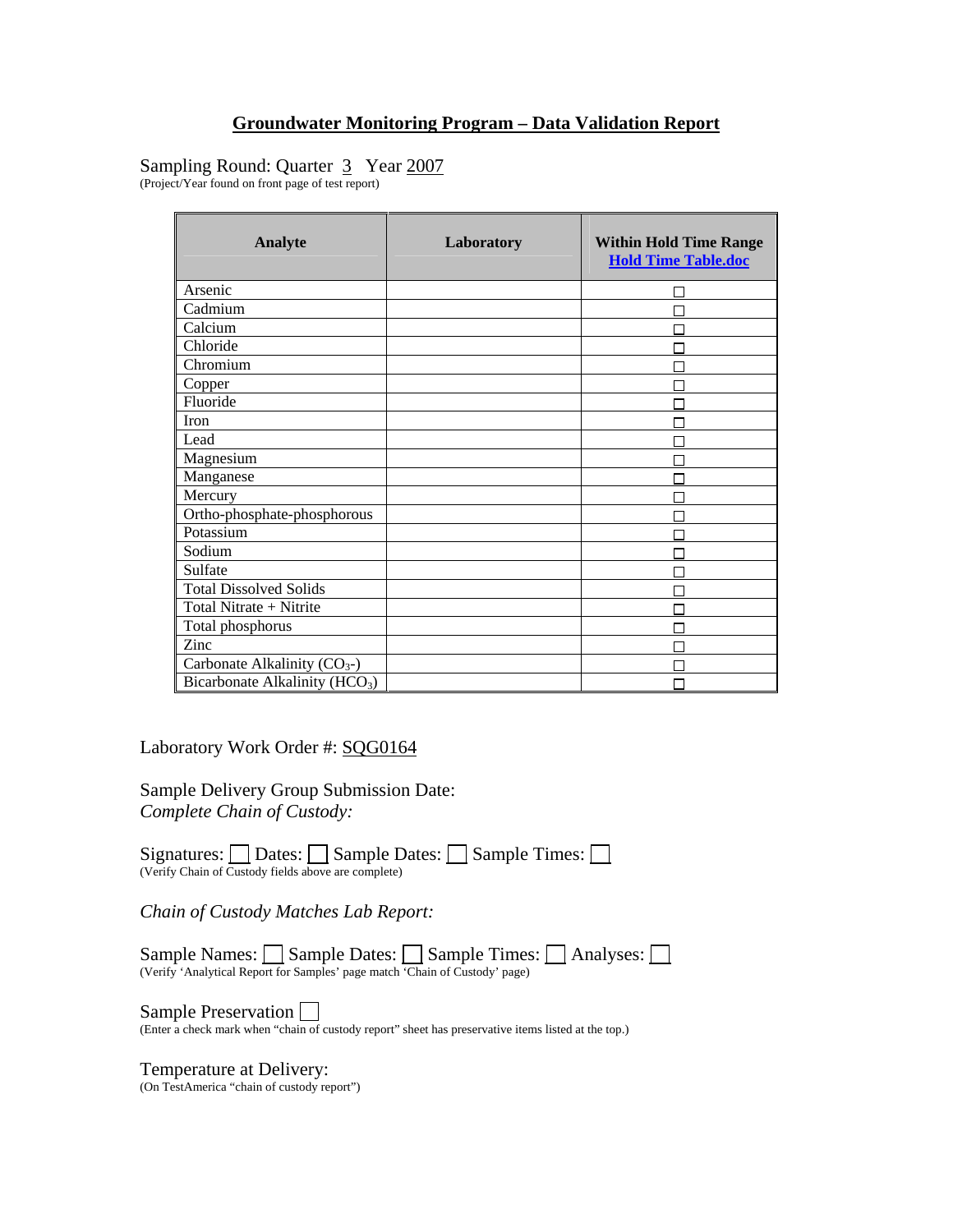Completeness: 100% (Used by Mike and Reanette. Sample times # of analytes  $\&$  # rejected)

Field Duplicate: Iron and total phosphorus outside acceptance limits. Associated results in sample and sample duplicated flagged J

Detail Checking (10% of laboratory data & 100% of Field Data):

Data Anomalies: Chloride: Batch 7080029 MS below acceptance limits, associated results flagged J and UJ.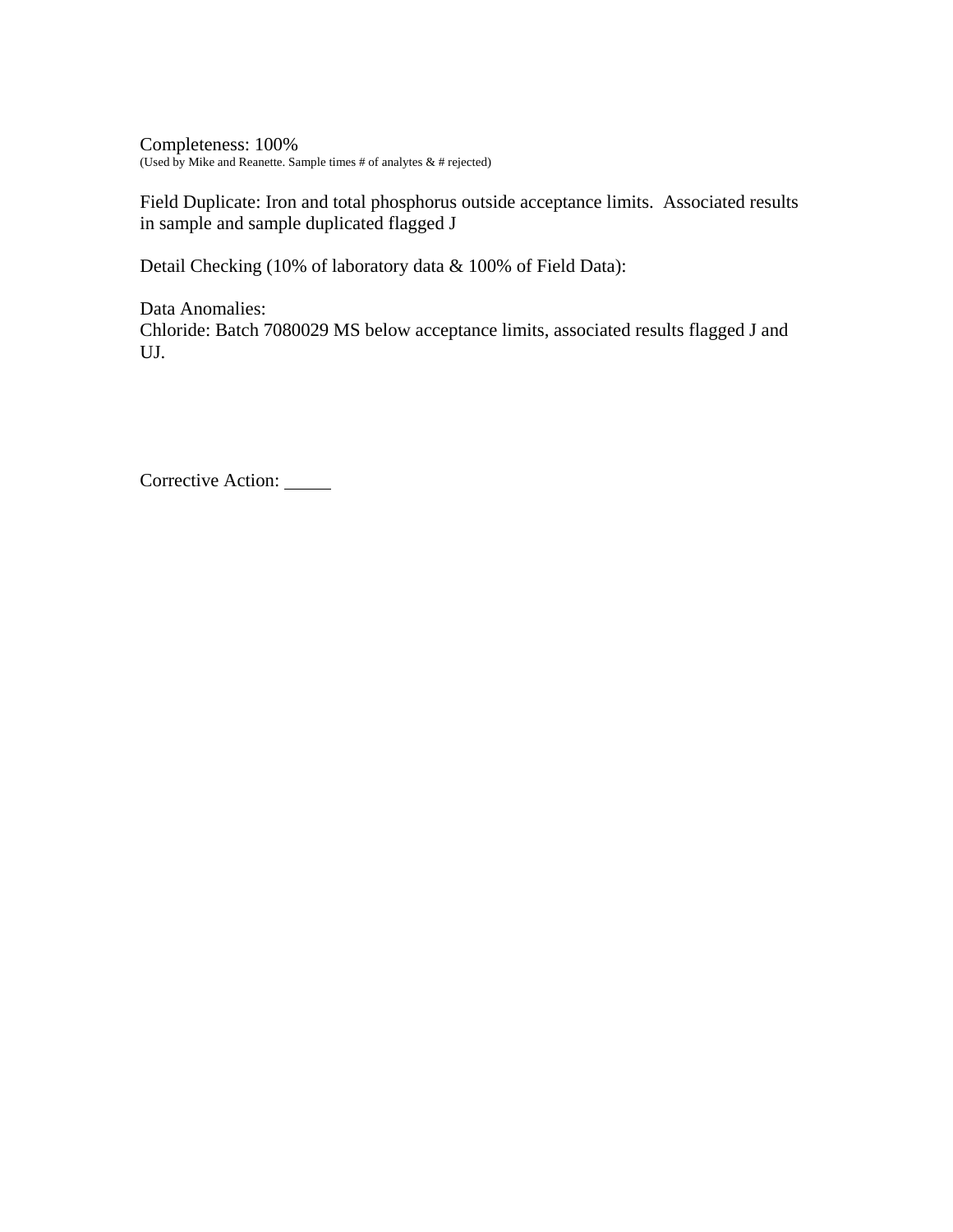## Sampling Round: Quarter 3 Year 2007

(Project/Year found on front page of test report)

| <b>Analyte</b>                             | Laboratory | <b>Within Hold Time Range</b><br><b>Hold Time Table.doc</b> |
|--------------------------------------------|------------|-------------------------------------------------------------|
| Arsenic                                    |            |                                                             |
| Cadmium                                    |            |                                                             |
| Calcium                                    |            |                                                             |
| Chloride                                   |            |                                                             |
| Chromium                                   |            |                                                             |
| Copper                                     |            |                                                             |
| Fluoride                                   |            |                                                             |
| <b>Iron</b>                                |            |                                                             |
| Lead                                       |            |                                                             |
| Magnesium                                  |            |                                                             |
| Manganese                                  |            |                                                             |
| Mercury                                    |            |                                                             |
| Ortho-phosphate-phosphorous                |            |                                                             |
| Potassium                                  |            |                                                             |
| Sodium                                     |            |                                                             |
| Sulfate                                    |            |                                                             |
| <b>Total Dissolved Solids</b>              |            |                                                             |
| Total Nitrate + Nitrite                    |            |                                                             |
| Total phosphorus                           |            |                                                             |
| Zinc                                       |            |                                                             |
| Carbonate Alkalinity $(CO_{3})$            |            |                                                             |
| Bicarbonate Alkalinity (HCO <sub>3</sub> ) |            |                                                             |

Laboratory Work Order #: SQH0009

Sample Delivery Group Submission Date: *Complete Chain of Custody:* 

Signatures:  $\Box$  Dates:  $\Box$  Sample Dates:  $\Box$  Sample Times:  $\Box$ (Verify Chain of Custody fields above are complete)

*Chain of Custody Matches Lab Report:* 

Sample Names: Sample Dates: Sample Times: Analyses: (Verify 'Analytical Report for Samples' page match 'Chain of Custody' page)

Sample Preservation  $\square$ <br>(Enter a check mark when "chain of custody report" sheet has preservative items listed at the top.)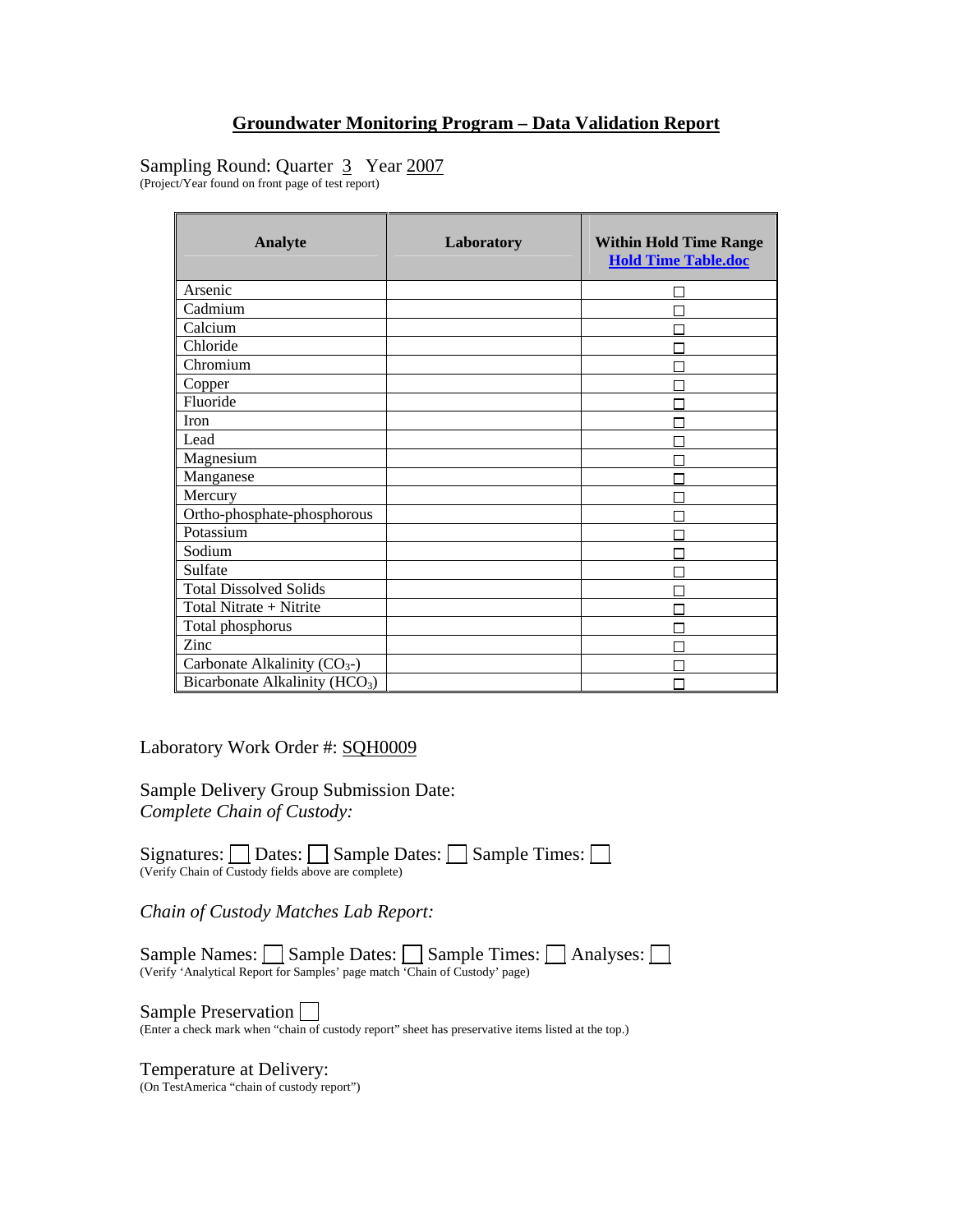Completeness: 100% (Used by Mike and Reanette. Sample times # of analytes  $\&$  # rejected)

Field Duplicate: Orthophosphate and total phosphorus outside acceptance limits. Associated results in sample and sample duplicated flagged J

Detail Checking (10% of laboratory data & 100% of Field Data):

Data Anomalies: Chloride: Batch 7080046 lab duplicate outside acceptance limits, associated results flagged J and UJ Orthophosphate: Batch 7080046 MS below acceptance limits, associated results flagged J and UJ.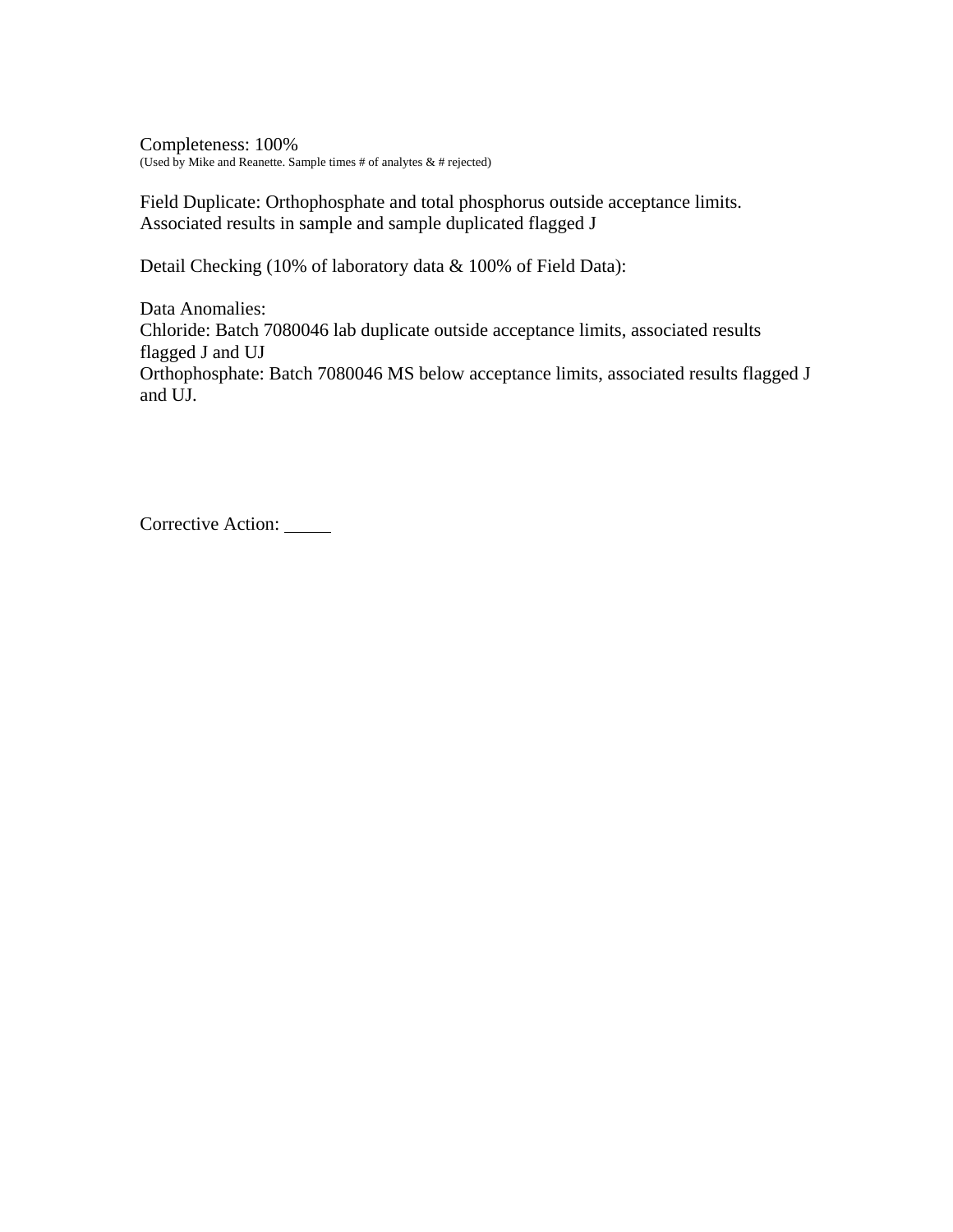## Sampling Round: Quarter 3 Year 2007

(Project/Year found on front page of test report)

| <b>Analyte</b>                             | Laboratory | <b>Within Hold Time Range</b><br><b>Hold Time Table.doc</b> |
|--------------------------------------------|------------|-------------------------------------------------------------|
| Arsenic                                    |            |                                                             |
| Cadmium                                    |            |                                                             |
| Calcium                                    |            |                                                             |
| Chloride                                   |            |                                                             |
| Chromium                                   |            |                                                             |
| Copper                                     |            |                                                             |
| Fluoride                                   |            |                                                             |
| <b>Iron</b>                                |            |                                                             |
| Lead                                       |            |                                                             |
| Magnesium                                  |            |                                                             |
| Manganese                                  |            |                                                             |
| Mercury                                    |            |                                                             |
| Ortho-phosphate-phosphorous                |            |                                                             |
| Potassium                                  |            |                                                             |
| Sodium                                     |            |                                                             |
| Sulfate                                    |            |                                                             |
| <b>Total Dissolved Solids</b>              |            |                                                             |
| Total Nitrate + Nitrite                    |            |                                                             |
| Total phosphorus                           |            |                                                             |
| Zinc                                       |            |                                                             |
| Carbonate Alkalinity $(CO_{3})$            |            |                                                             |
| Bicarbonate Alkalinity (HCO <sub>3</sub> ) |            |                                                             |

Laboratory Work Order #: SQH0019

Sample Delivery Group Submission Date: *Complete Chain of Custody:* 

Signatures:  $\Box$  Dates:  $\Box$  Sample Dates:  $\Box$  Sample Times:  $\Box$ (Verify Chain of Custody fields above are complete)

*Chain of Custody Matches Lab Report:* 

Sample Names: Sample Dates: Sample Times: Analyses: (Verify 'Analytical Report for Samples' page match 'Chain of Custody' page)

Sample Preservation  $\square$ <br>(Enter a check mark when "chain of custody report" sheet has preservative items listed at the top.)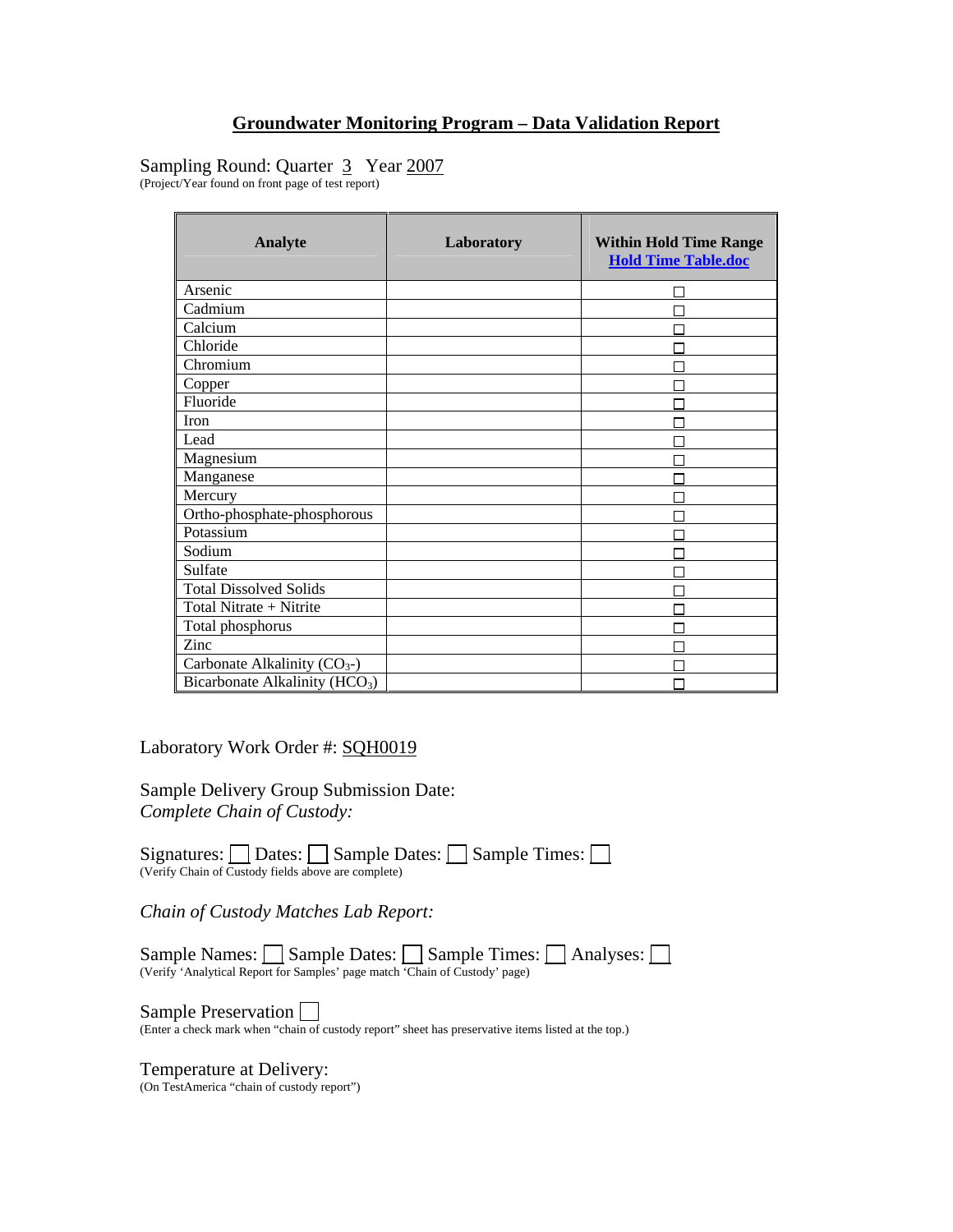Completeness: 99% (Used by Mike and Reanette. Sample times # of analytes  $\&$  # rejected)

Field Duplicate: Total phosphorus outside acceptance limits. Associated results in sample and sample duplicated flagged J

Detail Checking (10% of laboratory data & 100% of Field Data):

Data Anomalies:

Phosphorus: Batch SQH0019 calibration verification recovery above acceptance limit. ND data not impacted, positive results flagged J

Orthophosphate: Analyzed past hold time, all associated results flagged J and UJ Chloride: Batch 7080046, MS outside acceptance limits, associated results flagged J and UJ

Zinc: Batch 7H09008, MS outside acceptance limits associated positive results flagged J ND results flagged R.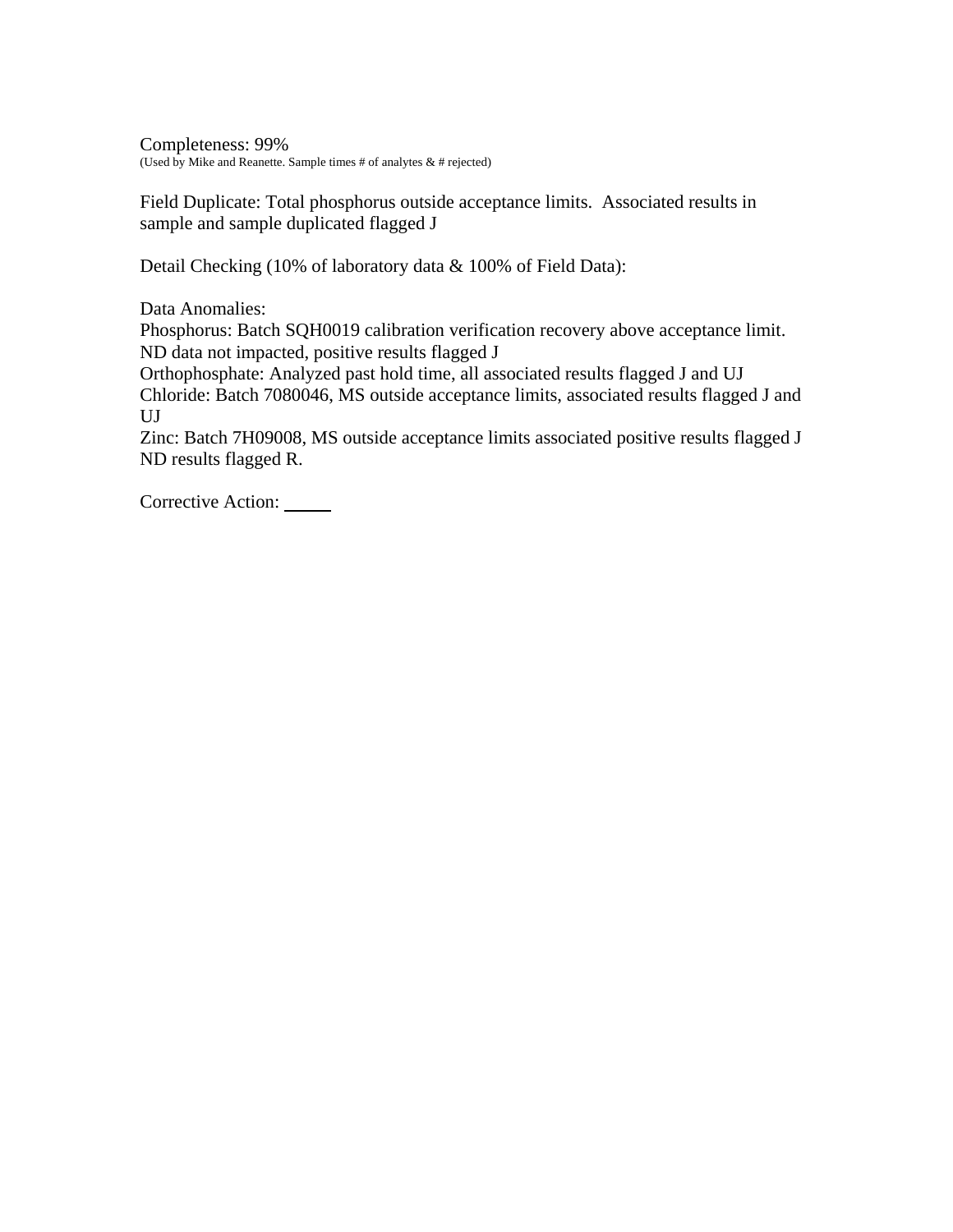## Sampling Round: Quarter 3 Year 2007

(Project/Year found on front page of test report)

| <b>Analyte</b>                             | Laboratory | <b>Within Hold Time Range</b><br><b>Hold Time Table.doc</b> |
|--------------------------------------------|------------|-------------------------------------------------------------|
| Arsenic                                    |            |                                                             |
| Cadmium                                    |            |                                                             |
| Calcium                                    |            |                                                             |
| Chloride                                   |            |                                                             |
| Chromium                                   |            |                                                             |
| Copper                                     |            |                                                             |
| Fluoride                                   |            |                                                             |
| Iron                                       |            |                                                             |
| Lead                                       |            |                                                             |
| Magnesium                                  |            |                                                             |
| Manganese                                  |            |                                                             |
| Mercury                                    |            |                                                             |
| Ortho-phosphate-phosphorous                |            |                                                             |
| Potassium                                  |            |                                                             |
| Sodium                                     |            |                                                             |
| Sulfate                                    |            |                                                             |
| <b>Total Dissolved Solids</b>              |            |                                                             |
| Total Nitrate + Nitrite                    |            |                                                             |
| Total phosphorus                           |            |                                                             |
| Zinc                                       |            |                                                             |
| Carbonate Alkalinity $(CO_{3})$            |            |                                                             |
| Bicarbonate Alkalinity (HCO <sub>3</sub> ) |            |                                                             |

Laboratory Work Order #: SQH0024

Sample Delivery Group Submission Date: *Complete Chain of Custody:* 

Signatures:  $\Box$  Dates:  $\Box$  Sample Dates:  $\Box$  Sample Times:  $\Box$ (Verify Chain of Custody fields above are complete)

*Chain of Custody Matches Lab Report:* 

Sample Names: Sample Dates: Sample Times: Analyses: (Verify 'Analytical Report for Samples' page match 'Chain of Custody' page)

Sample Preservation  $\square$ <br>(Enter a check mark when "chain of custody report" sheet has preservative items listed at the top.)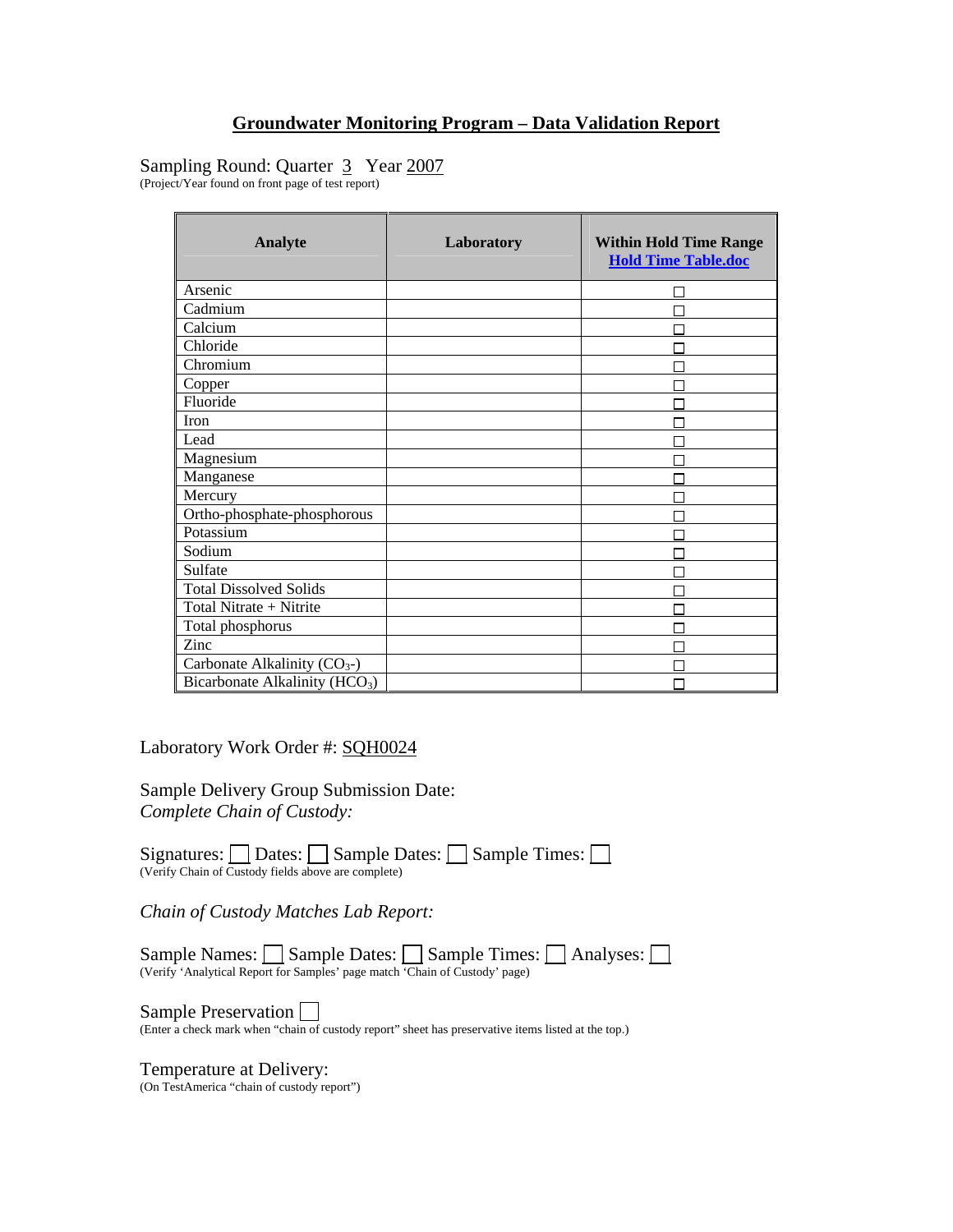Completeness: 100% (Used by Mike and Reanette. Sample times # of analytes  $\&$  # rejected)

Field Duplicate: No field duplicate associated with sample delivery group.

Detail Checking (10% of laboratory data & 100% of Field Data):

Data Anomalies: Zinc: Batch 7H09008, MS outside acceptance limits, associated results flagged J and UJ.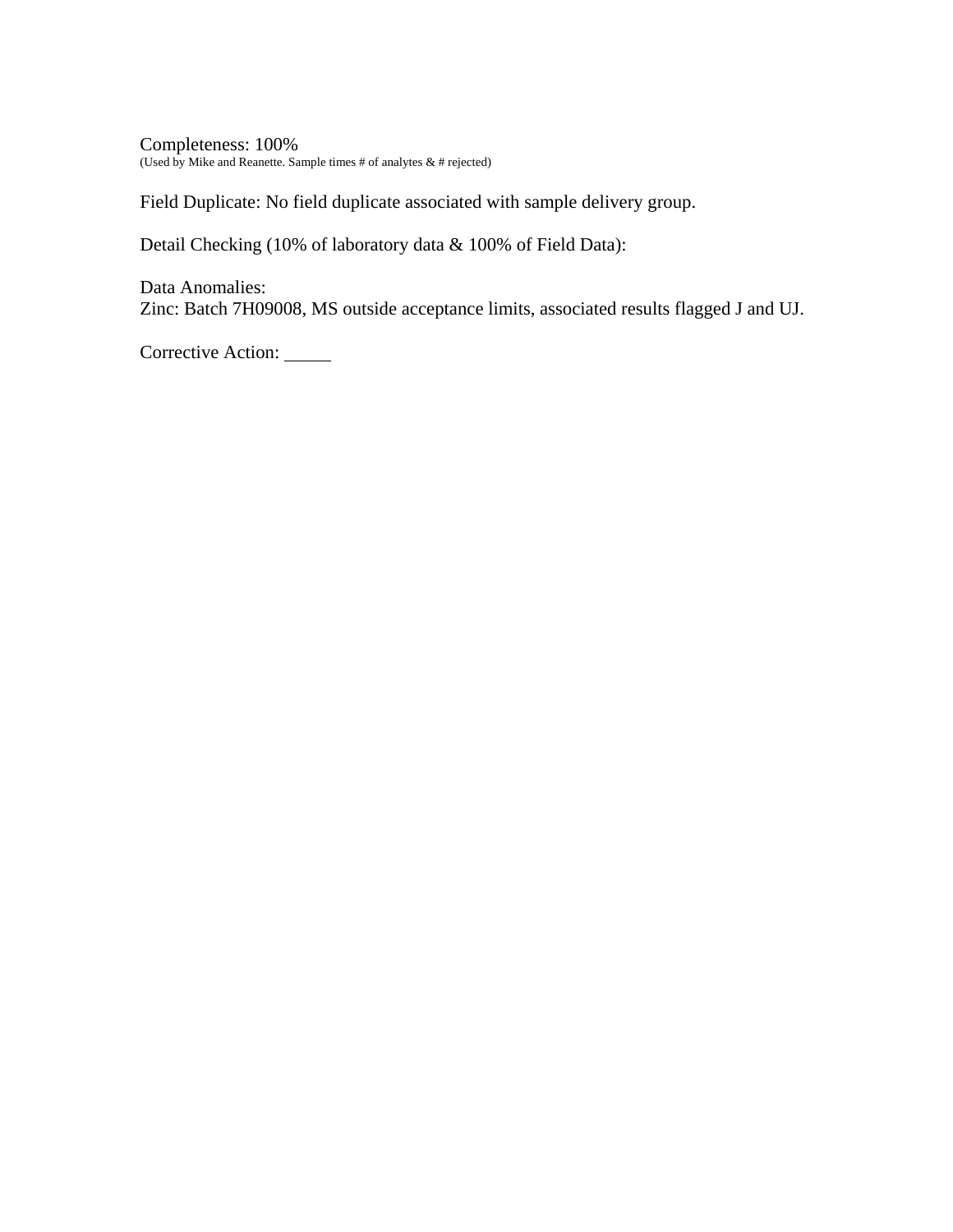### Sampling Round: 3 / 2007 Laboratory Work Order: SQG0155 (5508M01)

|                               | <b>Sample Result</b> | <b>Field Duplicate Result</b> | <b>RPD</b> | <b>MRL</b>     | Case                  |              |
|-------------------------------|----------------------|-------------------------------|------------|----------------|-----------------------|--------------|
| Arsenic                       | ND                   | ND.                           | 0.00       | 0.001          | Α                     | no qualifier |
| Cadmium                       | <b>ND</b>            | <b>ND</b>                     | 0.00       | 0.001          | A                     | no qualifier |
| Calcium                       | 6.36                 | 6.3                           | 0.95       | 0.04           | D                     | no qualifier |
| Chloride                      | 2.31                 | 2.22                          | 3.97       | 0.5            | $\overline{\text{C}}$ | no qualifier |
| Chromium                      | <b>ND</b>            | ND                            | 0.00       | 0.001          | A                     | no qualifier |
| Copper                        | <b>ND</b>            | <b>ND</b>                     | 0.00       | 0.001          | A                     | no qualifier |
| Fluoride                      | ND                   | ND                            | 0.00       | 0.1            | Α                     | no qualifier |
| Iron                          | <b>ND</b>            | <b>ND</b>                     | 0.00       | 0.02           | Α                     | no qualifier |
| Lead                          | <b>ND</b>            | <b>ND</b>                     | 0.00       | 0.001          | A                     | no qualifier |
| Magnesium                     | 1.81                 | 1.8                           | 0.55       | 0.1            | D                     | no qualifier |
| Manganese                     | ND.                  | ND                            | 0.00       | 0.01           | A                     | no qualifier |
| Mercury                       | <b>ND</b>            | <b>ND</b>                     | 0.00       | 0.0005         | A                     | no qualifier |
| Ortho-phosphate-phosphorous   | 0.011                | 0.011                         | 0.00       | 0.002          | D                     | no qualifier |
| Potassium                     | 0.769                | 0.743                         | 3.44       | 0.5            | $\overline{C}$        | no qualifier |
| Sodium                        | 2.02                 | 2.01                          | 0.50       | 0.5            | C                     | no qualifier |
| Sulfate                       | 3.69                 | 3.88                          | 5.02       | 0.5            | D                     | no qualifier |
| <b>Total Dissolved Solids</b> | 57                   | 56                            | 1.77       |                | D                     | no qualifier |
| Total Nitrate + Nitrite       | 0.129                | 0.128                         | 0.78       | 0.02           | D                     | no qualifier |
| Total phosphorus              | ND                   | <b>ND</b>                     | 0.00       | 0.02           | A                     | no qualifier |
| Zinc                          | 0.0399               | 0.0408                        | 2.23       | 0.01           | C                     | no qualifier |
| Carbonate Alkalinity (CO3-)   | <b>ND</b>            | <b>ND</b>                     | 0.00       | 2              | A                     | no qualifier |
| Bicarbonate Alkalinity (HCO3) | 25                   | 25                            | 0.00       | $\overline{2}$ | D                     | no qualifier |

|                                                                                              | <b>Acceptance Criteria</b>                                  | Qualifier |
|----------------------------------------------------------------------------------------------|-------------------------------------------------------------|-----------|
| case A - both results are ND                                                                 | no qualifier                                                |           |
| <b>case B</b> - one result is ND                                                             | absolute difference between result and MRL less than<br>MRL |           |
| <b>case C</b> - results are less than 5x MRL                                                 | absolute difference of results less than MRL                |           |
| case D - results are greater than or equal to 5x MRL                                         | relative percent difference less than 30%                   |           |
| case E - one result is less than 5x MRL and one result is greater than or<br>equal to 5x MRL | relative percent difference less than 30%                   |           |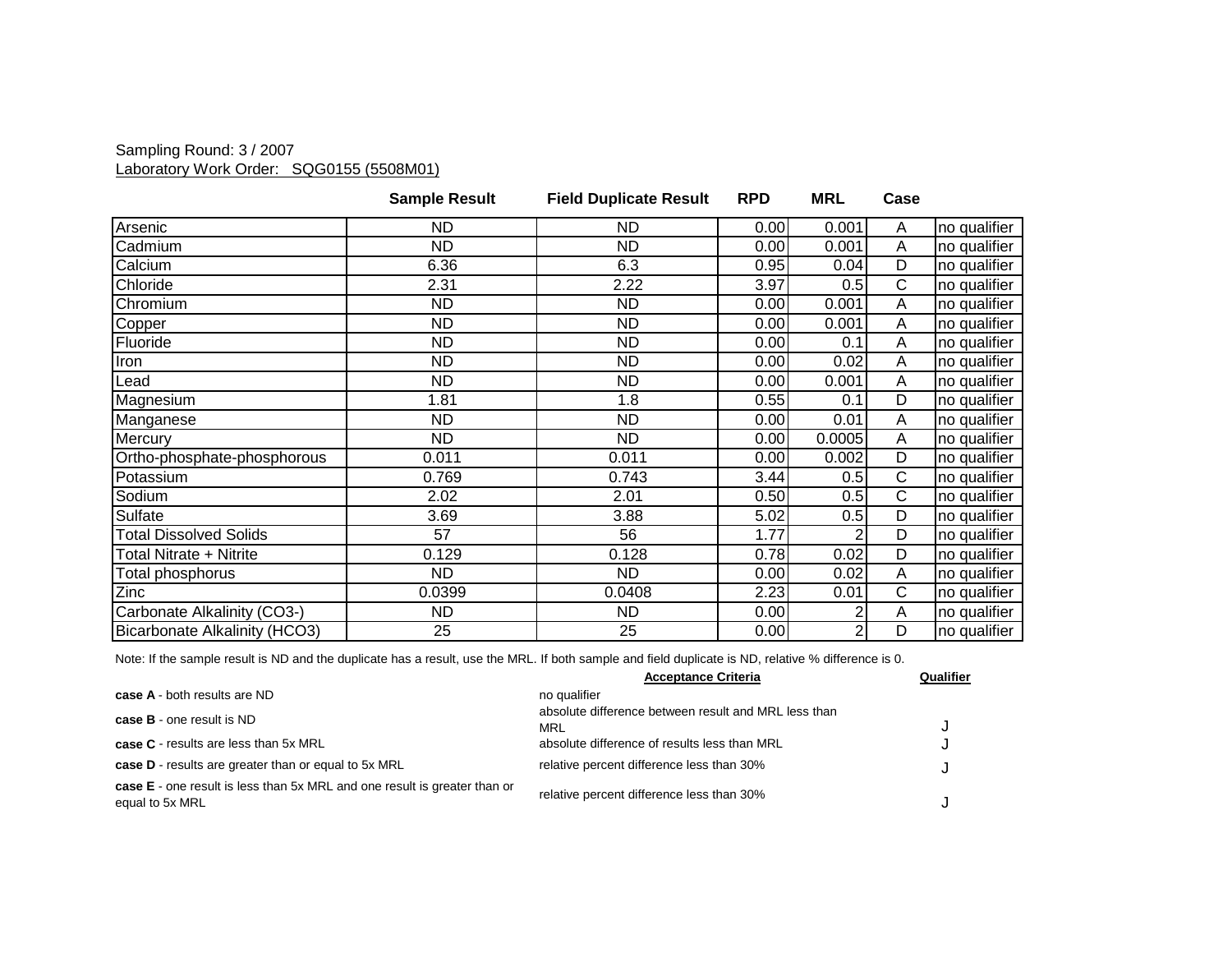### Sampling Round: 3 / 2007 Laboratory Work Order: SQG0163 (5426LO1)

|                               | <b>Sample Result</b> | <b>Field Duplicate Result</b> | <b>RPD</b> | <b>MRL</b>     | Case |              |
|-------------------------------|----------------------|-------------------------------|------------|----------------|------|--------------|
| Arsenic                       | 0.00417              | 0.00403                       | 3.41       | 0.001          | C    | no qualifier |
| Cadmium                       | ND                   | <b>ND</b>                     | 0.00       | 0.001          | A    | no qualifier |
| Calcium                       | 50.9                 | 52.9                          | 3.85       | 0.04           | D    | no qualifier |
| Chloride                      | 9.13                 | 8.84                          | 3.23       | 0.5            | D    | no qualifier |
| Chromium                      | <b>ND</b>            | 0.00123                       | 0.00       | 0.001          | B    | qualifier    |
| Copper                        | 0.00147              | 0.00182                       | 21.28      | 0.001          | C    | no qualifier |
| Fluoride                      | 0.1                  | 0.1                           | 0.00       | 0.1            | C    | no qualifier |
| Iron                          | <b>ND</b>            | ND                            | 0.00       | 0.02           | A    | no qualifier |
| Lead                          | <b>ND</b>            | <b>ND</b>                     | 0.00       | 0.001          | A    | no qualifier |
| Magnesium                     | 14                   | 14.5                          | 3.51       | 0.1            | D    | no qualifier |
| Manganese                     | <b>ND</b>            | ND                            | 0.00       | 0.01           | A    | no qualifier |
| Mercury                       | ND.                  | ND                            | 0.00       | 0.0005         | A    | no qualifier |
| Ortho-phosphate-phosphorous   | 0.018                | 0.021                         | 15.38      | 0.002          | D    | no qualifier |
| Potassium                     | 2.78                 | 2.88                          | 3.53       | 0.5            | D    | no qualifier |
| Sodium                        | 6.59                 | 6.8                           | 3.14       | 0.5            | D    | no qualifier |
| Sulfate                       | 14.6                 | 14.2                          | 2.78       | 0.5            | D    | no qualifier |
| <b>Total Dissolved Solids</b> | 245                  | 238                           | 2.90       |                | D    | no qualifier |
| Total Nitrate + Nitrite       | 2.9                  | 2.91                          | 0.34       | 0.02           | D    | no qualifier |
| Total phosphorus              | 0.0337               | ND                            | 0.00       | 0.02           | B    | qualifier    |
| Zinc                          | 0.0128               | ND                            | 0.00       | 0.01           | B    | no qualifier |
| Carbonate Alkalinity (CO3-)   | <b>ND</b>            | <b>ND</b>                     | 0.00       | $\overline{2}$ | A    | no qualifier |
| Bicarbonate Alkalinity (HCO3) | 181                  | 178                           | 1.67       | $\overline{2}$ | D    | no qualifier |

|                                                                                                     | <b>Acceptance Criteria</b>                                  | Qualifier |
|-----------------------------------------------------------------------------------------------------|-------------------------------------------------------------|-----------|
| case A - both results are ND                                                                        | no qualifier                                                |           |
| <b>case B</b> - one result is ND                                                                    | absolute difference between result and MRL less than<br>MRL |           |
| <b>case C</b> - results are less than 5x MRL                                                        | absolute difference of results less than MRL                |           |
| case D - results are greater than or equal to 5x MRL                                                | relative percent difference less than 30%                   |           |
| <b>case E</b> - one result is less than 5x MRL and one result is greater than or<br>equal to 5x MRL | relative percent difference less than 30%                   |           |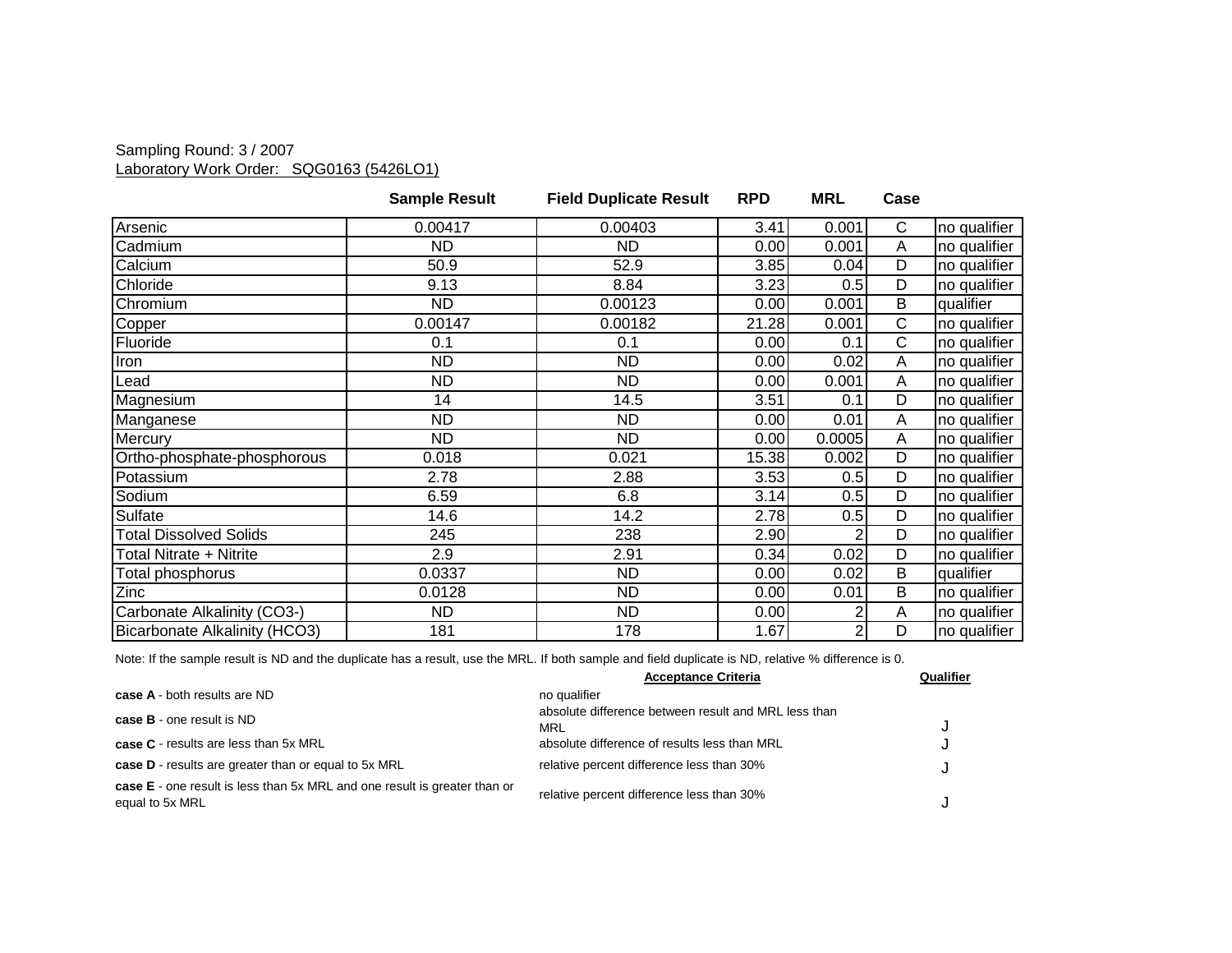### Sampling Round: 3 / 2007 Laboratory Work Order: SQG0164 (6436NO1)

|                               | <b>Sample Result</b> | <b>Field Duplicate Result</b> | <b>RPD</b> | <b>MRL</b> | Case |              |
|-------------------------------|----------------------|-------------------------------|------------|------------|------|--------------|
| Arsenic                       | 0.00238              | 0.00259                       | 8.45       | 0.001      | C    | no qualifier |
| Cadmium                       | ND                   | ND                            | 0.00       | 0.001      | A    | no qualifier |
| Calcium                       | 63.6                 | 65.2                          | 2.48       | 0.04       | D    | no qualifier |
| Chloride                      | 6.93                 | 7.02                          | 1.29       | 0.5        | D    | no qualifier |
| Chromium                      | 0.00331              | 0.00329                       | 0.61       | 0.001      | C    | no qualifier |
| Copper                        | <b>ND</b>            | ND                            | 0.00       | 0.001      | A    | no qualifier |
| Fluoride                      | 0.11                 | 0.11                          | 0.00       | 0.1        | С    | no qualifier |
| Iron                          | 0.173                | 0.279                         | 46.90      | 0.02       | D    | qualifier    |
| Lead                          | <b>ND</b>            | ND.                           | 0.00       | 0.001      | A    | no qualifier |
| Magnesium                     | 28.5                 | 29.3                          | 2.77       | 0.1        | D    | no qualifier |
| Manganese                     | ND.                  | <b>ND</b>                     | 0.00       | 0.01       | A    | no qualifier |
| Mercury                       | <b>ND</b>            | <b>ND</b>                     | 0.00       | 0.0005     | A    | no qualifier |
| Ortho-phosphate-phosphorous   | 0.049                | 0.049                         | 0.00       | 0.002      | D    | no qualifier |
| Potassium                     | 4.04                 | 4.07                          | 0.74       | 0.5        | D    | no qualifier |
| Sodium                        | 8.47                 | 8.72                          | 2.91       | 0.5        | D    | no qualifier |
| Sulfate                       | 20.5                 | 18.6                          | 9.72       | 0.5        | D    | no qualifier |
| <b>Total Dissolved Solids</b> | 338                  | 337                           | 0.30       | 2          | D    | no qualifier |
| Total Nitrate + Nitrite       | 5.67                 | 5.71                          | 0.70       | 0.02       | D    | no qualifier |
| Total phosphorus              | <b>ND</b>            | 0.0654                        | 0.00       | 0.02       | B    | qualifier    |
| Zinc                          | ND                   | ND                            | 0.00       | 0.01       | A    | no qualifier |
| Carbonate Alkalinity (CO3-)   | <b>ND</b>            | <b>ND</b>                     | 0.00       | 2          | A    | no qualifier |
| Bicarbonate Alkalinity (HCO3) | 249                  | 261                           | 4.71       | 2          | D    | no qualifier |

|                                                                                              | <b>Acceptance Criteria</b>                               | Qualifier |
|----------------------------------------------------------------------------------------------|----------------------------------------------------------|-----------|
| case A - both results are ND                                                                 | no qualifier                                             |           |
| <b>case B</b> - one result is ND                                                             | absolute difference between result and MRL less than MRL |           |
| case C - results are less than 5x MRL                                                        | absolute difference of results less than MRL             |           |
| case D - results are greater than or equal to 5x MRL                                         | relative percent difference less than 30%                |           |
| case E - one result is less than 5x MRL and one result is greater than or<br>equal to 5x MRL | relative percent difference less than 30%                |           |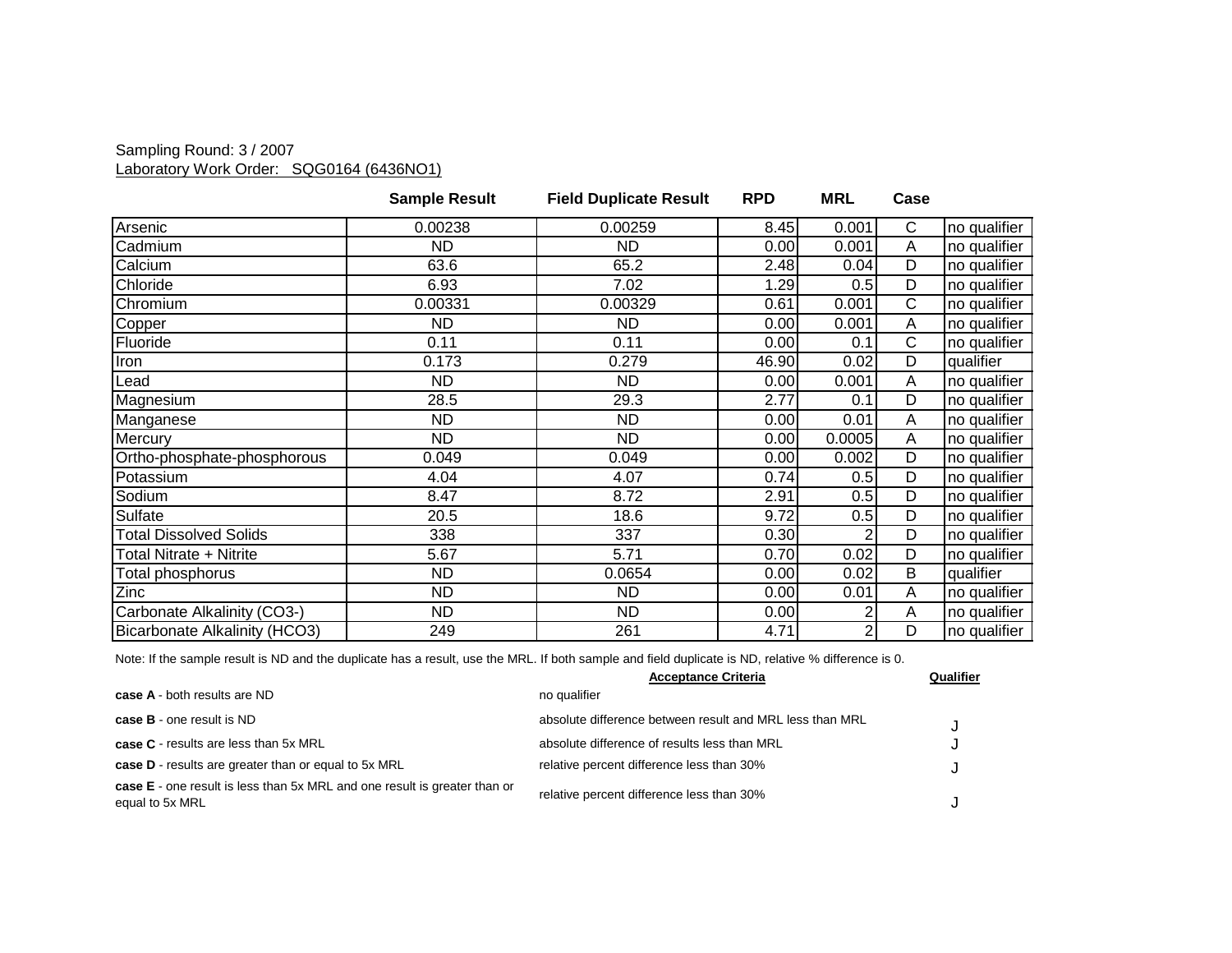#### Sampling Round: 3 / 2007 Laboratory Work Order: SQHD0009 (5311JO7)

|                               | <b>Sample Result</b> | <b>Field Duplicate Result</b> | <b>RPD</b> | <b>MRL</b> | Case         |              |
|-------------------------------|----------------------|-------------------------------|------------|------------|--------------|--------------|
| Arsenic                       | 0.00276              | 0.00277                       | 0.4        | 0.001      | C            | no qualifier |
| Cadmium                       | <b>ND</b>            | <b>ND</b>                     | 0.0        | 0.001      | A            | no qualifier |
| Calcium                       | 37                   | 36.6                          | 1.1        | 0.04       | D            | no qualifier |
| Chloride                      | 5.28                 | 6.72                          | 24.0       | 0.5        | D            | no qualifier |
| Chromium                      | 0.00132              | 0.0013                        | 1.5        | 0.001      | $\mathsf{C}$ | no qualifier |
| Copper                        | ND.                  | <b>ND</b>                     | 0.0        | 0.001      | Α            | no qualifier |
| Fluoride                      | ND.                  | ND.                           | 0.0        | 0.1        | Α            | no qualifier |
| Iron                          | <b>ND</b>            | <b>ND</b>                     | 0.0        | 0.02       | Α            | no qualifier |
| Lead                          | <b>ND</b>            | <b>ND</b>                     | 0.0        | 0.001      | A            | no qualifier |
| Magnesium                     | 17.2                 | 17.1                          | 0.6        | 0.1        | D            | no qualifier |
| Manganese                     | <b>ND</b>            | <b>ND</b>                     | 0.0        | 0.01       | Α            | no qualifier |
| Mercury                       | <b>ND</b>            | ND.                           | 0.0        | 0.0005     | A            | no qualifier |
| Ortho-phosphate-phosphorous   | 0.004                | 0.007                         | 54.5       | 0.002      | С            | qualifier    |
| Potassium                     | 2.03                 | 1.97                          | 3.0        | 0.5        | C            | no qualifier |
| Sodium                        | 3.7                  | 3.69                          | 0.3        | 0.5        | D            | no qualifier |
| Sulfate                       | 15.3                 | 15.7                          | 2.6        | 0.5        | D            | no qualifier |
| <b>Total Dissolved Solids</b> | 180                  | 198                           | 9.5        |            | D            | no qualifier |
| Total Nitrate + Nitrite       | 1.37                 | 1.36                          | 0.7        | 0.02       | D            | no qualifier |
| Total phosphorus              | <b>ND</b>            | 0.0763                        | 0.0        | 0.02       | B            | qualifier    |
| Zinc                          | <b>ND</b>            | <b>ND</b>                     | 0.0        | 0.01       | Α            | no qualifier |
| Carbonate Alkalinity (CO3-)   | <b>ND</b>            | <b>ND</b>                     | 0.0        |            | Α            | no qualifier |
| Bicarbonate Alkalinity (HCO3) | 154                  | 154                           | 0.0        |            | D            | no qualifier |

|                                                                                                     | <b>Acceptance Criteria</b>                               | Qualifier |
|-----------------------------------------------------------------------------------------------------|----------------------------------------------------------|-----------|
| <b>case A</b> - both results are ND                                                                 | no qualifier                                             |           |
| case B - one result is ND                                                                           | absolute difference between result and MRL less than MRL |           |
| case C - results are less than 5x MRL                                                               | absolute difference of results less than MRL             | J         |
| case D - results are greater than or equal to 5x MRL                                                | relative percent difference less than 30%                |           |
| <b>case E</b> - one result is less than 5x MRL and one result is greater than<br>or equal to 5x MRL | relative percent difference less than 30%                |           |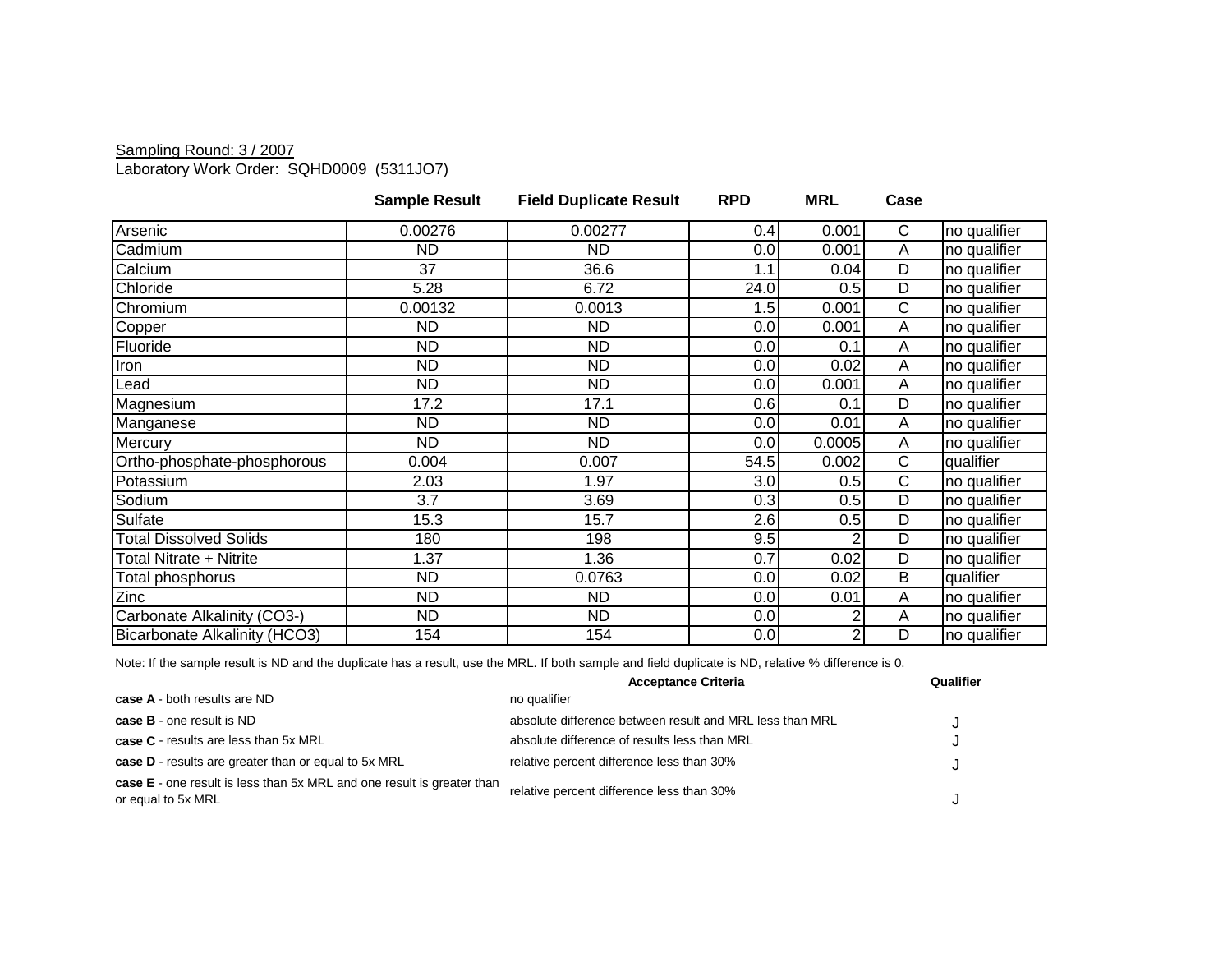### Sampling Round: 3/2007 Laboratory Work Order: SQH0019 (6211KO1)

|                               | <b>Sample Result</b> | <b>Field Duplicate Result</b> | <b>RPD</b> | <b>MRL</b>     | Case           |              |
|-------------------------------|----------------------|-------------------------------|------------|----------------|----------------|--------------|
| Arsenic                       | 0.00329              | 0.00344                       | 4.5        | 0.001          | $\mathsf{C}$   | no qualifier |
| Cadmium                       | ND.                  | ND.                           | 0.0        | 0.001          | A              | no qualifier |
| Calcium                       | 32.1                 | 30.4                          | 5.4        | 0.04           | D              | no qualifier |
| Chloride                      | 6.88                 | 6.96                          | 1.2        | 0.5            | D              | no qualifier |
| Chromium                      | ND.                  | <b>ND</b>                     | 0.0        | 0.001          | A              | no qualifier |
| Copper                        | ND.                  | <b>ND</b>                     | 0.0        | 0.001          | $\overline{A}$ | no qualifier |
| Fluoride                      | <b>ND</b>            | <b>ND</b>                     | 0.0        | 0.1            | A              | no qualifier |
| Iron                          | ND                   | <b>ND</b>                     | 0.0        | 0.02           | Α              | no qualifier |
| Lead                          | <b>ND</b>            | <b>ND</b>                     | 0.0        | 0.001          | A              | no qualifier |
| Magnesium                     | 17.3                 | 16.4                          | 5.3        | 0.1            | D              | no qualifier |
| Manganese                     | <b>ND</b>            | <b>ND</b>                     | 0.0        | 0.01           | $\overline{A}$ | no qualifier |
| Mercury                       | ND                   | <b>ND</b>                     | 0.0        | 0.0005         | A              | no qualifier |
| Ortho-phosphate-phosphorous   | 0.004                | 0.005                         | 22.2       | 0.002          | $\mathsf{C}$   | no qualifier |
| Potassium                     | 2.09                 | 1.99                          | 4.9        | 0.5            | $\mathsf{C}$   | no qualifier |
| Sodium                        | 3.98                 | 3.78                          | 5.2        | 0.5            | D              | no qualifier |
| Sulfate                       | 15.2                 | 13.4                          | 12.6       | 0.5            | $\overline{D}$ | no qualifier |
| <b>Total Dissolved Solids</b> | 171                  | NOT REPORTED                  | 0.0        | 2              | D              | no qualifier |
| Total Nitrate + Nitrite       | 1.42                 | 1.43                          | 0.7        | 0.02           | D              | no qualifier |
| Total phosphorus              | 0.0346               | 0.0632                        | 58.5       | 0.02           | $\mathsf{C}$   | qualifier    |
| Zinc                          | 0.0102               | 0.0114                        | 11.1       | 0.01           | $\mathsf{C}$   | no qualifier |
| Carbonate Alkalinity (CO3-) * | <b>ND</b>            | <b>ND</b>                     | 0.0        | 2              | A              | no qualifier |
| Bicarbonate Alkalinity (HCO3) | 136                  | 136                           | 0.0        | $\overline{c}$ | D              | no qualifier |

|                                                                                              | <b>Acceptance Criteria</b>                               | Qualifier |
|----------------------------------------------------------------------------------------------|----------------------------------------------------------|-----------|
| <b>case A</b> - both results are ND                                                          | no qualifier                                             |           |
| case B - one result is ND                                                                    | absolute difference between result and MRL less than MRL |           |
| <b>case C</b> - results are less than 5x MRL                                                 | absolute difference of results less than MRL             |           |
| <b>case D</b> - results are greater than or equal to 5x MRL                                  | relative percent difference less than 30%                |           |
| case E - one result is less than 5x MRL and one result is greater than or<br>equal to 5x MRL | relative percent difference less than 30%                |           |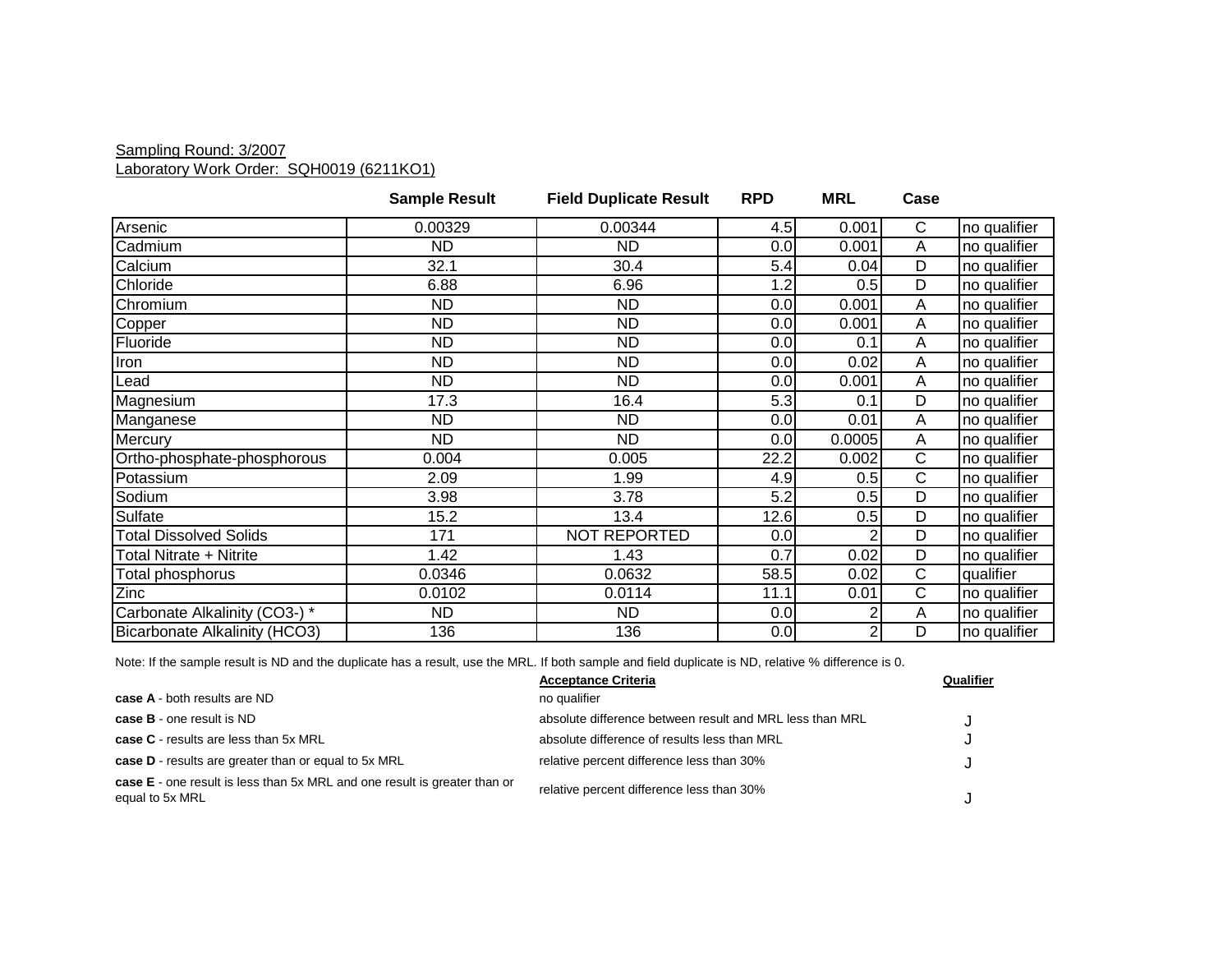## Sampling Round: Quarter 4 Year 2007

(Project/Year found on front page of test report)

| <b>Analyte</b>                             | Laboratory | <b>Within Hold Time Range</b><br><b>Hold Time Table.doc</b> |
|--------------------------------------------|------------|-------------------------------------------------------------|
| Arsenic                                    |            |                                                             |
| Cadmium                                    |            |                                                             |
| Calcium                                    |            |                                                             |
| Chloride                                   |            |                                                             |
| Chromium                                   |            |                                                             |
| Copper                                     |            |                                                             |
| Fluoride                                   |            |                                                             |
| Iron                                       |            |                                                             |
| Lead                                       |            |                                                             |
| Magnesium                                  |            |                                                             |
| Manganese                                  |            |                                                             |
| Mercury                                    |            |                                                             |
| Ortho-phosphate-phosphorous                |            |                                                             |
| Potassium                                  |            |                                                             |
| Sodium                                     |            |                                                             |
| Sulfate                                    |            |                                                             |
| <b>Total Dissolved Solids</b>              |            |                                                             |
| Total Nitrate + Nitrite                    |            |                                                             |
| Total phosphorus                           |            |                                                             |
| Zinc                                       |            |                                                             |
| Carbonate Alkalinity $(CO_{3})$            |            |                                                             |
| Bicarbonate Alkalinity (HCO <sub>3</sub> ) |            |                                                             |

Laboratory Work Order #: SQJ0166

Sample Delivery Group Submission Date: *Complete Chain of Custody:* 

Signatures:  $\Box$  Dates:  $\Box$  Sample Dates:  $\Box$  Sample Times:  $\Box$ (Verify Chain of Custody fields above are complete)

*Chain of Custody Matches Lab Report:* 

Sample Names: Sample Dates: Sample Times: Analyses: (Verify 'Analytical Report for Samples' page match 'Chain of Custody' page)

Sample Preservation  $\square$ <br>(Enter a check mark when "chain of custody report" sheet has preservative items listed at the top.)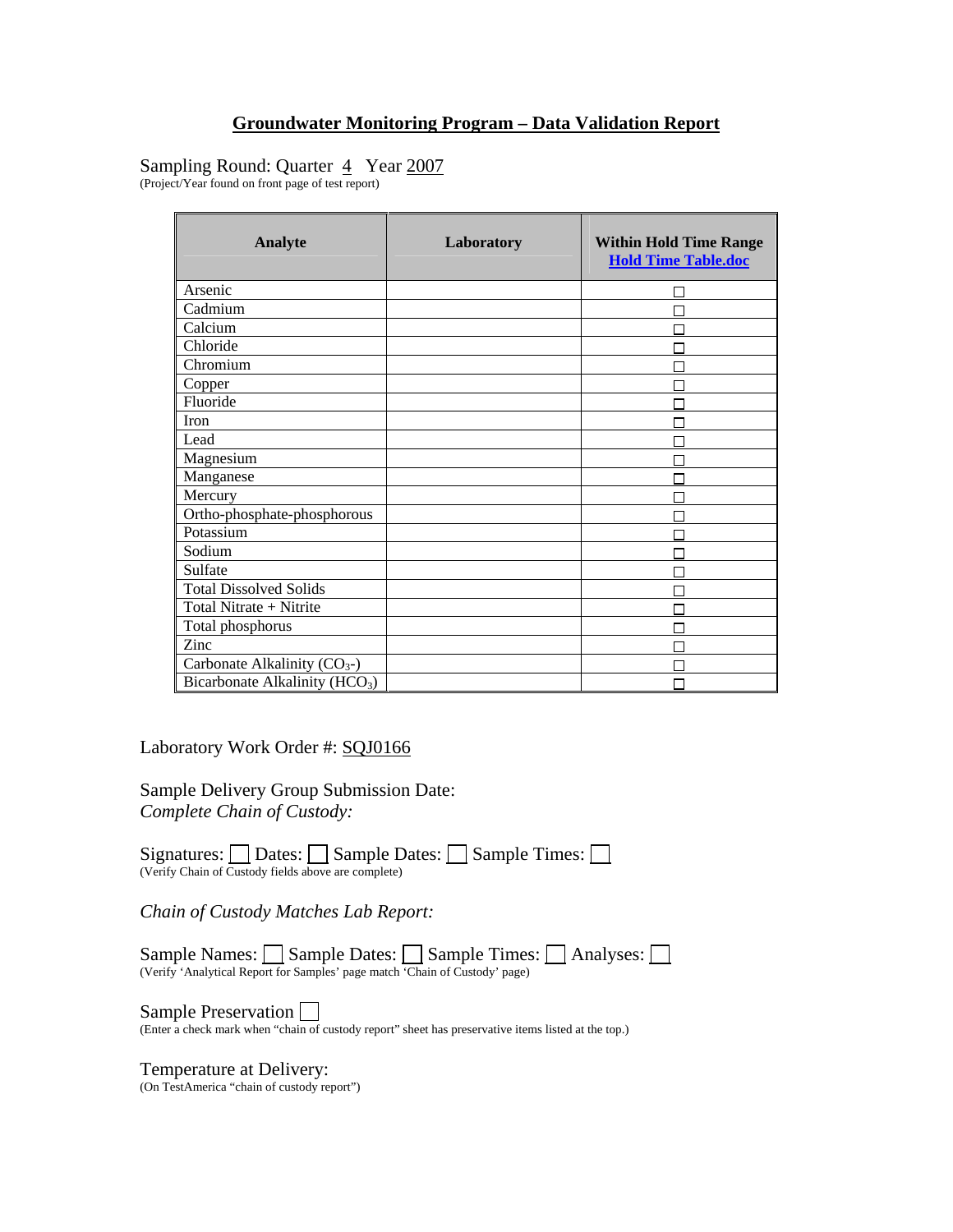Completeness: 100% (Used by Mike and Reanette. Sample times # of analytes & # rejected)

Field Duplicate: Copper, iron, and bicarbonate alkalinity results outside acceptance limits, results on sample and sample duplicate flagged J

Detail Checking (10% of laboratory data & 100% of Field Data):

Data Anomalies: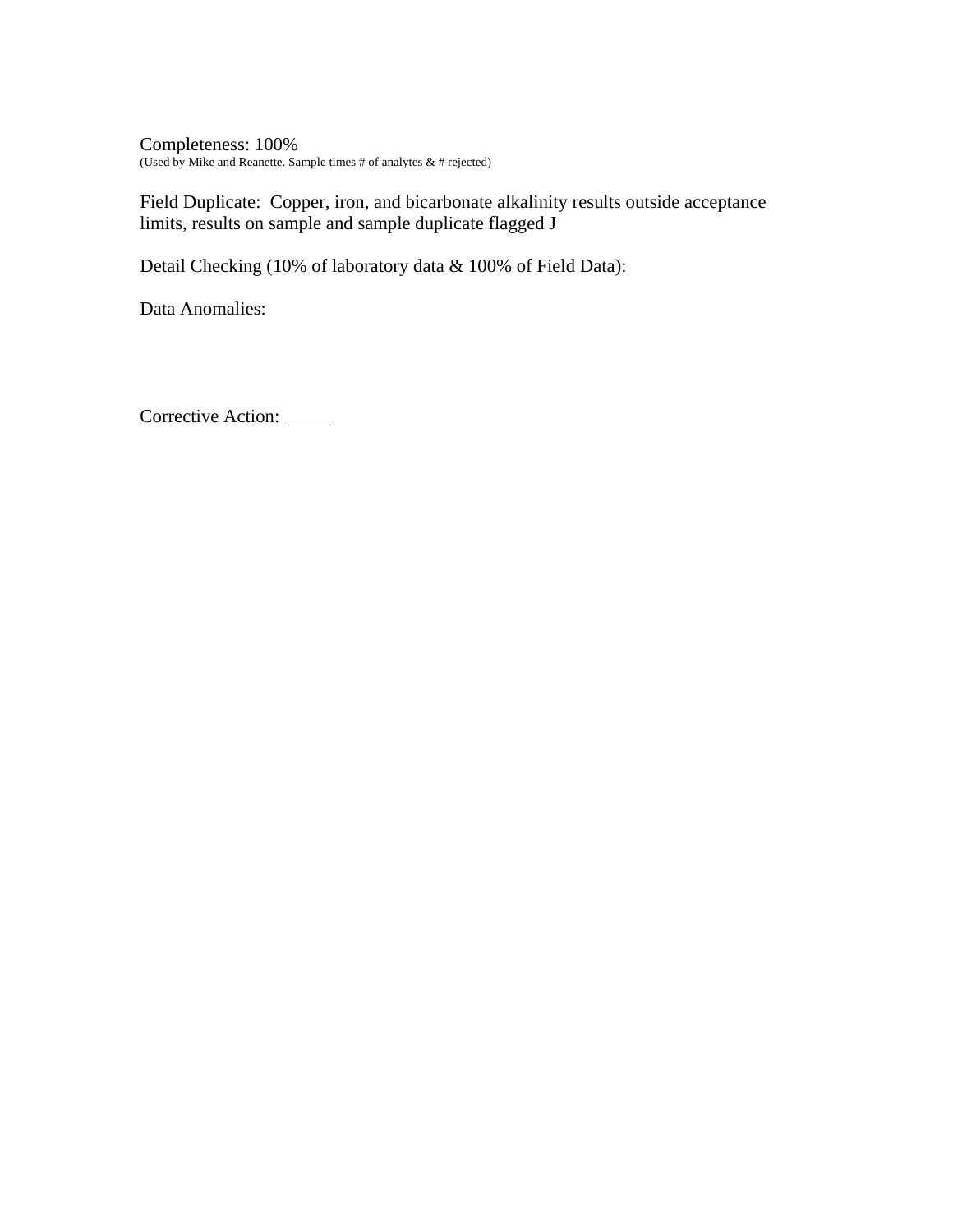## Sampling Round: Quarter 4 Year 2007

(Project/Year found on front page of test report)

| <b>Analyte</b>                             | Laboratory | <b>Within Hold Time Range</b><br><b>Hold Time Table.doc</b> |
|--------------------------------------------|------------|-------------------------------------------------------------|
| Arsenic                                    |            |                                                             |
| Cadmium                                    |            |                                                             |
| Calcium                                    |            |                                                             |
| Chloride                                   |            |                                                             |
| Chromium                                   |            |                                                             |
| Copper                                     |            |                                                             |
| Fluoride                                   |            |                                                             |
| Iron                                       |            |                                                             |
| Lead                                       |            |                                                             |
| Magnesium                                  |            |                                                             |
| Manganese                                  |            |                                                             |
| Mercury                                    |            |                                                             |
| Ortho-phosphate-phosphorous                |            |                                                             |
| Potassium                                  |            |                                                             |
| Sodium                                     |            |                                                             |
| Sulfate                                    |            |                                                             |
| <b>Total Dissolved Solids</b>              |            |                                                             |
| Total Nitrate + Nitrite                    |            |                                                             |
| Total phosphorus                           |            |                                                             |
| Zinc                                       |            |                                                             |
| Carbonate Alkalinity $(CO_{3})$            |            |                                                             |
| Bicarbonate Alkalinity (HCO <sub>3</sub> ) |            |                                                             |

Laboratory Work Order #: SQJ0178

Sample Delivery Group Submission Date: *Complete Chain of Custody:* 

Signatures:  $\Box$  Dates:  $\Box$  Sample Dates:  $\Box$  Sample Times:  $\Box$ (Verify Chain of Custody fields above are complete)

*Chain of Custody Matches Lab Report:* 

Sample Names: Sample Dates: Sample Times: Analyses: (Verify 'Analytical Report for Samples' page match 'Chain of Custody' page)

Sample Preservation  $\square$ <br>(Enter a check mark when "chain of custody report" sheet has preservative items listed at the top.)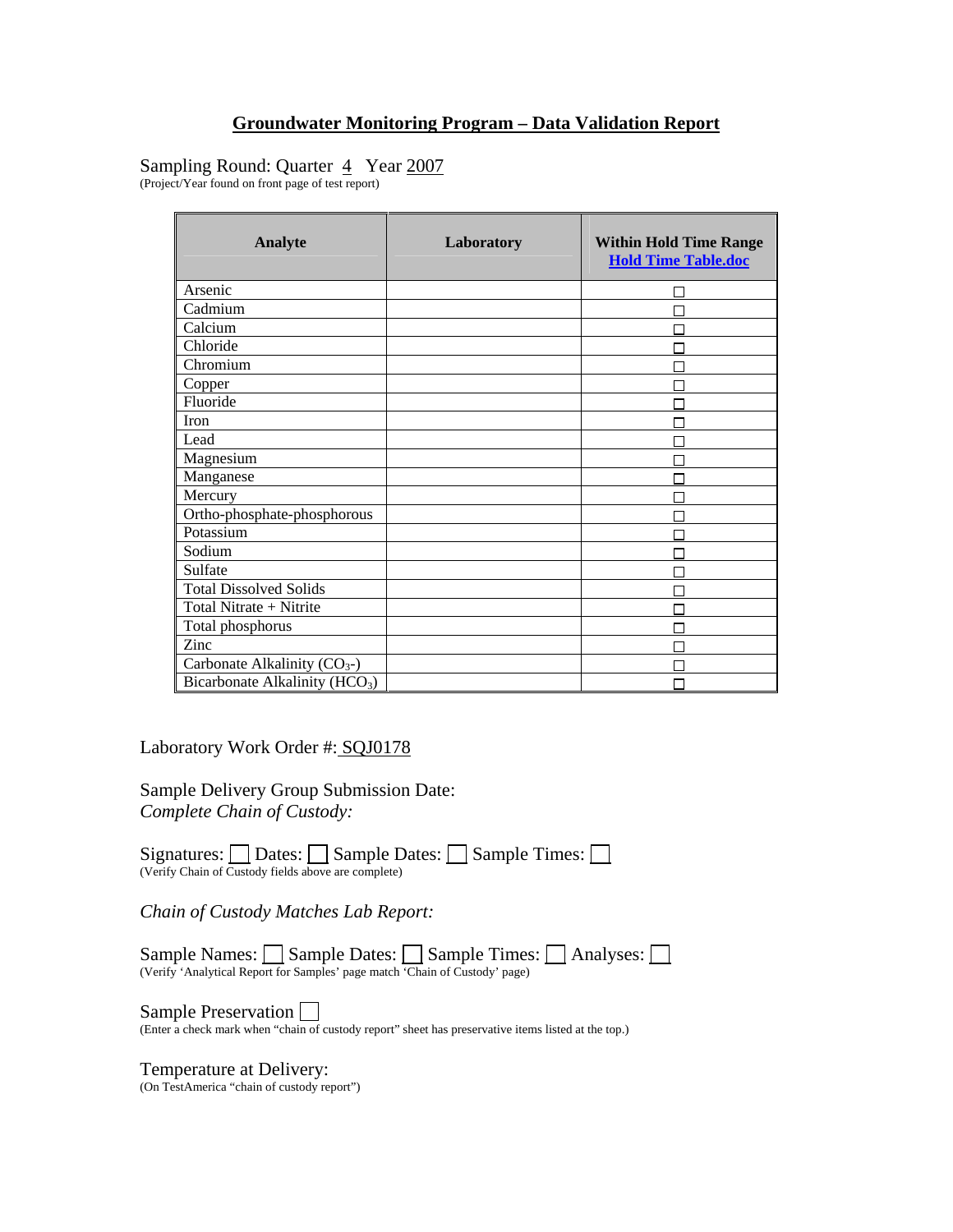Completeness: 100% (Used by Mike and Reanette. Sample times # of analytes  $\&$  # rejected)

Field Duplicate RPD: Chromium and total phosphorus results outside acceptance limits, results on sample and sample duplicate flagged J

Detail Checking (10% of laboratory data & 100% of Field Data):

Data Anomalies: Chloride & Sulfate: Batch 7110006 MS and MSD above acceptance limits, associated results flagged J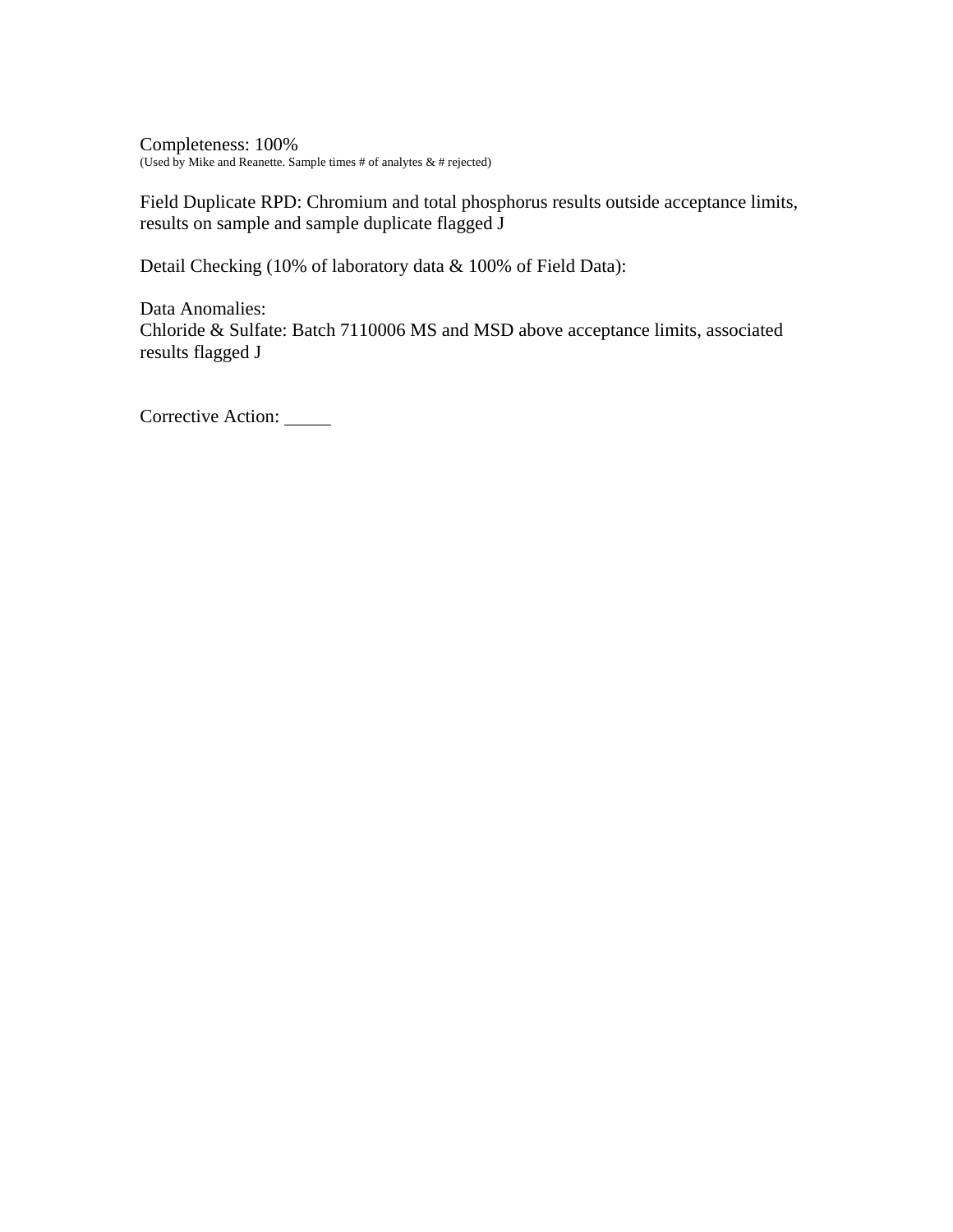## Sampling Round: Quarter 4 Year 2007

(Project/Year found on front page of test report)

| <b>Analyte</b>                             | Laboratory | <b>Within Hold Time Range</b><br><b>Hold Time Table.doc</b> |
|--------------------------------------------|------------|-------------------------------------------------------------|
| Arsenic                                    |            |                                                             |
| Cadmium                                    |            |                                                             |
| Calcium                                    |            |                                                             |
| Chloride                                   |            |                                                             |
| Chromium                                   |            |                                                             |
| Copper                                     |            |                                                             |
| Fluoride                                   |            |                                                             |
| Iron                                       |            |                                                             |
| Lead                                       |            |                                                             |
| Magnesium                                  |            |                                                             |
| Manganese                                  |            |                                                             |
| Mercury                                    |            |                                                             |
| Ortho-phosphate-phosphorous                |            |                                                             |
| Potassium                                  |            |                                                             |
| Sodium                                     |            |                                                             |
| Sulfate                                    |            |                                                             |
| <b>Total Dissolved Solids</b>              |            |                                                             |
| Total Nitrate + Nitrite                    |            |                                                             |
| Total phosphorus                           |            |                                                             |
| Zinc                                       |            |                                                             |
| Carbonate Alkalinity $(CO_{3})$            |            |                                                             |
| Bicarbonate Alkalinity (HCO <sub>3</sub> ) |            |                                                             |

Laboratory Work Order #: SQJ0189

Sample Delivery Group Submission Date: *Complete Chain of Custody:* 

Signatures:  $\Box$  Dates:  $\Box$  Sample Dates:  $\Box$  Sample Times:  $\Box$ (Verify Chain of Custody fields above are complete)

*Chain of Custody Matches Lab Report:* 

Sample Names: Sample Dates: Sample Times: Analyses: (Verify 'Analytical Report for Samples' page match 'Chain of Custody' page)

Sample Preservation  $\square$ <br>(Enter a check mark when "chain of custody report" sheet has preservative items listed at the top.)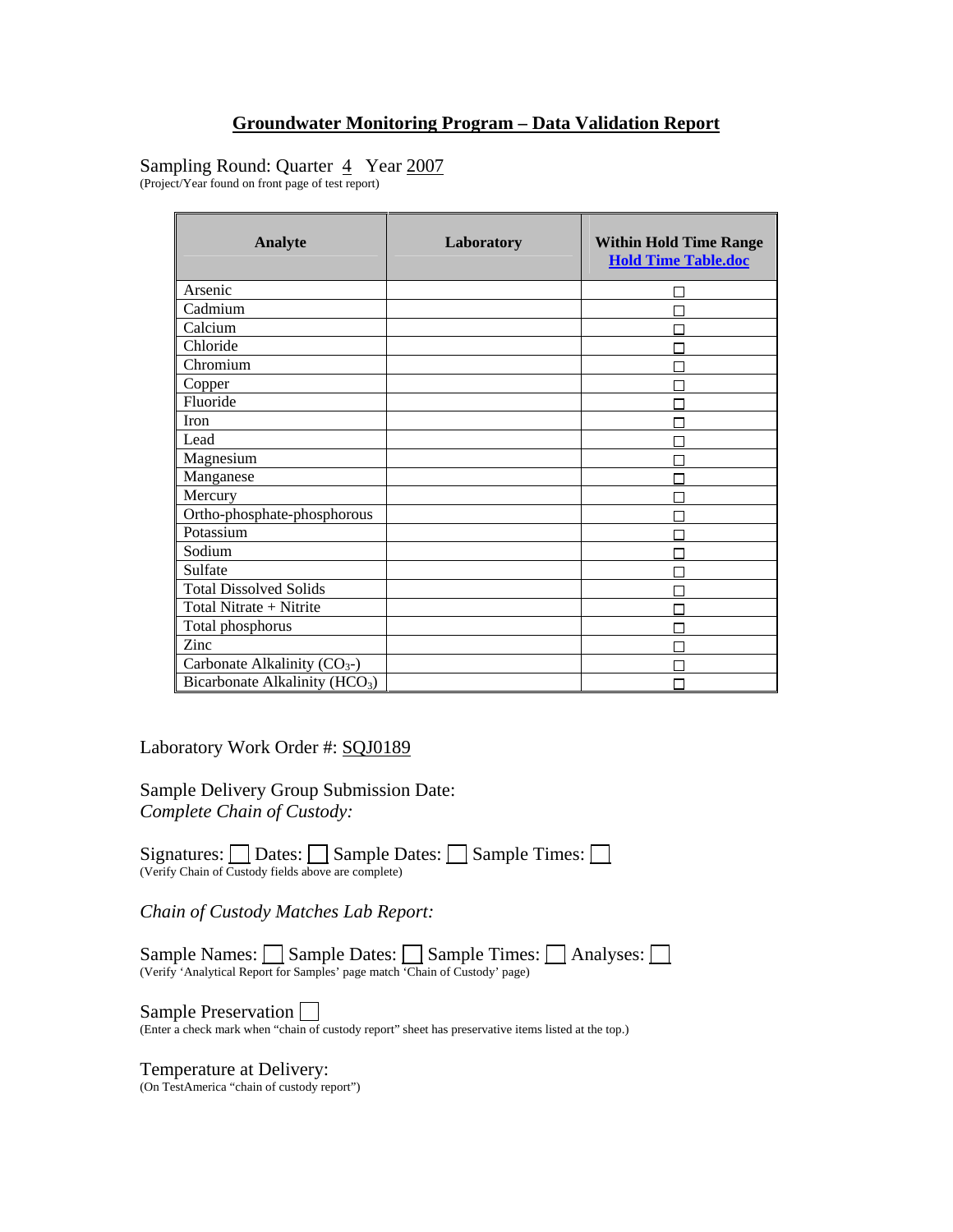Completeness: 100% (Used by Mike and Reanette. Sample times # of analytes & # rejected)

Field Duplicate: Iron and orthophosphate outside acceptance limits. Associated results in sample and sample duplicated flagged J

Detail Checking (10% of laboratory data & 100% of Field Data):

Data Anomalies: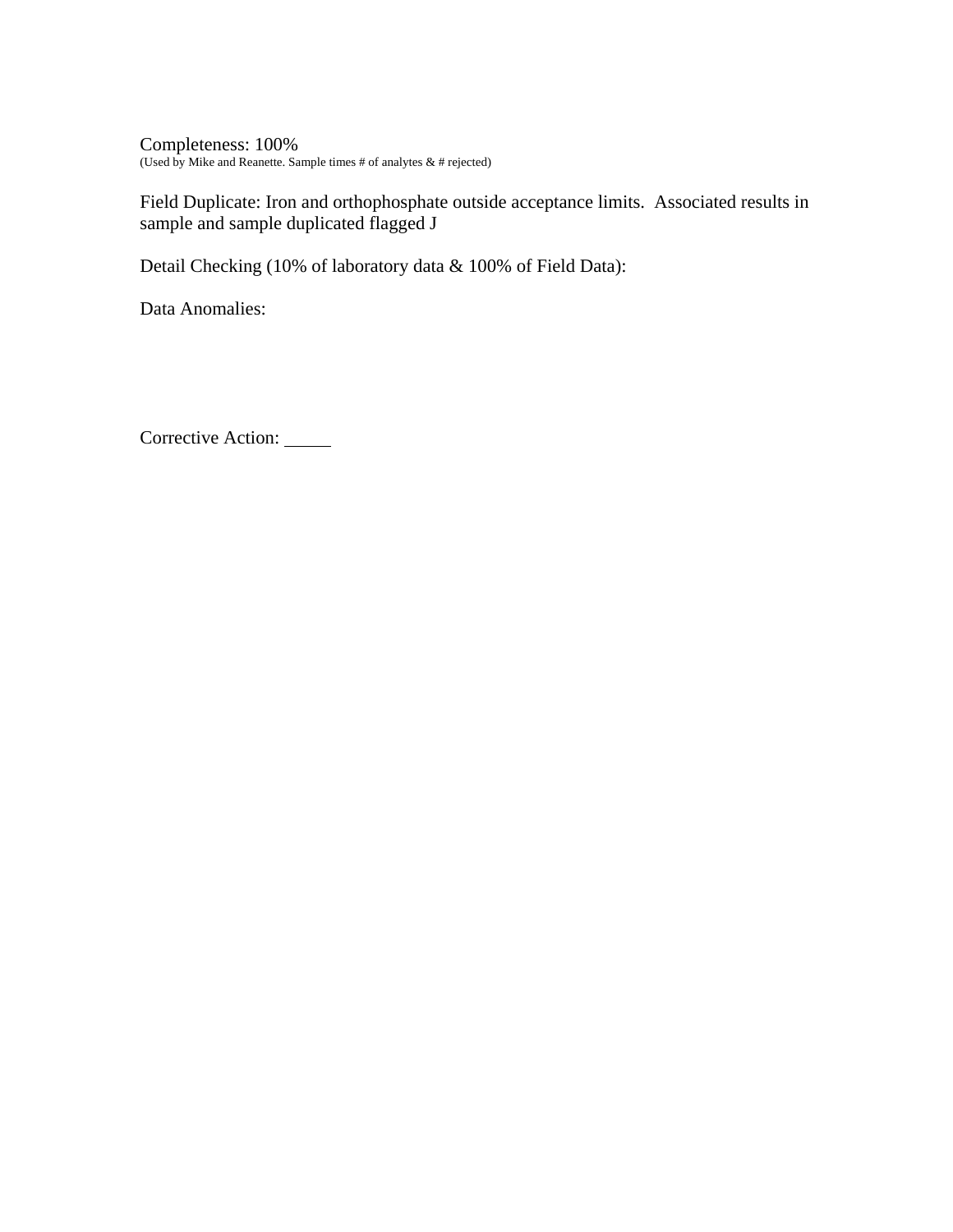## Sampling Round: Quarter 4 Year 2007

(Project/Year found on front page of test report)

| <b>Analyte</b>                             | Laboratory | <b>Within Hold Time Range</b><br><b>Hold Time Table.doc</b> |
|--------------------------------------------|------------|-------------------------------------------------------------|
| Arsenic                                    |            |                                                             |
| Cadmium                                    |            |                                                             |
| Calcium                                    |            |                                                             |
| Chloride                                   |            |                                                             |
| Chromium                                   |            |                                                             |
| Copper                                     |            |                                                             |
| Fluoride                                   |            |                                                             |
| Iron                                       |            |                                                             |
| Lead                                       |            |                                                             |
| Magnesium                                  |            |                                                             |
| Manganese                                  |            |                                                             |
| Mercury                                    |            |                                                             |
| Ortho-phosphate-phosphorous                |            |                                                             |
| Potassium                                  |            |                                                             |
| Sodium                                     |            |                                                             |
| Sulfate                                    |            |                                                             |
| <b>Total Dissolved Solids</b>              |            |                                                             |
| Total Nitrate + Nitrite                    |            |                                                             |
| Total phosphorus                           |            |                                                             |
| Zinc                                       |            |                                                             |
| Carbonate Alkalinity $(CO_{3})$            |            |                                                             |
| Bicarbonate Alkalinity (HCO <sub>3</sub> ) |            |                                                             |

Laboratory Work Order #: SQJ0199

Sample Delivery Group Submission Date: *Complete Chain of Custody:* 

Signatures:  $\Box$  Dates:  $\Box$  Sample Dates:  $\Box$  Sample Times:  $\Box$ (Verify Chain of Custody fields above are complete)

*Chain of Custody Matches Lab Report:* 

Sample Names: Sample Dates: Sample Times: Analyses: (Verify 'Analytical Report for Samples' page match 'Chain of Custody' page)

Sample Preservation  $\square$ <br>(Enter a check mark when "chain of custody report" sheet has preservative items listed at the top.)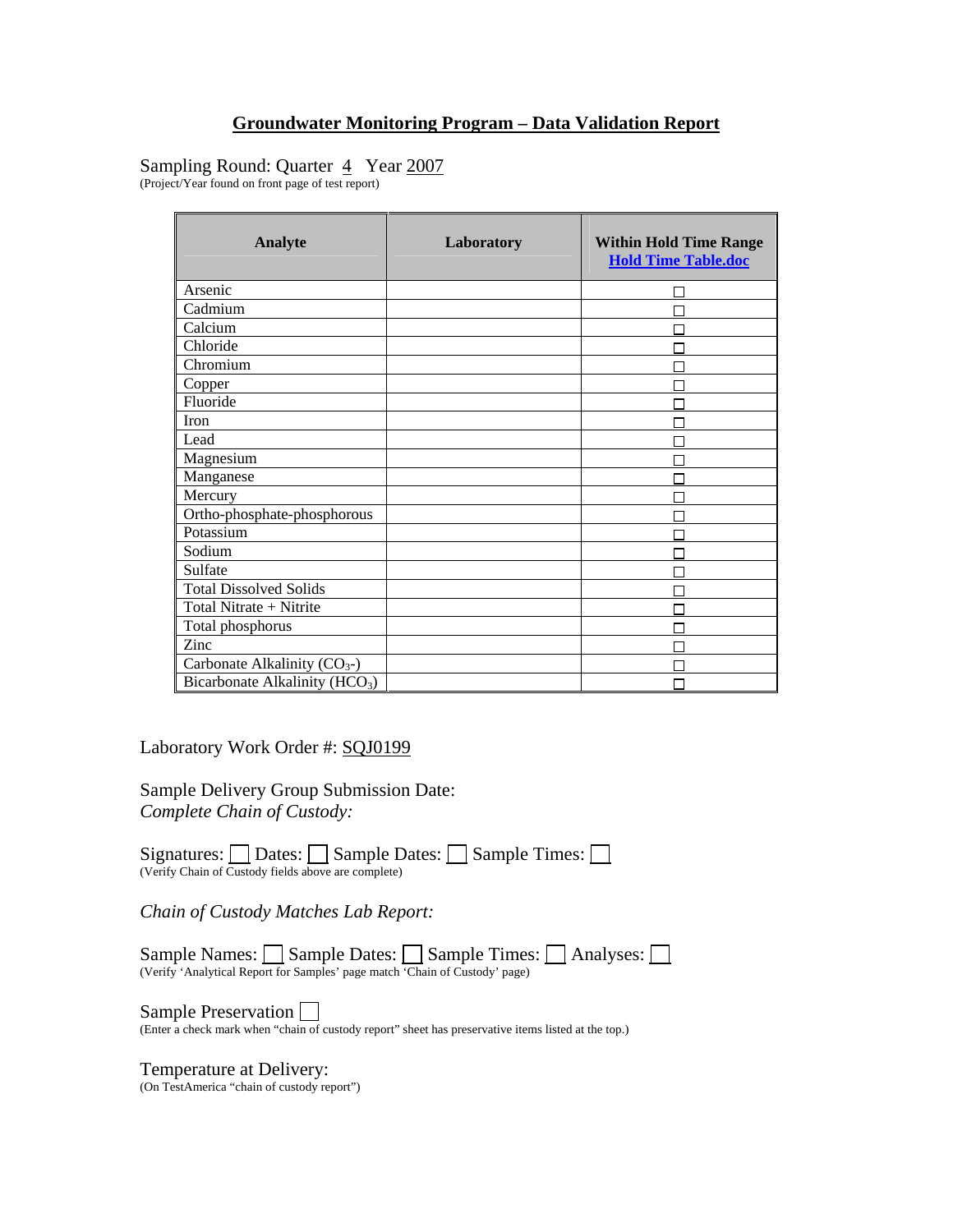Completeness: 100% (Used by Mike and Reanette. Sample times # of analytes & # rejected)

Field Duplicate: Detail Checking (10% of laboratory data & 100% of Field Data):

Data Anomalies: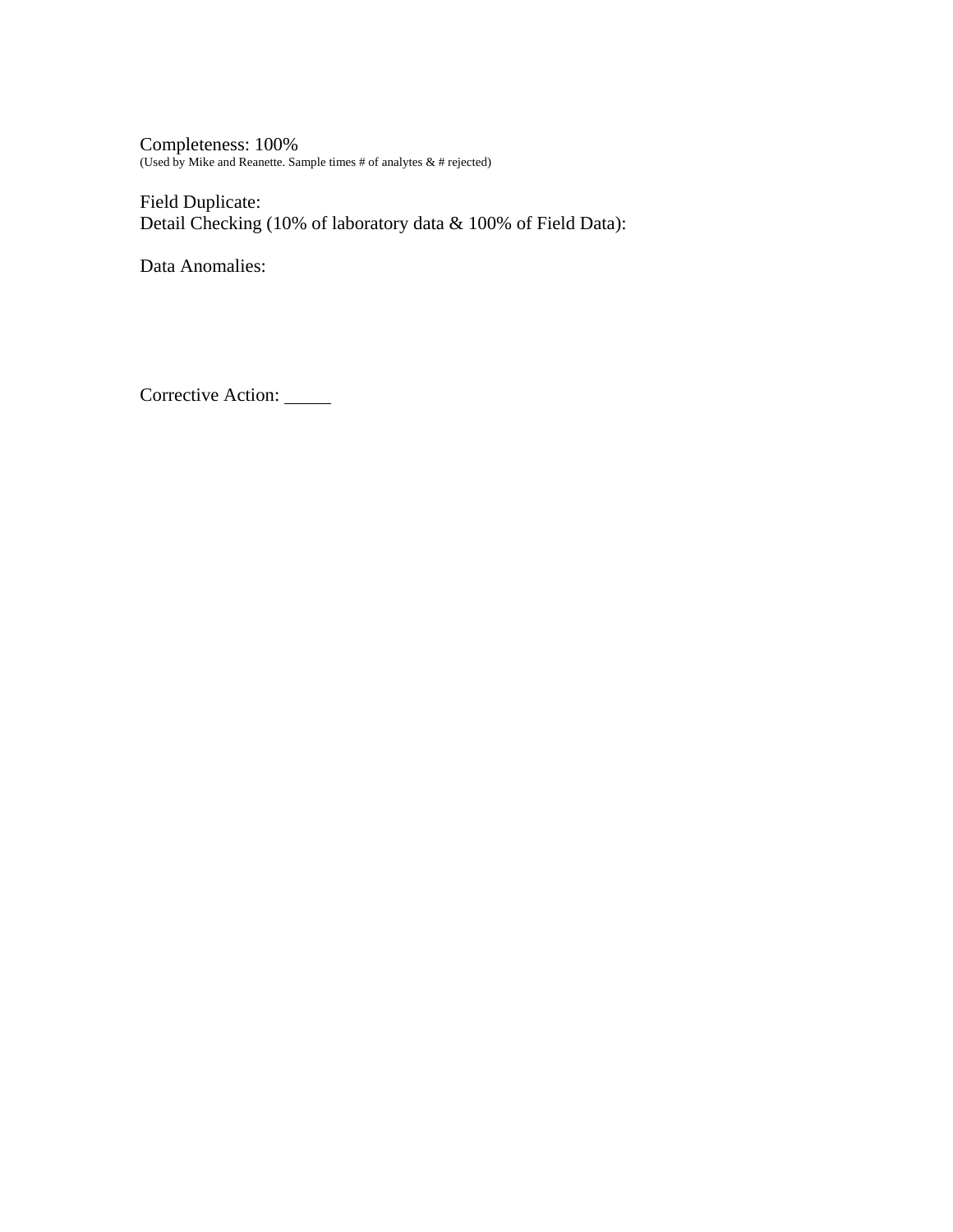## Sampling Round: Quarter 4 Year 2007

(Project/Year found on front page of test report)

| <b>Analyte</b>                             | Laboratory | <b>Within Hold Time Range</b><br><b>Hold Time Table.doc</b> |
|--------------------------------------------|------------|-------------------------------------------------------------|
| Arsenic                                    |            |                                                             |
| Cadmium                                    |            |                                                             |
| Calcium                                    |            |                                                             |
| Chloride                                   |            |                                                             |
| Chromium                                   |            |                                                             |
| Copper                                     |            |                                                             |
| Fluoride                                   |            |                                                             |
| Iron                                       |            |                                                             |
| Lead                                       |            |                                                             |
| Magnesium                                  |            |                                                             |
| Manganese                                  |            |                                                             |
| Mercury                                    |            |                                                             |
| Ortho-phosphate-phosphorous                |            |                                                             |
| Potassium                                  |            |                                                             |
| Sodium                                     |            |                                                             |
| Sulfate                                    |            |                                                             |
| <b>Total Dissolved Solids</b>              |            |                                                             |
| Total Nitrate + Nitrite                    |            |                                                             |
| Total phosphorus                           |            |                                                             |
| Zinc                                       |            |                                                             |
| Carbonate Alkalinity $(CO_{3})$            |            |                                                             |
| Bicarbonate Alkalinity (HCO <sub>3</sub> ) |            |                                                             |

Laboratory Work Order #: SQJ0219

Sample Delivery Group Submission Date: *Complete Chain of Custody:* 

Signatures:  $\Box$  Dates:  $\Box$  Sample Dates:  $\Box$  Sample Times:  $\Box$ (Verify Chain of Custody fields above are complete)

*Chain of Custody Matches Lab Report:* 

Sample Names: Sample Dates: Sample Times: Analyses: (Verify 'Analytical Report for Samples' page match 'Chain of Custody' page)

Sample Preservation  $\square$ <br>(Enter a check mark when "chain of custody report" sheet has preservative items listed at the top.)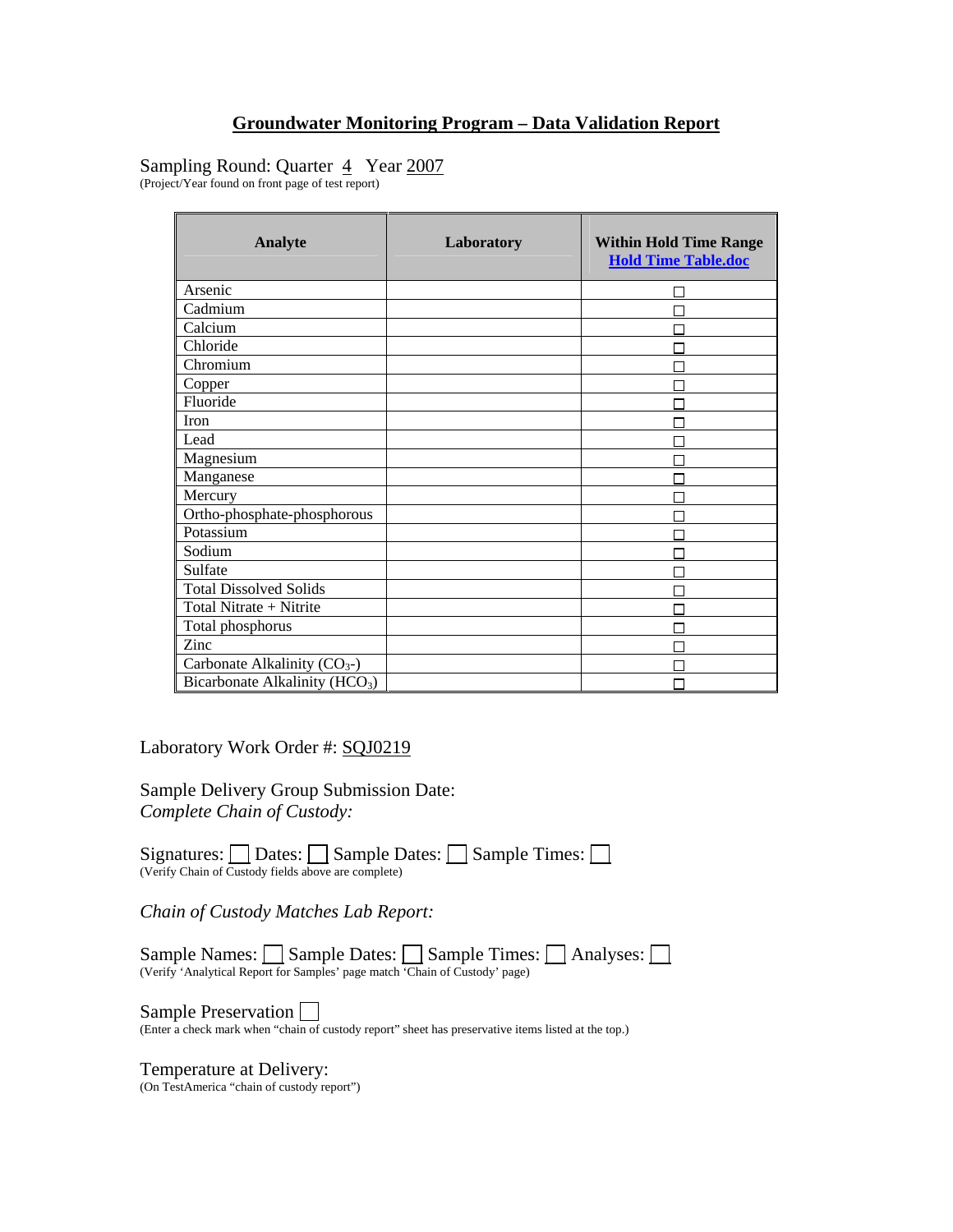Completeness:100% (Used by Mike and Reanette. Sample times # of analytes & # rejected)

Field Duplicate: Copper outside acceptance limits. Associated results in sample and sample duplicated flagged J

Detail Checking (10% of laboratory data & 100% of Field Data):

Data Anomalies: Chloride: Batch 7110056, MS outside acceptance limits, associated results flagged J and UJ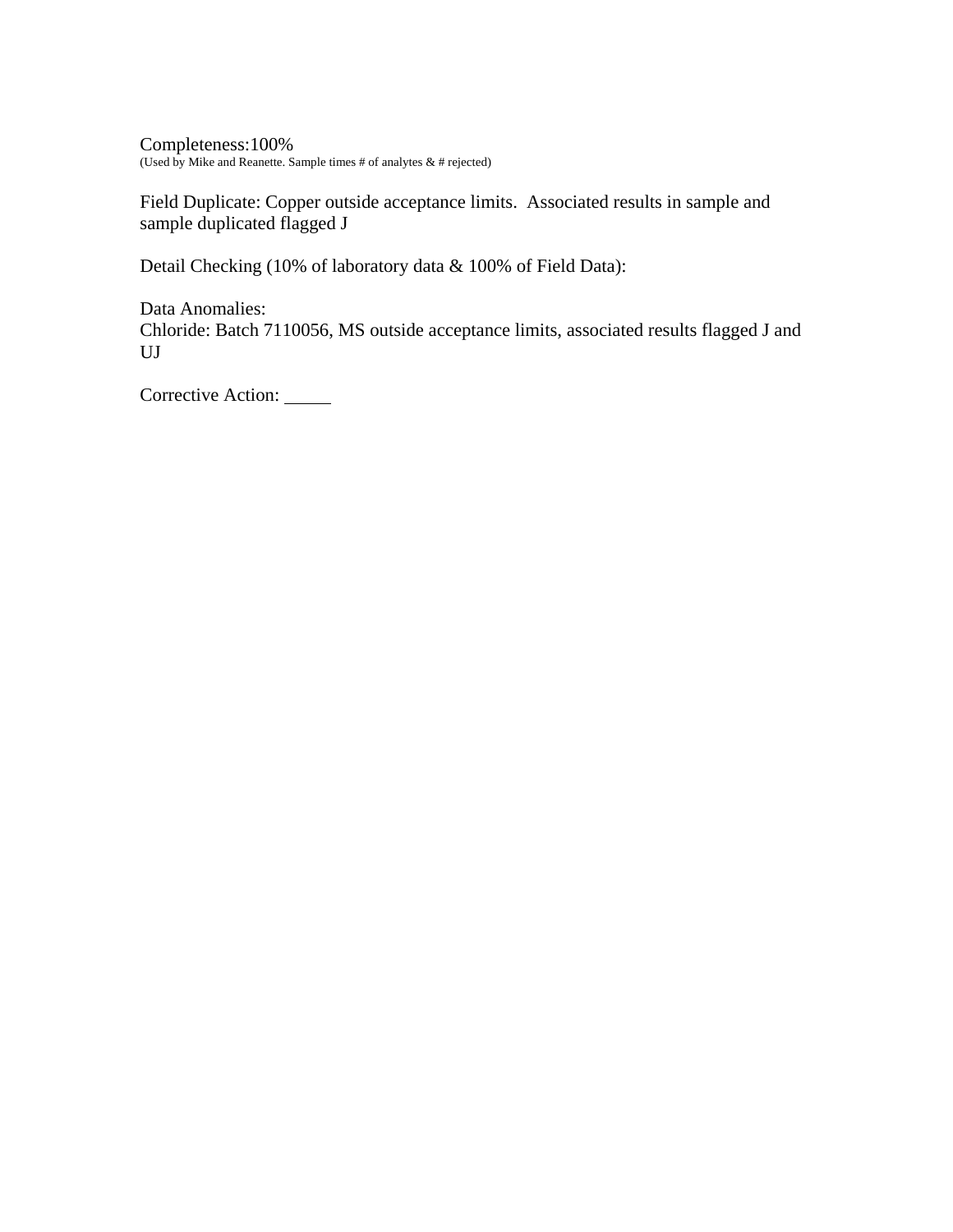## Sampling Round: Quarter 4 Year 2007

(Project/Year found on front page of test report)

| <b>Analyte</b>                             | Laboratory | <b>Within Hold Time Range</b><br><b>Hold Time Table.doc</b> |
|--------------------------------------------|------------|-------------------------------------------------------------|
| Arsenic                                    |            |                                                             |
| Cadmium                                    |            |                                                             |
| Calcium                                    |            |                                                             |
| Chloride                                   |            |                                                             |
| Chromium                                   |            |                                                             |
| Copper                                     |            |                                                             |
| Fluoride                                   |            |                                                             |
| Iron                                       |            |                                                             |
| Lead                                       |            |                                                             |
| Magnesium                                  |            |                                                             |
| Manganese                                  |            |                                                             |
| Mercury                                    |            |                                                             |
| Ortho-phosphate-phosphorous                |            |                                                             |
| Potassium                                  |            |                                                             |
| Sodium                                     |            |                                                             |
| Sulfate                                    |            |                                                             |
| <b>Total Dissolved Solids</b>              |            |                                                             |
| Total Nitrate + Nitrite                    |            |                                                             |
| Total phosphorus                           |            |                                                             |
| Zinc                                       |            |                                                             |
| Carbonate Alkalinity $(CO_{3})$            |            |                                                             |
| Bicarbonate Alkalinity (HCO <sub>3</sub> ) |            |                                                             |

Laboratory Work Order #: SQJ0208

Sample Delivery Group Submission Date: *Complete Chain of Custody:* 

Signatures:  $\Box$  Dates:  $\Box$  Sample Dates:  $\Box$  Sample Times:  $\Box$ (Verify Chain of Custody fields above are complete)

*Chain of Custody Matches Lab Report:* 

Sample Names: Sample Dates: Sample Times: Analyses: (Verify 'Analytical Report for Samples' page match 'Chain of Custody' page)

Sample Preservation  $\square$ <br>(Enter a check mark when "chain of custody report" sheet has preservative items listed at the top.)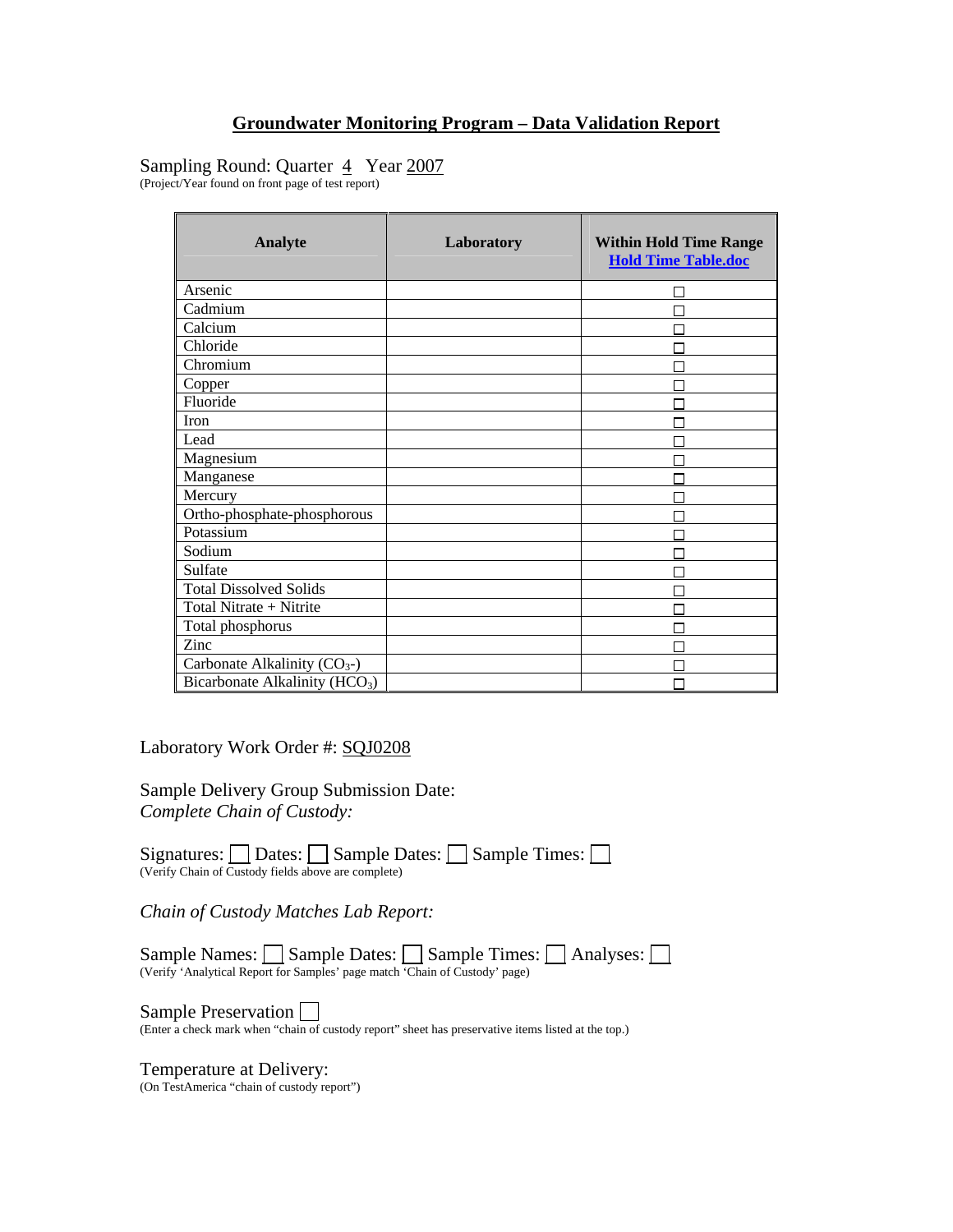Completeness: 100% (Used by Mike and Reanette. Sample times # of analytes  $\&$  # rejected)

Field Duplicate: No field duplicate associated with sample delivery group.

Detail Checking (10% of laboratory data & 100% of Field Data):

Data Anomalies: Orthophosphate: Batch 7J30060, MS outside acceptance limits, associated results flagged J and UJ.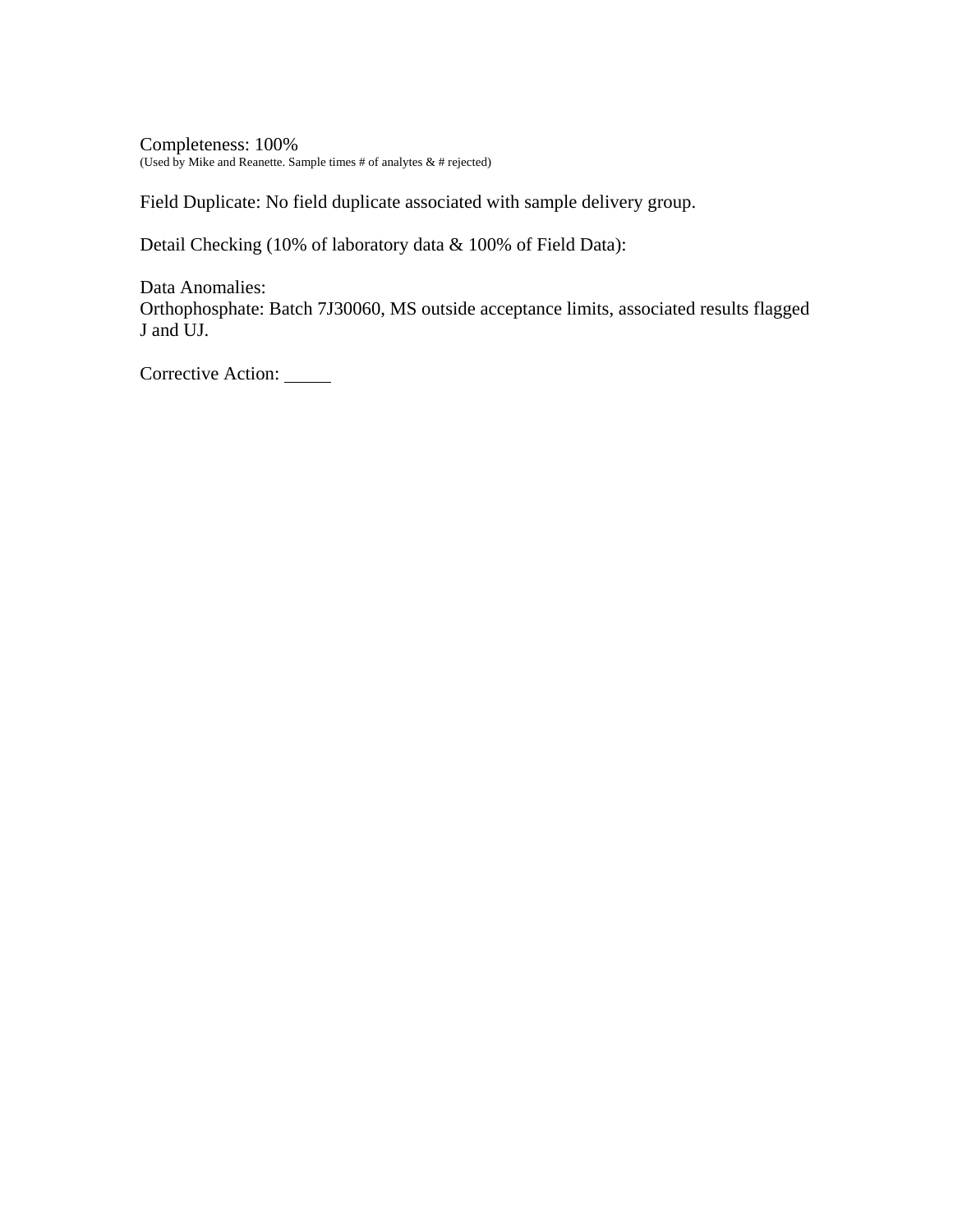### Sampling Round: 4 / 2007 Laboratory Work Order: SQJ0166 (5508M02)

|                               | <b>Sample Result</b> | <b>Field Duplicate Result</b> | <b>RPD</b> | <b>MRL</b>     | Case |              |
|-------------------------------|----------------------|-------------------------------|------------|----------------|------|--------------|
| Arsenic                       | <b>ND</b>            | ND                            | 0.00       | 0.001          | A    | no qualifier |
| Cadmium                       | ND.                  | ND                            | 0.00       | 0.001          | A    | no qualifier |
| Calcium                       | 6.82                 | 6.62                          | 2.98       | 0.04           | D    | no qualifier |
| Chloride                      | 1.52                 | 1.5                           | 1.32       | 0.5            | C    | no qualifier |
| Chromium                      | <b>ND</b>            | <b>ND</b>                     | 0.00       | 0.001          | Α    | no qualifier |
| Copper                        | 0.00107              | 0.0317                        | 186.94     | 0.001          | E.   | qualifier    |
| Fluoride                      | ND                   | ND                            | 0.00       | 0.1            | A    | no qualifier |
| Iron                          | 0.0326               | <b>ND</b>                     | 0.00       | 0.02           | B    | qualifier    |
| Lead                          | ND.                  | ND                            | 0.00       | 0.001          | A    | no qualifier |
| Magnesium                     | 1.94                 | 1.89                          | 2.61       | 0.1            | D    | no qualifier |
| Manganese                     | <b>ND</b>            | ND.                           | 0.00       | 0.01           | A    | no qualifier |
| Mercury                       | <b>ND</b>            | <b>ND</b>                     | 0.00       | 0.0005         | A    | no qualifier |
| Ortho-phosphate-phosphorous   | 0.005                | 0.005                         | 0.00       | 0.002          | C    | no qualifier |
| Potassium                     | 0.939                | 0.933                         | 0.64       | 0.5            | C    | no qualifier |
| Sodium                        | 2.15                 | 2.1                           | 2.35       | 0.5            | C    | no qualifier |
| Sulfate                       | 4.04                 | 3.93                          | 2.76       | 0.5            | D    | no qualifier |
| <b>Total Dissolved Solids</b> | 34                   | 38                            | 11.11      | 2              | D    | no qualifier |
| Total Nitrate + Nitrite       | 0.186                | 0.182                         | 2.17       | 0.02           | D    | no qualifier |
| Total phosphorus              | 0.02                 | 0.019                         | 5.13       | 0.02           | C    | no qualifier |
| Zinc                          | 0.0148               | 0.0128                        | 14.49      | 0.01           | C    | no qualifier |
| Carbonate Alkalinity (CO3-)   | ND                   | <b>ND</b>                     | 0.00       | $\overline{2}$ | A    | no qualifier |
| Bicarbonate Alkalinity (HCO3) | 16.6                 | 24.9                          | 40.00      | 2              | D    | qualifier    |

|                                                                                                     | <b>Acceptance Criteria</b>                                  | Qualifier |
|-----------------------------------------------------------------------------------------------------|-------------------------------------------------------------|-----------|
| case A - both results are ND                                                                        | no qualifier                                                |           |
| <b>case B</b> - one result is ND                                                                    | absolute difference between result and MRL less than<br>MRL |           |
| <b>case C</b> - results are less than 5x MRL                                                        | absolute difference of results less than MRL                |           |
| case D - results are greater than or equal to 5x MRL                                                | relative percent difference less than 30%                   |           |
| <b>case E</b> - one result is less than 5x MRL and one result is greater than or<br>equal to 5x MRL | relative percent difference less than 30%                   |           |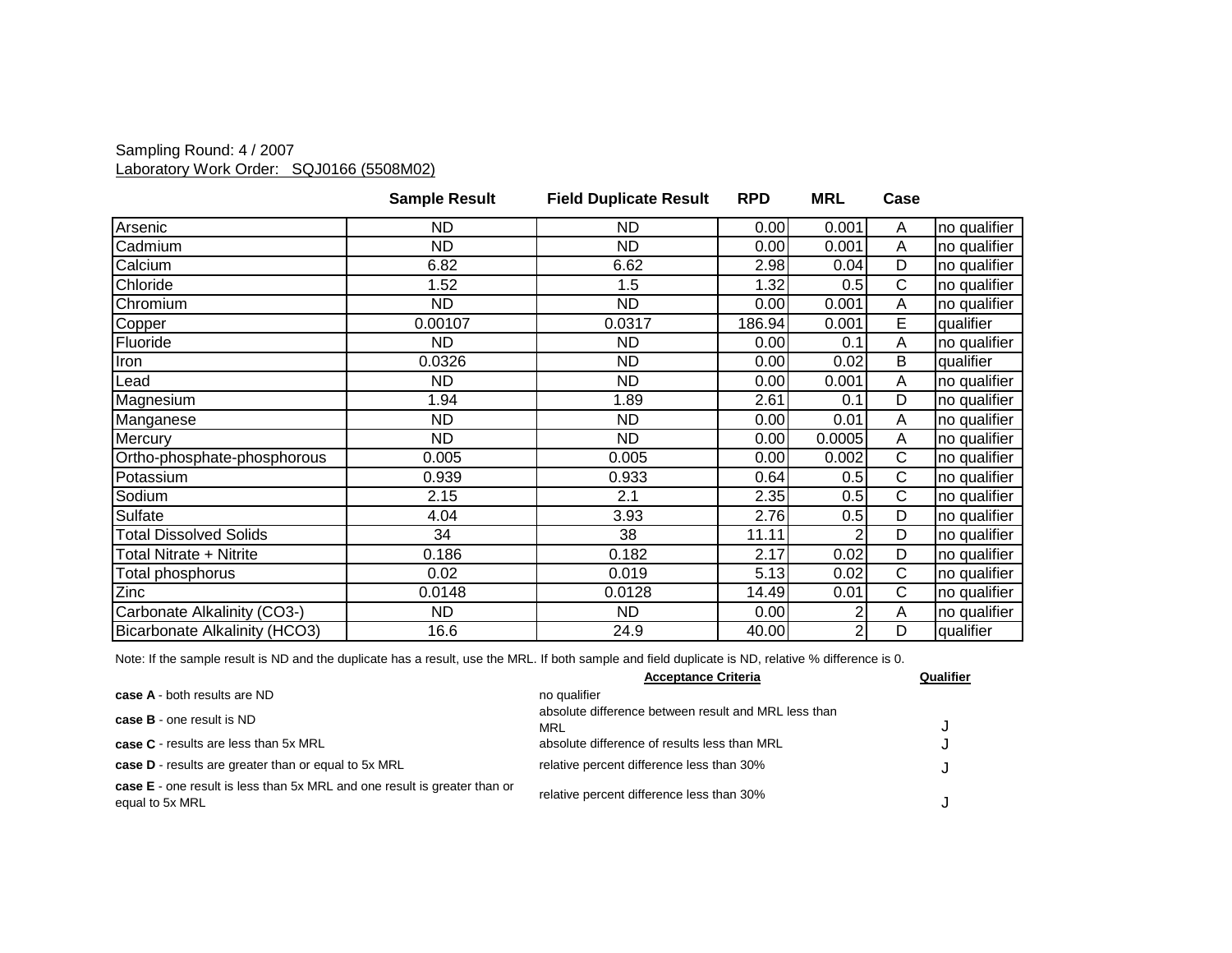### Sampling Round: 4 / 2007 Laboratory Work Order: SQJ0178 (5312C01)

|                               | <b>Sample Result</b> | <b>Field Duplicate Result</b> | <b>RPD</b> | <b>MRL</b>     | Case         |              |
|-------------------------------|----------------------|-------------------------------|------------|----------------|--------------|--------------|
| Arsenic                       | 0.00617              | 0.0065                        | 5.21       | 0.001          | D            | no qualifier |
| Cadmium                       | ND.                  | <b>ND</b>                     | 0.00       | 0.001          | A            | no qualifier |
| Calcium                       | 29.6                 | 29                            | 2.05       | 0.04           | D            | no qualifier |
| Chloride                      | 3.32                 | 3.46                          | 4.13       | 0.5            | D            | no qualifier |
| Chromium                      | <b>ND</b>            | ND                            | 0.00       | 0.001          | Α            | qualifier    |
| Copper                        | 0.00209              | 0.00201                       | 3.90       | 0.001          | C            | no qualifier |
| Fluoride                      | ND                   | ND                            | 0.00       | 0.1            | A            | no qualifier |
| Iron                          | <b>ND</b>            | <b>ND</b>                     | 0.00       | 0.02           | A            | no qualifier |
| Lead                          | <b>ND</b>            | <b>ND</b>                     | 0.00       | 0.001          | A            | no qualifier |
| Magnesium                     | 8.01                 | 7.88                          | 1.64       | 0.1            | D            | no qualifier |
| Manganese                     | <b>ND</b>            | ND.                           | 0.00       | 0.01           | A            | no qualifier |
| Mercury                       | <b>ND</b>            | ND.                           | 0.00       | 0.0005         | A            | no qualifier |
| Ortho-phosphate-phosphorous   | 0.016                | 0.014                         | 13.33      | 0.002          | D            | no qualifier |
| Potassium                     | 1.67                 | 1.63                          | 2.42       | 0.5            | $\mathsf{C}$ | no qualifier |
| Sodium                        | 3.58                 | 3.53                          | 1.41       | 0.5            | D            | no qualifier |
| Sulfate                       | 10.6                 | 10.7                          | 0.94       | 0.5            | D            | no qualifier |
| <b>Total Dissolved Solids</b> | 115                  | 126                           | 9.13       |                | D            | no qualifier |
| Total Nitrate + Nitrite       | 1.18                 | 1.19                          | 0.84       | 0.02           | D            | no qualifier |
| Total phosphorus              | 0.023                | 0.039                         | 51.61      | 0.02           | C            | qualifier    |
| Zinc                          | ND.                  | ND                            | 0.00       | 0.01           | Α            | no qualifier |
| Carbonate Alkalinity (CO3-)   | <b>ND</b>            | <b>ND</b>                     | 0.00       | 2              | A            | no qualifier |
| Bicarbonate Alkalinity (HCO3) | 98.3                 | 98.2                          | 0.10       | $\overline{2}$ | D            | no qualifier |

|                                                                                              | <b>Acceptance Criteria</b>                                  | Qualifier |
|----------------------------------------------------------------------------------------------|-------------------------------------------------------------|-----------|
| case A - both results are ND                                                                 | no qualifier                                                |           |
| <b>case B</b> - one result is ND                                                             | absolute difference between result and MRL less than<br>MRL |           |
| <b>case C</b> - results are less than 5x MRL                                                 | absolute difference of results less than MRL                |           |
| case D - results are greater than or equal to 5x MRL                                         | relative percent difference less than 30%                   |           |
| case E - one result is less than 5x MRL and one result is greater than or<br>equal to 5x MRL | relative percent difference less than 30%                   |           |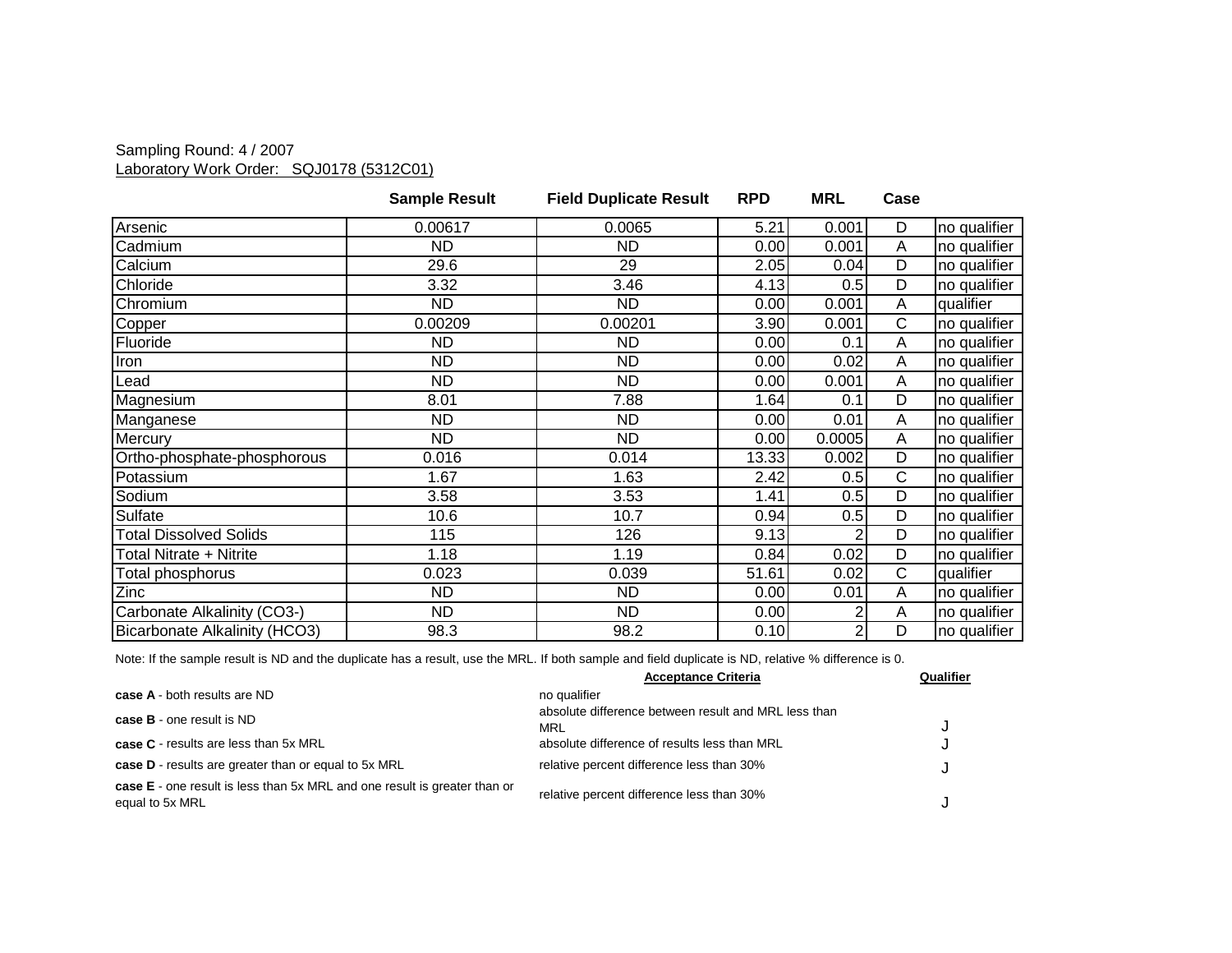### Sampling Round: 4 / 2007 Laboratory Work Order: SQJ0189 (6436NO1)

|                               | <b>Sample Result</b> | <b>Field Duplicate Result</b> | <b>RPD</b> | <b>MRL</b> | Case |              |
|-------------------------------|----------------------|-------------------------------|------------|------------|------|--------------|
| Arsenic                       | 0.00212              | 0.00268                       | 23.33      | 0.001      | C    | no qualifier |
| Cadmium                       | ND                   | ND                            | 0.00       | 0.001      | A    | no qualifier |
| Calcium                       | 79.3                 | 79.7                          | 0.50       | 0.04       | D    | no qualifier |
| Chloride                      | 7.23                 | 7.37                          | 1.92       | 0.5        | D    | no qualifier |
| Chromium                      | 0.00308              | 0.00262                       | 16.14      | 0.001      | C    | no qualifier |
| Copper                        | 0.00131              | 0.00171                       | 26.49      | 0.001      | C    | no qualifier |
| Fluoride                      | 0.1                  | 0.1                           | 0.00       | 0.1        | С    | no qualifier |
| Iron                          | 1.13                 | 0.247                         | 128.25     | 0.02       | D    | qualifier    |
| Lead                          | ND                   | ND                            | 0.00       | 0.001      | A    | no qualifier |
| Magnesium                     | 35.9                 | 36                            | 0.28       | 0.1        | D    | no qualifier |
| Manganese                     | ND.                  | <b>ND</b>                     | 0.00       | 0.01       | A    | no qualifier |
| Mercury                       | <b>ND</b>            | <b>ND</b>                     | 0.00       | 0.0005     | A    | no qualifier |
| Ortho-phosphate-phosphorous   | 0.187                | 0.039                         | 130.97     | 0.002      | D    | qualifier    |
| Potassium                     | 4.97                 | 4.94                          | 0.61       | 0.5        | D    | no qualifier |
| Sodium                        | 9.41                 | 9.51                          | 1.06       | 0.5        | D    | no qualifier |
| Sulfate                       | 18.3                 | 18.3                          | 0.00       | 0.5        | D    | no qualifier |
| <b>Total Dissolved Solids</b> | 382                  | 392                           | 2.58       | 2          | D    | no qualifier |
| Total Nitrate + Nitrite       | 6.2                  | 6.5                           | 4.72       | 0.02       | D    | no qualifier |
| Total phosphorus              | 0.045                | 0.054                         | 18.18      | 0.02       | C    | no qualifier |
| Zinc                          | ND                   | ND                            | 0.00       | 0.01       | A    | no qualifier |
| Carbonate Alkalinity (CO3-)   | <b>ND</b>            | 2.05                          | 0.00       | 2          | B    | no qualifier |
| Bicarbonate Alkalinity (HCO3) | 323                  | 323                           | 0.00       | 2          | D    | no qualifier |

|                                                                                              | <b>Acceptance Criteria</b>                               | Qualifier |
|----------------------------------------------------------------------------------------------|----------------------------------------------------------|-----------|
| case A - both results are ND                                                                 | no qualifier                                             |           |
| <b>case B</b> - one result is ND                                                             | absolute difference between result and MRL less than MRL |           |
| case C - results are less than 5x MRL                                                        | absolute difference of results less than MRL             |           |
| case D - results are greater than or equal to 5x MRL                                         | relative percent difference less than 30%                |           |
| case E - one result is less than 5x MRL and one result is greater than or<br>equal to 5x MRL | relative percent difference less than 30%                |           |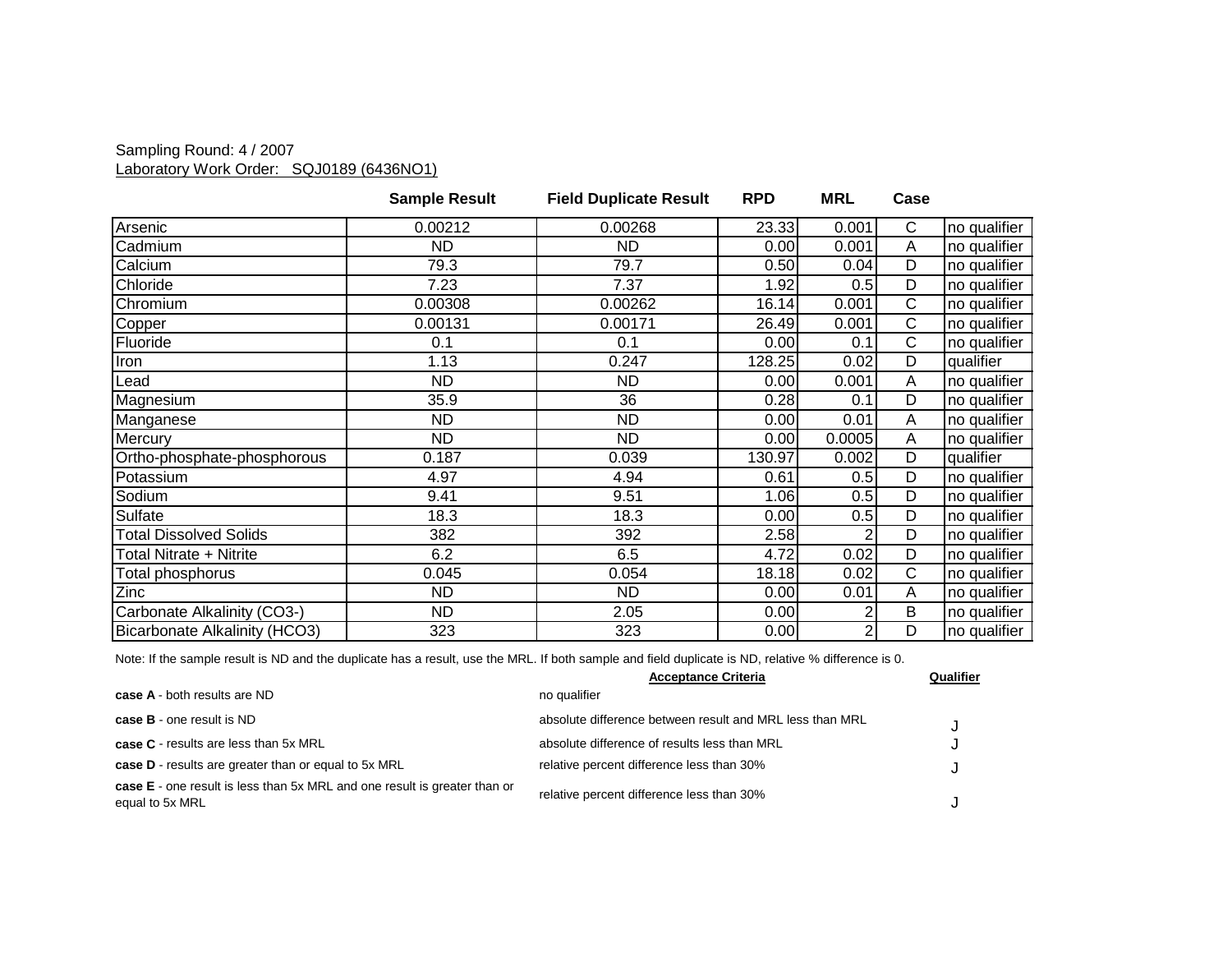#### Sampling Round: 4 / 2007 Laboratory Work Order: SQJ0199 (6211J01S)

|                               | <b>Sample Result</b> | <b>Field Duplicate Result</b> | <b>RPD</b> | <b>MRL</b> | Case |              |
|-------------------------------|----------------------|-------------------------------|------------|------------|------|--------------|
| Arsenic                       | 0.00335              | 0.00322                       | 4.0        | 0.001      | C    | no qualifier |
| Cadmium                       | <b>ND</b>            | <b>ND</b>                     | 0.0        | 0.001      | A    | no qualifier |
| Calcium                       | 35.4                 | 36.7                          | 3.6        | 0.04       | D    | no qualifier |
| Chloride                      | 7.79                 | 8.27                          | 6.0        | 0.5        | D    | no qualifier |
| Chromium                      | <b>ND</b>            | <b>ND</b>                     | 0.0        | 0.001      | A    | no qualifier |
| Copper                        | <b>ND</b>            | ND                            | 0.0        | 0.001      | A    | no qualifier |
| Fluoride                      | <b>ND</b>            | ND.                           | 0.0        | 0.1        | A    | no qualifier |
| Iron                          | <b>ND</b>            | <b>ND</b>                     | 0.0        | 0.02       | Α    | no qualifier |
| Lead                          | <b>ND</b>            | <b>ND</b>                     | 0.0        | 0.001      | A    | no qualifier |
| Magnesium                     | 19                   | 19.8                          | 4.1        | 0.1        | D    | no qualifier |
| Manganese                     | <b>ND</b>            | <b>ND</b>                     | 0.0        | 0.01       | Α    | no qualifier |
| Mercury                       | <b>ND</b>            | ND.                           | 0.0        | 0.0005     | A    | no qualifier |
| Ortho-phosphate-phosphorous   | 0.009                | 0.009                         | 0.0        | 0.002      | С    | no qualifier |
| Potassium                     | 2.45                 | 2.55                          | 4.0        | 0.5        | E    | no qualifier |
| Sodium                        | 4.69                 | 4.93                          | 5.0        | 0.5        | D    | no qualifier |
| Sulfate                       | 16.5                 | 16.8                          | 1.8        | 0.5        | D    | no qualifier |
| <b>Total Dissolved Solids</b> | 198                  | 193                           | 2.6        |            | D    | no qualifier |
| Total Nitrate + Nitrite       | 1.72                 | 1.75                          | 1.7        | 0.02       | D    | no qualifier |
| Total phosphorus              | 0.005                | <b>ND</b>                     | 0.0        | 0.005      | B    | no qualifier |
| Zinc                          | <b>ND</b>            | <b>ND</b>                     | 0.0        | 0.01       | Α    | no qualifier |
| Carbonate Alkalinity (CO3-)   | 2.25                 | 2.19                          | 2.7        |            | C    | no qualifier |
| Bicarbonate Alkalinity (HCO3) | 148                  | 150                           | 1.3        |            | D    | no qualifier |

|                                                                                                     | <b>Acceptance Criteria</b>                               | Qualifier |
|-----------------------------------------------------------------------------------------------------|----------------------------------------------------------|-----------|
| case A - both results are ND                                                                        | no qualifier                                             |           |
| <b>case B</b> - one result is ND                                                                    | absolute difference between result and MRL less than MRL |           |
| <b>case C</b> - results are less than 5x MRL                                                        | absolute difference of results less than MRL             |           |
| case D - results are greater than or equal to 5x MRL                                                | relative percent difference less than 30%                |           |
| <b>case E</b> - one result is less than 5x MRL and one result is greater than<br>or equal to 5x MRL | relative percent difference less than 30%                |           |